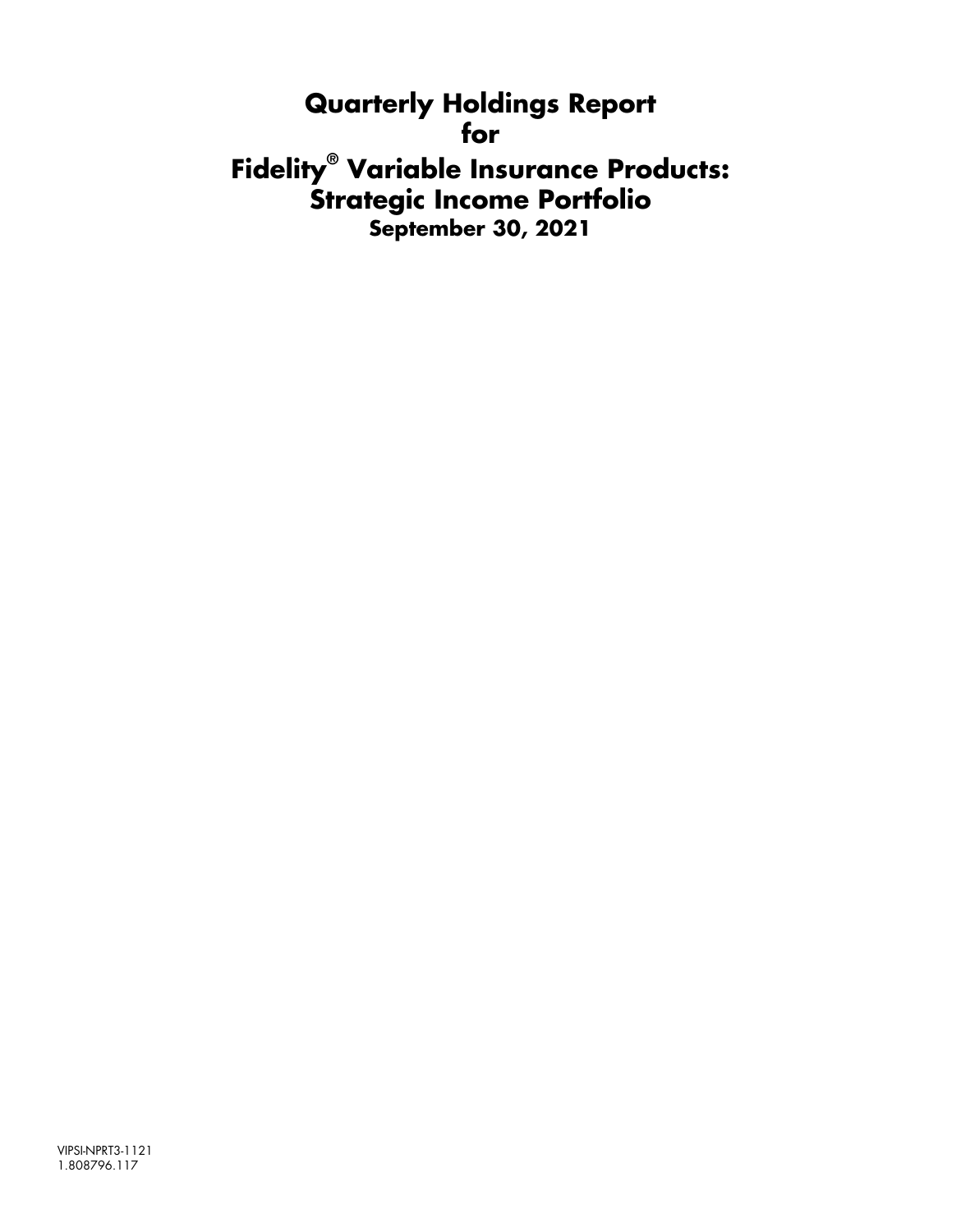# **Schedule of Investments September 30, 2021 (Unaudited)**

Showing Percentage of Net Assets

| Corporate Bonds - 36.3%                                      | Principal<br>Amount (a) | Value (\$) | <b>Corporate Bonds - continued</b>                 | Principal<br>Amount (a) | Value (S)              |
|--------------------------------------------------------------|-------------------------|------------|----------------------------------------------------|-------------------------|------------------------|
| Convertible Bonds - 0.1%                                     |                         |            | Nonconvertible Bonds - continued                   |                         |                        |
| <b>ENERGY - 0.1%</b>                                         |                         |            | <b>COMMUNICATION SERVICES - continued</b>          |                         |                        |
| Oil, Gas & Consumable Fuels - 0.1%                           |                         |            | Entertainment - 0.1%                               |                         |                        |
| Mesquite Energy, Inc. 15% 7/15/23 (b) (c)                    | 193,687                 | 627,546    | Netflix, Inc. 4.875% 4/15/28                       | 1,205,000               | 1,388,763              |
| Mesquite Energy, Inc. 15% 7/15/23 (b)(c)                     | 111,311                 | 397,380    |                                                    |                         |                        |
|                                                              |                         | 1,024,926  | Interactive Media & Services - 0.1%                |                         |                        |
| Nonconvertible Bonds - 36.2%                                 |                         |            | Baidu, Inc.:<br>$1.72\%$ 4/9/26                    | 460,000                 | 459,710                |
| <b>COMMUNICATION SERVICES - 6.9%</b>                         |                         |            | 2.375% 10/9/30                                     | 270,000                 | 264,584                |
| Diversified Telecommunication Services - 2.6%                |                         |            | Tencent Holdings Ltd.:                             |                         |                        |
| Altice France SA:                                            |                         |            | $1.81\%$ 1/26/26(d)                                | 240,000                 | 241,920                |
| 5.125% 7/15/29(d)                                            | 3,835,000               | 3,766,085  | $2.39\%$ 6/3/30(d)                                 | 295,000                 | 289,799                |
| 5.5% 1/15/28(d)                                              | 1,190,000               | 1,201,192  | $2.88\%$ 4/22/31(d)                                | 200,000                 | 204,418                |
| 5.5% $10/15/29$ (d)(e)                                       | 2,095,000               | 2,073,804  | 3.975% 4/11/29(d)                                  | 180,000                 | 197,415                |
| $7.375\%$ 5/1/26(d)                                          | 2,242,000               | 2,326,546  |                                                    |                         | 1,657,846              |
| 8.125% 2/1/27(d)                                             | 370,000                 | 398,120    | Media $-3.5%$                                      |                         |                        |
| Axtel S.A.B. de CV 6.375% 11/14/24 (d)                       | 100,000                 | 103,019    | Altice Financing SA:                               |                         |                        |
| C&W Senior Financing Designated Activity Co.                 |                         |            | 5% 1/15/28(d)                                      | 2,250,000               | 2,169,506              |
| 6.875% 9/15/27 (d)                                           | 2,520,000               | 2,649,150  | 5.75% 8/15/29(d)                                   | 1,125,000               | 1,093,669              |
| Cablevision Lightpath LLC:                                   |                         |            | Block Communications, Inc. 4.875% 3/1/28 (d)       | 410,000                 | 419,225                |
| 3.875% 9/15/27(d)                                            | 325,000                 | 318,939    | Cable Onda SA 4.5% 1/30/30 (d)                     | 740,000                 | 774,364                |
| 5.625% 9/15/28(d)                                            | 260,000                 | 260,943    | CCO Holdings LLC/CCO Holdings Capital Corp.:       |                         |                        |
| Colombia Telecomunicaciones SA 4.95% 7/17/30                 |                         |            | 4.25% $2/1/31$ (d)                                 | 1,005,000               | 1,022,437              |
| (d)                                                          | 210,000                 | 219,949    | $4.5\%$ 8/15/30(d)                                 | 4,690,000               | 4,838,767              |
| Frontier Communications Holdings LLC:                        |                         |            | $4.5\%5/1/32$                                      | 665,000                 | 684,950                |
| $5\%$ 5/1/28(d)                                              | 1,165,000               | 1,223,250  | $4.75\%$ 3/1/30(d)                                 | 4,810,000<br>4,665,000  | 5,028,735<br>4,869,794 |
| 5.875% 10/15/27(d)                                           | 620,000                 | 658,750    | $5\%$ 2/1/28(d)<br>5.125% 5/1/27(d)                | 3,500,000               | 3,644,585              |
| $6.75\%$ 5/1/29(d)                                           | 745,000                 | 785,044    | 5.375% 6/1/29(d)                                   | 4,800,000               | 5,184,000              |
| Level 3 Financing, Inc. 3.75% 7/15/29 (d)                    | 1,140,000               | 1,101,787  | $5.5\%$ 5/1/26(d)                                  | 1,225,000               | 1,263,318              |
| Liquid Telecommunications Financing PLC 5.5%<br>$9/4/26$ (d) | 605,000                 | 623,150    | Clear Channel International BV 6.625% 8/1/25 (d)   | 965,000                 | 1,004,806              |
| Lumen Technologies, Inc. 5.375% 6/15/29 (d)                  | 715,000                 | 729,557    | Clear Channel Outdoor Holdings, Inc. 7.5% 6/1/29   |                         |                        |
| Northwest Fiber LLC/Northwest Fiber Finance Sub,             |                         |            | (d)                                                | 570,000                 | 592,800                |
| Inc.                                                         |                         |            | <b>CSC Holdings LLC:</b>                           |                         |                        |
| 4.75% $4/30/27$ (d) (e)                                      | 280,000                 | 280,000    | $3.375\%$ 2/15/31(d)                               | 860,000                 | 799,800                |
| $6\%$ 2/15/28(d)                                             | 235,000                 | 233,750    | $4.5\%$ 11/15/31(d)                                | 1,435,000               | 1,417,063              |
| 10.75% 6/1/28(d)                                             | 365,000                 | 410,625    | 5% 11/15/31(d)                                     | 430,000                 | 412,134                |
| Qtel International Finance Ltd.:                             |                         |            | 5.375% 2/1/28(d)                                   | 1,190,000               | 1,243,550              |
| 2.625% 4/8/31(d)                                             | 460,000                 | 469,200    | 5.75% 1/15/30(d)                                   | 2,800,000               | 2,846,830              |
| $3.25\%$ 2/21/23(d)                                          | 450,000                 | 464,198    | $6.5\%$ 2/1/29(d)                                  | 1,320,000               | 1,429,494              |
| 5% 10/19/25(d)                                               | 230,000                 | 262,200    | $7.5\%$ 4/1/28(d)                                  | 325,000                 | 351,253                |
| Qwest Corp. 7.25% 9/15/25                                    | 35,000                  | 41,685     | Diamond Sports Group LLC/Diamond Sports Finance    |                         |                        |
| Sable International Finance Ltd. 5.75% 9/7/27 (d)            | 1,505,000               | 1,580,250  | Co. 5.375% 8/15/26 (d)                             | 2,455,000               | 1,620,300              |
| Sprint Capital Corp.:                                        |                         |            | <b>LCPR Senior Secured Financing DAC:</b>          |                         |                        |
| 6.875% 11/15/28                                              | 8,522,000               | 10,908,160 | 5.125% 7/15/29(d)                                  | 1,370,000               | 1,411,032              |
| 8.75% 3/15/32                                                | 3,506,000               | 5,237,473  | 6.75% 10/15/27(d)                                  | 605,000                 | 641,300                |
| Telefonica Celular del Paraguay SA 5.875%                    |                         |            | Nexstar Broadcasting, Inc.:                        |                         |                        |
| $4/15/27$ (d)                                                | 455,000                 | 474,849    | 4.75% 11/1/28(d)                                   | 1,335,000               | 1,384,876              |
| Telenet Finance Luxembourg Notes SARL 5.5%                   |                         |            | 5.625% 7/15/27(d)                                  | 1,275,000               | 1,348,918              |
| $3/1/28$ (d)                                                 | 600,000                 | 630,300    | Quebecor Media, Inc. 5.75% 1/15/23                 | 790,000                 | 835,425                |
| Virgin Media Finance PLC 5% 7/15/30 (d)                      | 1,385,000               | 1,414,584  | Radiate Holdco LLC/Radiate Financial Service Ltd.: |                         |                        |
| Windstream Escrow LLC 7.75% 8/15/28 (d)                      | 2,470,000               | 2,579,792  | $4.5\%$ 9/15/26(d)                                 | 495,000                 | 511,088                |
| Zayo Group Holdings, Inc. 4% 3/1/27 (d)                      | 900,000                 | 895,707    | $6.5\%$ 9/15/28(d)                                 | 1,325,000               | 1,351,050              |
|                                                              |                         | 44,322,058 | Scripps Escrow II, Inc. 3.875% 1/15/29 (d)         | 165,000                 | 165,576                |
|                                                              |                         |            | Sirius XM Radio, Inc.:                             |                         |                        |
|                                                              |                         |            | $3.125\%$ $9/1/26$ (d)                             | 425,000                 | 430,844                |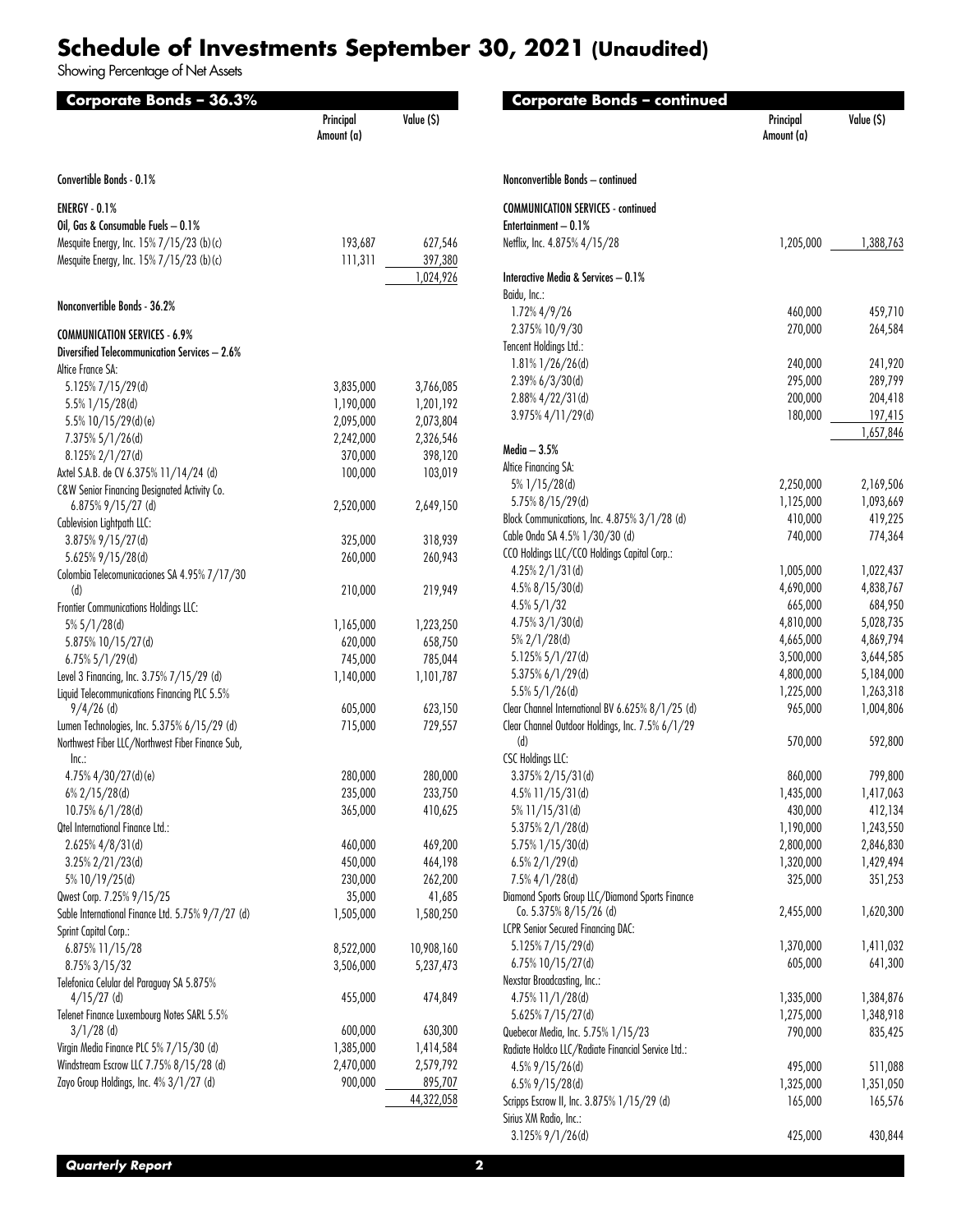| Corporate Bonds – continued                                                   |                         |                                |
|-------------------------------------------------------------------------------|-------------------------|--------------------------------|
|                                                                               | Principal<br>Amount (a) | Value (\$)                     |
| Nonconvertible Bonds - continued                                              |                         |                                |
| <b>COMMUNICATION SERVICES - continued</b>                                     |                         |                                |
| Media — continued                                                             |                         |                                |
| Sirius XM Radio, Inc.: - continued                                            |                         |                                |
| $3.875\%$ $9/1/31$ (d)                                                        | 570,000                 | 556,819                        |
| $4\%$ 7/15/28(d)                                                              | 1,125,000               | 1,143,984                      |
| 5% 8/1/27(d)                                                                  | 800,000                 | 836,000                        |
| Townsquare Media, Inc. 6.875% 2/1/26 (d)                                      | 325,000                 | 340,945                        |
| TV Azteca SA de CV 8.25% 8/9/24 (Reg. S) (f)                                  | 1,700,000               | 1,000,450                      |
| Univision Communications, Inc. 4.5% 5/1/29 (d)                                | 570,000                 | 579,263                        |
| Videotron Ltd. 5.125% 4/15/27 (d)                                             | 615,000                 | 636,525                        |
| VTR Finance BV 6.375% 7/15/28 (d)                                             | 320,000                 | 344,800                        |
| Ziggo Bond Co. BV:                                                            |                         |                                |
| 5.125% 2/28/30(d)                                                             | 315,000                 | 322,938                        |
| $6\%$ 1/15/27(d)                                                              | 635,000                 | 656,469                        |
| Ziggo BV:                                                                     |                         |                                |
| 4.875% 1/15/30(d)                                                             | 430,000                 | 441,954                        |
| $5.5\%$ 1/15/27(d)                                                            | 1,013,000               | <u>1,047,189</u><br>58,698,825 |
| Wireless Telecommunication Services - 0.6%                                    |                         |                                |
| Bharti Airtel International BV 5.35% 5/20/24 (d)                              | 325,000                 | 354,413                        |
| Digicel Group Ltd. 6.75% 3/1/23 (d)                                           | 270,000                 | 255,825                        |
| Intelsat Jackson Holdings SA:                                                 |                         |                                |
| $5.5\%$ 8/1/23(f)                                                             | 500,000                 | 278,750                        |
| $8\%$ 2/15/24(d)                                                              | 1,285,000               | 1,318,731                      |
| Millicom International Cellular SA 4.5% 4/27/31                               |                         |                                |
| (d)                                                                           | 645,000                 | 677,250                        |
| MTN (Mauritius) Investments Ltd.:                                             |                         |                                |
| 4.755% 11/11/24(d)                                                            | 170,000                 | 177,948                        |
| $6.5\%$ 10/13/26(d)                                                           | 315,000                 | 358,155                        |
| Silknet JSC 11% 4/2/24 (Reg. S)                                               | 200,000                 | 216,750                        |
| Sprint Corp. 7.625% 3/1/26                                                    | 540,000                 | 654,332                        |
| T-Mobile U.S.A., Inc.:                                                        |                         |                                |
| 2.625% 2/15/29                                                                | 950,000                 | 961,590                        |
| 2.875% 2/15/31                                                                | 1,465,000               | 1,477,452                      |
| $3.375\%$ 4/15/29                                                             | 590,000                 | 615,518                        |
| $3.5\%$ 4/15/31                                                               | 590,000                 | 622,234                        |
| VimpelCom Holdings BV:                                                        |                         |                                |
| 3.375% 11/25/27(d)                                                            | 535,000                 | 542,073                        |
| 7.25% 4/26/23(d)<br>VTR Comunicaciones SpA:                                   | 445,000                 | 476,404                        |
| 4.375% 4/15/29(d)                                                             | 250,000                 | 256,250                        |
| $5.125\%$ 1/15/28(d)                                                          | 580,000                 | 612,553                        |
|                                                                               |                         | 9,856,228                      |
|                                                                               |                         |                                |
| TOTAL COMMUNICATION SERVICES                                                  |                         | 115,923,720                    |
| <b>CONSUMER DISCRETIONARY - 4.1%</b>                                          |                         |                                |
| Auto Components - 0.1%                                                        |                         |                                |
| Allison Transmission, Inc. 5.875% 6/1/29 (d)                                  | 420,000                 | 456,981                        |
| Exide Technologies:                                                           |                         |                                |
| 11% $10/31/24$ pay-in-kind(c)(d)(f)(g)                                        | 384,000                 | 0                              |
| 11% 10/31/24 pay-in-kind(c)(d)(f)(g)                                          | 185,848<br>455,000      | 83,632                         |
| Metalsa SA de CV 3.75% 5/4/31 (d)<br>Nesco Holdings II, Inc. 5.5% 4/15/29 (d) | 715,000                 | 441,862<br>741,598             |
| Tupy Overseas SA 4.5% 2/16/31 (d)                                             | 445,000                 | 432,006                        |
|                                                                               |                         |                                |

| <b>Corporate Bonds - continued</b>                                       | Principal<br>Amount (a) | Value (S)         |
|--------------------------------------------------------------------------|-------------------------|-------------------|
| Nonconvertible Bonds - continued                                         |                         |                   |
| <b>CONSUMER DISCRETIONARY - continued</b><br>Auto Components - continued |                         |                   |
|                                                                          |                         | 2,156,079         |
| Automobiles - 0.0%                                                       |                         |                   |
| Ford Motor Co. 7.45% 7/16/31<br>McLaren Finance PLC 7.5% 8/1/26 (d)      | 55,000<br>390,000       | 71,500<br>394,778 |
|                                                                          |                         | 466,278           |
| Diversified Consumer Services - 0.3%                                     |                         |                   |
| GEMS MENASA Cayman Ltd. 7.125% 7/31/26 (d)                               | 1,130,000               | 1,163,053         |
| Service Corp. International 4% 5/15/31                                   | 570,000                 | 589,238           |
| Sotheby's 7.375% 10/15/27 (d)                                            | 295,000                 | 311,963           |
| Sotheby's/Bidfair Holdings, Inc. 5.875% 6/1/29                           |                         |                   |
| (d)                                                                      | 430,000                 | 442,363           |
| TKC Holdings, Inc.:                                                      |                         |                   |
| 6.875% 5/15/28(d)<br>10.5% 5/15/29(d)                                    | 575,000                 | 593,688           |
| WASH Multifamily Acquisition, Inc. 5.75% 4/15/26                         | 575,000                 | 630,344           |
| (d)                                                                      | 475,000                 | 496,007           |
|                                                                          |                         | 4,226,656         |
| Hotels, Restaurants & Leisure - 2.3%                                     |                         |                   |
| 1011778 BC Unlimited Liability Co./New Red                               |                         |                   |
| Finance, Inc.:                                                           |                         |                   |
| $3.875\%$ 1/15/28(d)                                                     | 570,000                 | 575,615           |
| 4% 10/15/30(d)                                                           | 2,320,000               | 2,296,800         |
| 4.375% 1/15/28(d)                                                        | 560,000                 | 568,518           |
| Affinity Gaming LLC 6.875% 12/15/27 (d)                                  | 250,000                 | 262,931           |
| Bloomin Brands, Inc. / OSI Restaurant Partners LLC                       | 270,000                 | 280,897           |
| $5.125\%$ 4/15/29 (d)<br>Boyd Gaming Corp. 4.75% 6/15/31 (d)             | 715,000                 | 737,344           |
| Caesars Entertainment, Inc.:                                             |                         |                   |
| 4.625% 10/15/29(d)                                                       | 835,000                 | 845,438           |
| $6.25\%$ $7/1/25$ (d)                                                    | 2,520,000               | 2,652,949         |
| 8.125% 7/1/27(d)                                                         | 3,360,000               | 3,777,396         |
| Caesars Resort Collection LLC 5.75% 7/1/25 (d)                           | 840,000                 | 885,549           |
| Carnival Corp.:                                                          |                         |                   |
| $4\%$ 8/1/28(d)                                                          | 855,000                 | 863,550           |
| 7.625% 3/1/26(d)                                                         | 500,000                 | 533,750           |
| $9.875\%$ $8/1/27$ (d)                                                   | 1,000,000               | 1,154,111         |
| $10.5\%$ 2/1/26(d)                                                       | 730,000                 | 846,253           |
| 11.5% $4/1/23$ (d)                                                       | 333,000                 | 371,711           |
| Choice Hotels International, Inc. 5.75% 7/1/22                           | 145,000                 | 150,273           |
| GENM Capital Labuan Ltd. 3.882% 4/19/31 (d)                              | 595,000                 | 589,533           |
| Hilton Domestic Operating Co., Inc.:                                     |                         |                   |
| $3.75\%$ 5/1/29(d)                                                       | 330,000                 | 333,300           |
| $4\%$ 5/1/31(d)                                                          | 500,000                 | 507,500           |
| 4.875% 1/15/30<br>Hilton Worldwide Finance LLC/Hilton Worldwide          | 975,000                 | 1,045,941         |
| Finance Corp. 4.875% 4/1/27                                              | 435,000                 | 449,690           |
| MCE Finance Ltd.:                                                        |                         |                   |
| 4.875% 6/6/25(d)                                                         | 1,832,000               | 1,836,580         |
| $5.25\%$ 4/26/26(d)                                                      | 640,000                 | 646,400           |
| 5.375% 12/4/29(d)                                                        | 435,000                 | 442,178           |
| 5.75% 7/21/28(d)                                                         | 335,000                 | 342,538           |
| Merlin Entertainments PLC 5.75% 6/15/26 (d)                              | 395,000                 | 407,838           |
|                                                                          |                         |                   |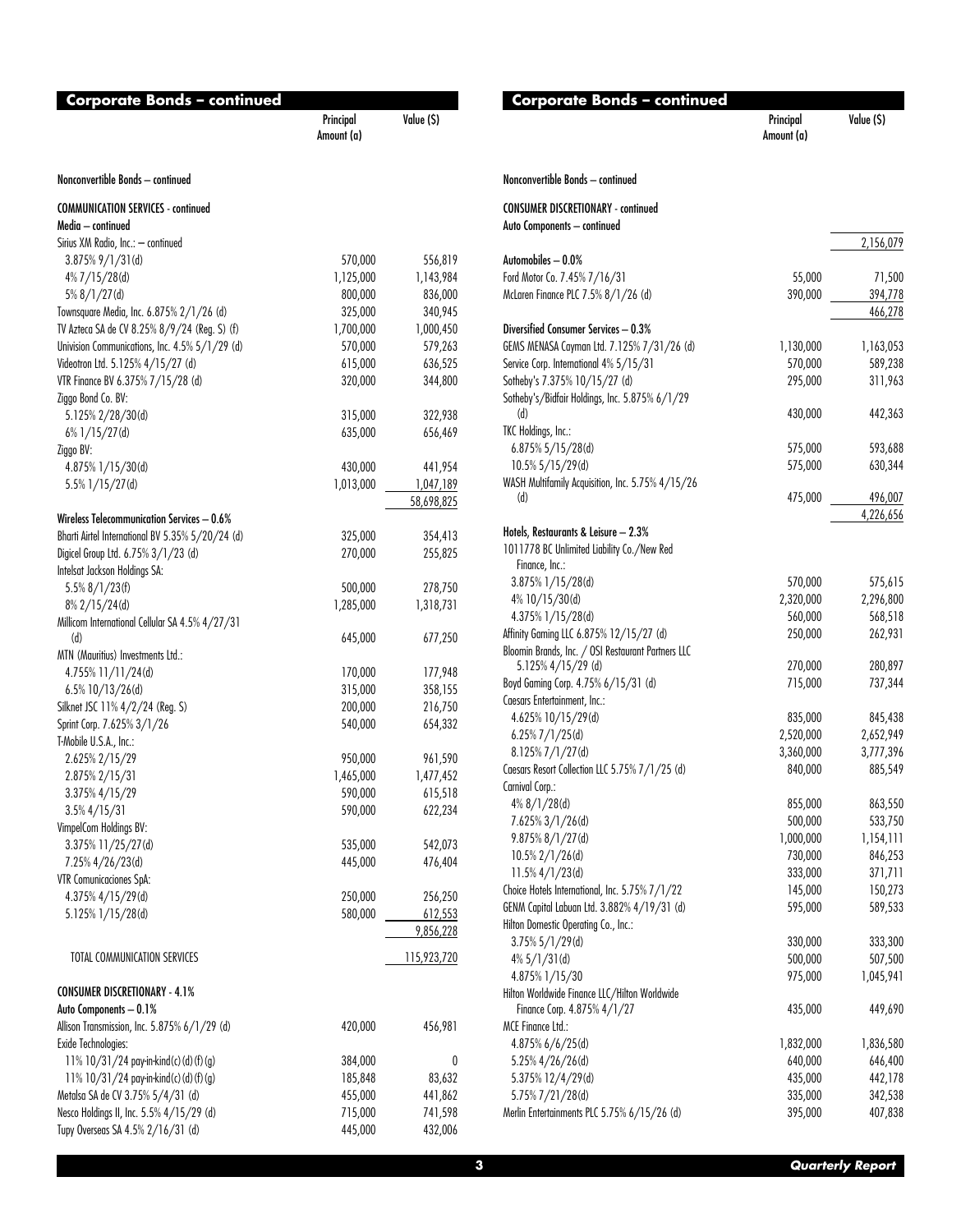| <b>Corporate Bonds – continued</b>                                               | Principal          | Value (S)          | C              |
|----------------------------------------------------------------------------------|--------------------|--------------------|----------------|
|                                                                                  | Amount (a)         |                    |                |
| Nonconvertible Bonds - continued                                                 |                    |                    | Nono           |
| <b>CONSUMER DISCRETIONARY - continued</b>                                        |                    |                    | <b>CON</b>     |
| Hotels, Restaurants & Leisure - continued                                        |                    |                    | Inter          |
| <b>MGM Resorts International:</b>                                                |                    |                    | Meit           |
| 4.75% 10/15/28                                                                   | 665,000            | 700,744            | 2.             |
| $6.75\%5/1/25$                                                                   | 1,485,000          | 1,564,819          | 3.1            |
| NagaCorp Ltd. 7.95% 7/6/24 (Reg. S)                                              | 800,000            | 800,900            | Merc           |
| NCL Corp. Ltd.:                                                                  | 695,000            | 712,375            | Mille<br>Prosu |
| 5.875% 3/15/26(d)<br>12.25% 5/15/24(d)                                           | 905,000            | 1,067,900          | 2.1            |
| NCL Finance Ltd. 6.125% 3/15/28 (d)                                              | 270,000            | 280,125            | 3.             |
| Papa John's International, Inc. 3.875% 9/15/29                                   |                    |                    | 4.1            |
| (d)                                                                              | 255,000            | 253,725            | Terrio         |
| Peninsula Pacific Entertainment LLC 8.5%                                         |                    |                    |                |
| $11/15/27$ (d)                                                                   | 665,000            | 714,044            | Mult           |
| Premier Entertainment Sub LLC:                                                   |                    |                    | Nord           |
| $5.625\%$ $9/1/29$ (d)                                                           | 840,000            | 848,400            | 4.2            |
| 5.875% 9/1/31(d)<br>Royal Caribbean Cruises Ltd.:                                | 840,000            | 848,649            | 4.             |
| 10.875% 6/1/23(d)                                                                | 845,000            | 946,400            | 5%             |
| 11.5% $6/1/25$ (d)                                                               | 734,000            | 835,843            | 6.9            |
| SeaWorld Parks & Entertainment, Inc. 5.25%                                       |                    |                    |                |
| $8/15/29$ (d)                                                                    | 560,000            | 572,950            | Spec<br>Ambi   |
| Studio City Finance Ltd. 5% 1/15/29 (d)                                          | 320,000            | 295,000            | 4.1            |
| Vail Resorts, Inc. 6.25% 5/15/25 (d)                                             | 380,000            | 401,850            | 7.             |
| Viking Cruises Ltd.:                                                             |                    |                    | Asbu           |
| 5.875% 9/15/27(d)                                                                | 595,000            | 575,663            | 4.             |
| $13\% 5/15/25$ (d)                                                               | 570,000            | 656,213            | 4.             |
| Voc Escrow Ltd. 5% 2/15/28 (d)                                                   | 545,000            | 537,752            | Bath           |
| Wynn Macau Ltd.:                                                                 |                    |                    | 6.1            |
| 5.125% 12/15/29(d)<br>5.5% 1/15/26(d)                                            | 890,000<br>365,000 | 836,600<br>352,681 | 6.             |
| Yum! Brands, Inc. 4.625% 1/31/32                                                 | 590,000            | 629,825            | 6.I            |
|                                                                                  |                    | 37,837,041         | 7.5            |
| Household Durables - 0.3%                                                        |                    |                    | Carvo          |
| Ashton Woods U.S.A. LLC/Ashton Woods Finance Co.                                 |                    |                    | 4.1<br>5.5     |
| 4.625% 4/1/30 (d)                                                                | 410,000            | 412,306            | Foot           |
| Brookfield Residential Properties, Inc./Brookfield                               |                    |                    | Gap,           |
| Residential U.S. Corp. 4.875% 2/15/30 (d)                                        | 405,000            | 413,100            | 3.             |
| Century Communities, Inc. 3.875% 8/15/29 (d)                                     | 420,000            | 424,200            | 3.1            |
| Taylor Morrison Communities, Inc./Monarch<br>Communities, Inc. 5.625% 3/1/24 (d) | 65,000             | 70,090             | LCM            |
| Tempur Sealy International, Inc.:                                                |                    |                    | Mich           |
| 3.875% 10/15/31(d)                                                               | 735,000            | 735,919            | 5.3            |
| $4\%$ 4/15/29(d)                                                                 | 790,000            | 813,700            | 7.1            |
| TopBuild Corp. 3.625% 3/15/29 (d)                                                | 305,000            | 307,288            | Party          |
| TRI Pointe Group, Inc./TRI Pointe Holdings, Inc.                                 |                    |                    | Victo          |
| 5.875% 6/15/24                                                                   | 780,000            | 858,000            |                |
| TRI Pointe Homes, Inc. 5.7% 6/15/28                                              | 865,000            | 940,688            | Texti          |
|                                                                                  |                    | 4,975,291          | Crocs<br>4.    |
| Internet & Direct Marketing Retail - 0.4%                                        |                    |                    | 4.2            |
| Alibaba Group Holding Ltd. 2.125% 2/9/31                                         | 300,000            | 288,156            | Delto          |
| Angi Group LLC 3.875% 8/15/28 (d)<br>B2W Digital Lux SARL 4.375% 12/20/30 (d)    | 335,000<br>895,000 | 333,325<br>869,269 | $0\%$          |
| JD.com, Inc. 3.375% 1/14/30                                                      | 665,000            | 697,505            | 2.5            |
|                                                                                  |                    |                    |                |

| Corporate Bonds – continued                                        |     | Principal<br>Amount (a) | Value (S)            |
|--------------------------------------------------------------------|-----|-------------------------|----------------------|
| Nonconvertible Bonds - continued                                   |     |                         |                      |
| <b>CONSUMER DISCRETIONARY - continued</b>                          |     |                         |                      |
| Internet & Direct Marketing Retail - continued                     |     |                         |                      |
| Meituan:                                                           |     |                         |                      |
| 2.125% 10/28/25(d)                                                 |     | 510,000                 | 496,230              |
| 3.05% 10/28/30(d)                                                  |     | 335,000                 | 310,357              |
| MercadoLibre, Inc. 2.375% 1/14/26                                  |     | 200,000                 | 196,750              |
| Millennium Escrow Corp. 6.625% 8/1/26 (d)<br>Prosus NV:            |     | 570,000                 | 587,072              |
| 2.031% 8/3/32 (Reg. S)                                             | EUR | 210,000                 | 242,037              |
| $3.68\%$ 1/21/30(d)                                                |     | 370,000                 | 382,326              |
| $4.027\%$ $8/3/50$ (d)                                             |     | 595,000                 | 554,838              |
| Terrier Media Buyer, Inc. 8.875% 12/15/27 (d)                      |     | 2,160,000               | 2,283,941            |
|                                                                    |     |                         | 7,241,806            |
| Multiline Retail - 0.1%                                            |     |                         |                      |
| Nordstrom, Inc.:                                                   |     |                         |                      |
| 4.25% 8/1/31                                                       |     | 1,160,000               | 1,174,800            |
| 4.375% 4/1/30                                                      |     | 175,000                 | 178,935              |
| 5% 1/15/44                                                         |     | 80,000<br>25,000        | 78,450               |
| $6.95\%3/15/28$                                                    |     |                         | 29,037<br>1,461,222  |
| Specialty Retail - 0.6%                                            |     |                         |                      |
| Ambience Merger Sub, Inc.:                                         |     |                         |                      |
| 4.875% 7/15/28(d)                                                  |     | 285,000                 | 285,000              |
| 7.125% 7/15/29(d)                                                  |     | 425,000                 | 421,281              |
| Asbury Automotive Group, Inc.:                                     |     |                         |                      |
| $4.5\%3/1/28$                                                      |     | 184,000                 | 188,830              |
| $4.75\%3/1/30$                                                     |     | 184,000                 | 192,050              |
| Bath & Body Works, Inc.:                                           |     |                         |                      |
| 6.625% $10/1/30$ (d)<br>$6.75\%$ $7/1/36$                          |     | 330,000<br>1,575,000    | 374,550<br>1,953,000 |
| 6.875% 11/1/35                                                     |     | 430,000                 | 539,650              |
| 7.5% 6/15/29                                                       |     | 500,000                 | 567,830              |
| Carvana Co.:                                                       |     |                         |                      |
| 4.875% 9/1/29(d)                                                   |     | 980,000                 | 970,489              |
| $5.5\%$ 4/15/27(d)                                                 |     | 590,000                 | 602,213              |
| Foot Locker, Inc. 4% 10/1/29 (d)                                   |     | 280,000                 | 280,700              |
| Gap, Inc.:                                                         |     |                         |                      |
| $3.625\%$ 10/1/29(d)                                               |     | 560,000                 | 561,400              |
| $3.875\%$ 10/1/31(d)<br>LCM Investments Holdings 4.875% 5/1/29 (d) |     | 560,000<br>310,000      | 560,000<br>318,082   |
| Michaels Companies, Inc.:                                          |     |                         |                      |
| 5.25% 5/1/28(d)                                                    |     | 685,000                 | 706,578              |
| 7.875% 5/1/29(d)                                                   |     | 730,000                 | 758,634              |
| Party City Holdings, Inc. 8.75% 2/15/26 (d)                        |     | 310,000                 | 324,338              |
| Victoria's Secret & Co. 4.625% 7/15/29 (d)                         |     | 1,065,000               | 1,085,475            |
|                                                                    |     |                         | 10,690,100           |
| Textiles, Apparel & Luxury Goods - 0.0%                            |     |                         |                      |
| Crocs, Inc.:                                                       |     |                         |                      |
| $4.125\%$ $8/15/31$ (d)<br>$4.25\%$ 3/15/29(d)                     |     | 280,000<br>435,000      | 282,100<br>447,645   |
| Delta Merlin Dunia Tekstil PT:                                     |     |                         |                      |
| $0\% 6/26/32$                                                      |     | 100,000                 | 5,703                |
| 2.5% 6/26/28                                                       |     | 100,000                 | 19,519               |
|                                                                    |     |                         | 754,967              |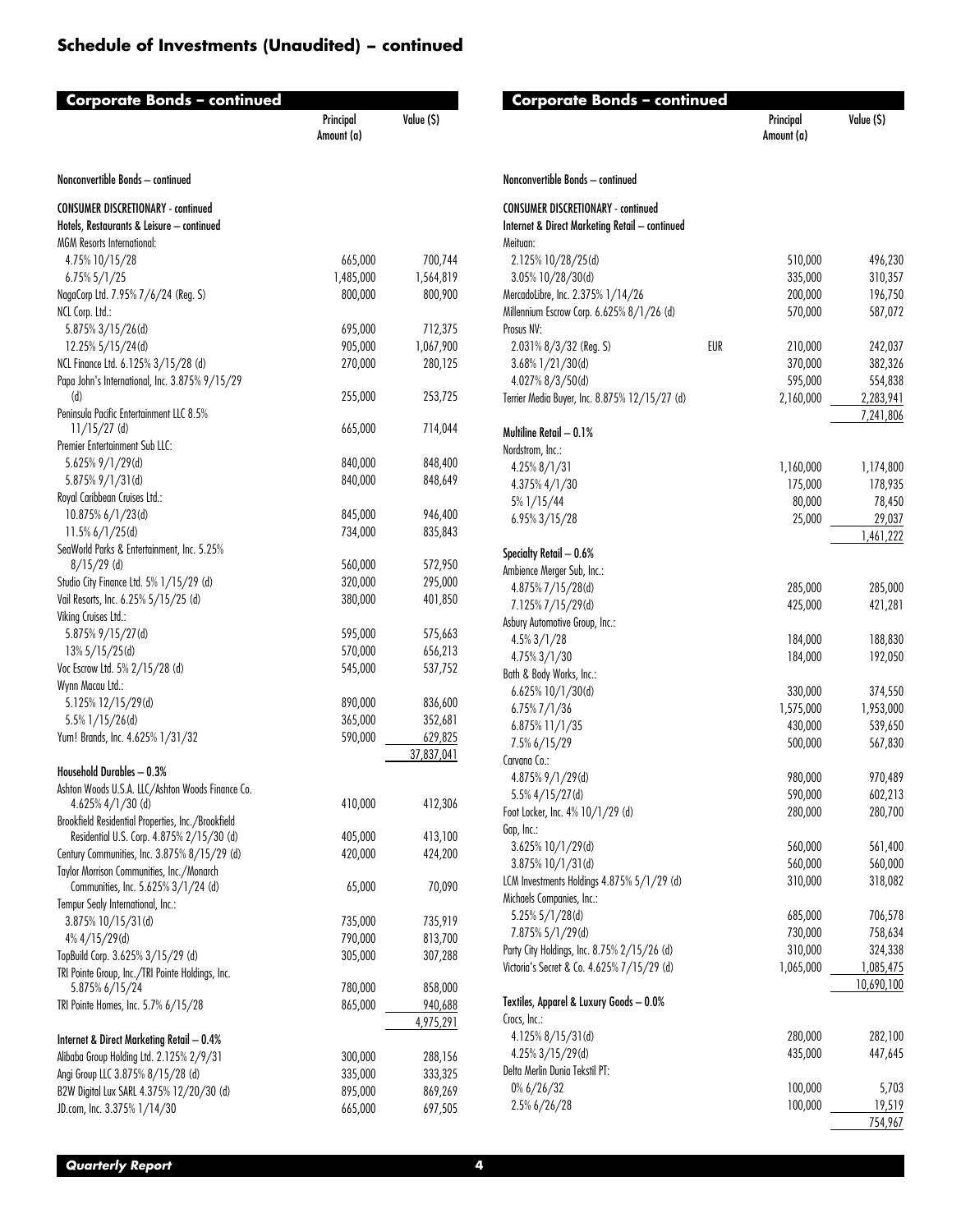| <b>Corporate Bonds - continued</b>                              |                         |                    |
|-----------------------------------------------------------------|-------------------------|--------------------|
|                                                                 | Principal<br>Amount (a) | Value (\$)         |
| Nonconvertible Bonds - continued                                |                         |                    |
| TOTAL CONSUMER DISCRETIONARY                                    |                         | 69,809,440         |
| <b>CONSUMER STAPLES - 1.9%</b>                                  |                         |                    |
| Beverages - 0.0%                                                |                         |                    |
| Central American Bottling Corp. 5.75% 1/31/27                   |                         |                    |
| (d)                                                             | 325,000                 | 333,491            |
| Triton Water Holdings, Inc. 6.25% 4/1/29 (d)                    | 315,000                 | 320,119<br>653,610 |
| Food & Staples Retailing - 0.7%                                 |                         |                    |
| Albertsons Companies LLC/Safeway, Inc./New                      |                         |                    |
| Albertson's, Inc./Albertson's LLC:                              |                         |                    |
| $3.5\%$ 3/15/29(d)                                              | 525,000                 | 523,937            |
| 4.625% 1/15/27(d)                                               | 1,310,000               | 1,374,235          |
| 4.875% 2/15/30(d)                                               | 5,365,000               | 5,780,788          |
| C&S Group Enterprises LLC 5% 12/15/28 (d)                       | 510,000                 | 482,067            |
| KeHE Distributors LLC / KeHE Finance Corp. 8.625%               |                         |                    |
| $10/15/26$ (d)                                                  | 420,000                 | 453,600            |
| NBM U.S. Holdings, Inc. 6.625% 8/6/29 (d)                       | 560,000                 | 615,755            |
| Performance Food Group, Inc.:                                   |                         |                    |
| $4.25\%$ 8/1/29(d)                                              | 400,000                 | 401,000            |
| 5.5% 10/15/27(d)                                                | 475,000                 | 497,325            |
| SEG Holding LLC/SEG Finance Corp. 5.625%<br>$10/15/28$ (d)      | 665,000                 | 693,263            |
| United Natural Foods, Inc. 6.75% 10/15/28 (d)                   | 465,000                 | 503,363            |
|                                                                 |                         | 11,325,333         |
| Food Products - 1.1%                                            |                         |                    |
| Adecoagro SA 6% 9/21/27 (d)                                     | 700,000                 | 731,194            |
| Camposol SA 6% 2/3/27 (d)                                       | 225,000                 | 232,214            |
| Chobani LLC/Finance Corp., Inc. 4.625%                          |                         |                    |
| $11/15/28$ (d)                                                  | 375,000                 | 387,188            |
| Del Monte Foods, Inc. 11.875% 5/15/25 (d)                       | 380,000                 | 428,450            |
| JBS U.S.A. Food Co.:                                            |                         |                    |
| 5.75% 1/15/28(d)                                                | 1,155,000               | 1,212,762          |
| 7% 1/15/26(d)                                                   | 1,120,000               | 1,170,904          |
| JBS U.S.A. LLC/JBS U.S.A. Finance, Inc. 6.75%                   |                         |                    |
| $2/15/28$ (d)                                                   | 925,000                 | 1,002,478          |
| JBS U.S.A. Lux SA / JBS Food Co.:                               |                         |                    |
| 5.5% 1/15/30(d)                                                 | 1,085,000               | 1,206,759          |
| $6.5\%$ 4/15/29(d)                                              | 1,835,000               | 2,048,319          |
| Lamb Weston Holdings, Inc.:                                     |                         |                    |
| 4.625% 11/1/24(d)                                               | 425,000                 | 432,259            |
| 4.875% $11/1/26$ (d)                                            | 430,000                 | 440,544            |
| MHP SA 7.75% 5/10/24 (d)                                        | 345,000                 | 373,204            |
| Pilgrim's Pride Corp. 4.25% 4/15/31 (d)<br>Post Holdings, Inc.: | 1,020,000               | 1,095,990          |
| $4.5\%$ 9/15/31(d)                                              | 1,215,000               | 1,200,578          |
| 4.625% 4/15/30(d)                                               | 3,850,000               | 3,879,761          |
| 5.5% 12/15/29(d)                                                | 810,000                 | 858,600            |
| $5.75\%$ 3/1/27(d)                                              | 405,000                 | 420,886            |
| Simmons Foods, Inc. 4.625% 3/1/29 (d)                           | 430,000                 | 433,225            |
| TreeHouse Foods, Inc. 4% 9/1/28                                 | 220,000                 | 215,307            |
|                                                                 |                         | 17,770,622         |
| Household Products - 0.1%                                       |                         |                    |
| Diamond BC BV 4.625% 10/1/29 (d)                                | 335,000                 | 340,025            |
|                                                                 |                         |                    |

| <b>Corporate Bonds - continued</b>                                                  | Principal<br>Amount (a) | Value (\$)           |
|-------------------------------------------------------------------------------------|-------------------------|----------------------|
| Nonconvertible Bonds - continued                                                    |                         |                      |
| <b>CONSUMER STAPLES - continued</b>                                                 |                         |                      |
| Household Products - continued                                                      |                         |                      |
| Spectrum Brands Holdings, Inc. 3.875% 3/15/31                                       |                         |                      |
| (d)                                                                                 | 430,000                 | 434,474              |
| Personal Products - 0.0%                                                            |                         | 774,499              |
| Natura Cosmeticos SA 4.125% 5/3/28 (d)                                              | 670,000                 | 676,951              |
|                                                                                     |                         |                      |
| TOTAL CONSUMER STAPLES                                                              |                         | <u>31,201,015</u>    |
| ENERGY - 6.4%                                                                       |                         |                      |
| Energy Equipment & Services - 0.5%                                                  |                         |                      |
| CGG SA 8.75% 4/1/27 (d)                                                             | 590,000                 | 593,688              |
| Exterran Energy Solutions LP 8.125% 5/1/25                                          | 575,000                 | 544,813              |
| Guara Norte SARL 5.198% 6/15/34 (d)                                                 | 491,145                 | 490,838              |
| Nabors Industries Ltd.:                                                             |                         |                      |
| 7.25% 1/15/26(d)                                                                    | 595,000                 | 578,697              |
| $7.5\%$ 1/15/28(d)                                                                  | 510,000                 | 483,225              |
| Nine Energy Service, Inc. 8.75% 11/1/23 (d)<br>NuStar Logistics LP 6% 6/1/26        | 300,000<br>640,000      | 144,000<br>691,200   |
| Oleoducto Central SA 4% 7/14/27 (d)                                                 | 585,000                 | 598,821              |
| Southern Gas Corridor CJSC 6.875% 3/24/26 (d)                                       | 985,000                 | 1,158,459            |
| State Oil Co. of Azerbaijan Republic:                                               |                         |                      |
| 4.75% 3/13/23 (Reg. S)                                                              | 200,000                 | 208,308              |
| 6.95% 3/18/30 (Reg. S)                                                              | 400,000                 | 491,400              |
| Summit Midstream Holdings LLC 5.75% 4/15/25                                         | 285,000                 | 259,350              |
| The Oil and Gas Holding Co.:                                                        |                         |                      |
| 7.5% 10/25/27(d)                                                                    | 665,000                 | 726,256              |
| 7.625% 11/7/24(d)                                                                   | 855,000                 | 934,900              |
| 8.375% 11/7/28(d)                                                                   | 180,000                 | 207,653<br>8,111,608 |
| Oil, Gas & Consumable Fuels - 5.9%<br>Antero Midstream Partners LP/Antero Midstream |                         |                      |
| Finance Corp.:                                                                      |                         |                      |
| 5.375% 6/15/29(d)                                                                   | 430,000                 | 442,900              |
| 5.75% 1/15/28(d)                                                                    | 955,000                 | 989,619              |
| Callon Petroleum Co. 6.125% 10/1/24                                                 | 225,000                 | 221,114              |
| Cheniere Energy Partners LP:                                                        |                         |                      |
| 3.25% 1/31/32(d)<br>$4\%$ 3/1/31(d)                                                 | 420,000<br>910,000      | 421,386<br>952,952   |
| Cheniere Energy, Inc. 4.625% 10/15/28                                               | 1,325,000               | 1,396,219            |
| Chesapeake Energy Corp.:                                                            |                         |                      |
| 5.875% 2/1/29(d)                                                                    | 310,000                 | 331,220              |
| 7% 10/1/24(c)(f)                                                                    | 360,000                 | 0                    |
| $8\%$ 1/15/25(c)(f)                                                                 | 180,000                 | 0                    |
| 8% 6/15/27(c)(f)                                                                    | 115,000                 | 0                    |
| Citgo Holding, Inc. 9.25% 8/1/24 (d)                                                | 2,195,000               | 2,211,463            |
| Citgo Petroleum Corp.:                                                              |                         |                      |
| $6.375\%$ 6/15/26(d)                                                                | 470,000                 | 479,400              |
| 7% 6/15/25(d)                                                                       | 1,340,000               | 1,370,150            |
| CNX Midstream Partners LP 4.75% 4/15/30 (d)                                         | 295,000                 | 299,565              |
| CNX Resources Corp. 6% 1/15/29 (d)                                                  | 315,000                 | 333,113              |
| Colgate Energy Partners III LLC 5.875% 7/1/29 (d)                                   | 405,000                 | 408,038              |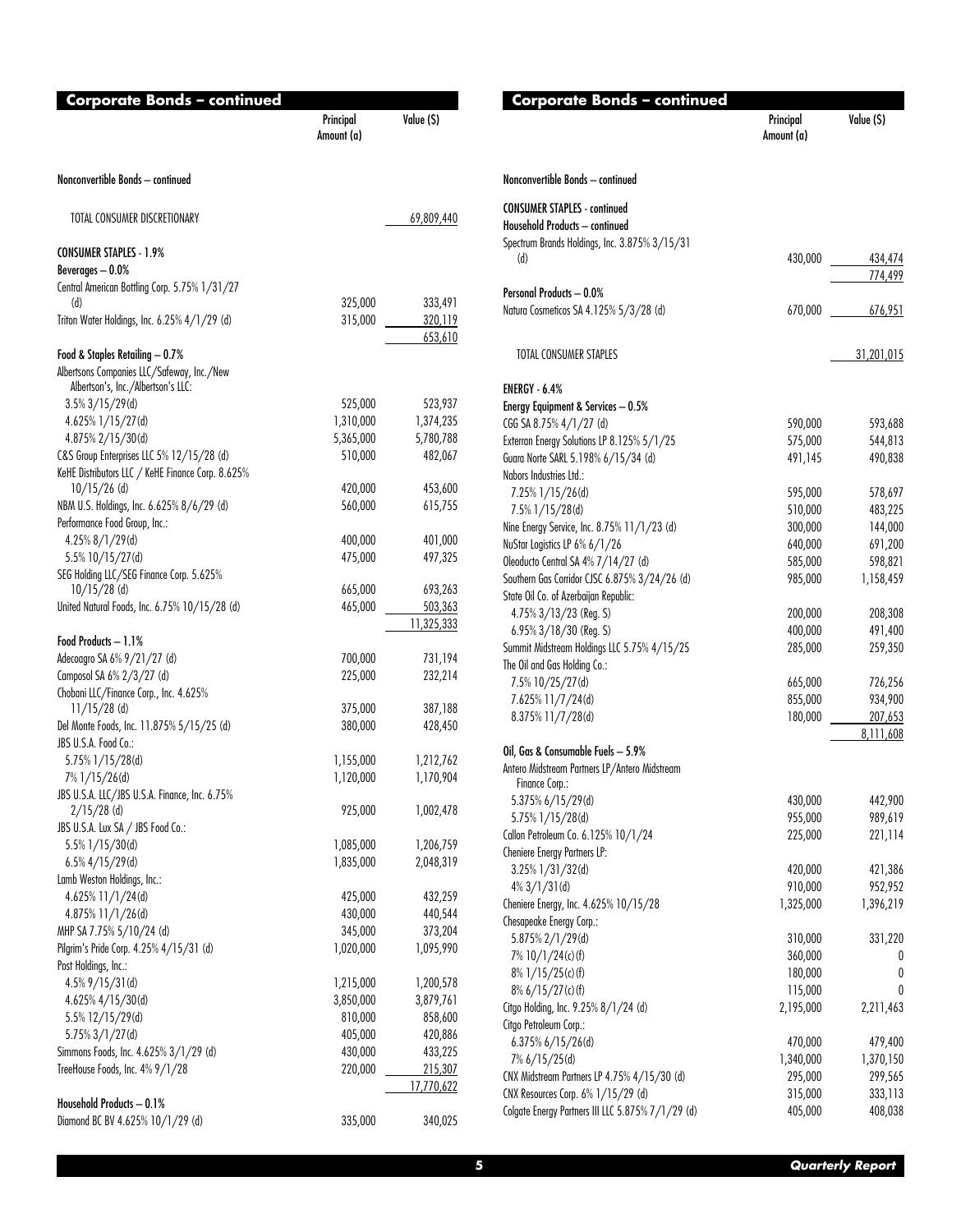| <b>Corporate Bonds - continued</b>                  | Principal<br>Amount (a) | Value (S) |                                                  |
|-----------------------------------------------------|-------------------------|-----------|--------------------------------------------------|
| Nonconvertible Bonds - continued                    |                         |           | Nonconvertible Bonds - continued                 |
| <b>ENERGY</b> - continued                           |                         |           | <b>ENERGY</b> - continued                        |
| Oil, Gas & Consumable Fuels - continued             |                         |           | Oil, Gas & Consumable Fuels - continued          |
| Comstock Resources, Inc.:                           |                         |           | Indika Energy Capital IV Pte Ltd. 8.25% 10/22/25 |
| 5.875% 1/15/30(d)                                   | 1,185,000               | 1,232,400 | (d)                                              |
| $6.75\%$ 3/1/29(d)                                  | 1,030,000               | 1,112,400 | KazMunaiGaz National Co.:                        |
| $7.5\%$ 5/15/25(d)                                  | 199,000                 | 206,876   | $3.5\%$ 4/14/33(d)                               |
| Continental Resources, Inc.:                        |                         |           | $4.75\%$ $4/24/25$ (d)                           |
| 4.375% 1/15/28                                      | 295,000                 | 326,344   | 5.75% $4/19/47$ (d)                              |
| $4.9\%$ 6/1/44                                      | 745,000                 | 834,400   | Kosmos Energy Ltd. 7.125% 4/4/26 (d)             |
| CQP Holdco LP / BIP-V Chinook Holdco LLC 5.5%       |                         |           | Leviathan Bond Ltd.:                             |
| $6/15/31$ (d)                                       | 715,000                 | 760,438   | $5.75\%$ $6/30/23$ (Reg. S)(d)                   |
| Crestwood Midstream Partners LP/Crestwood           |                         |           | $6.125\%$ $6/30/25$ (Reg. S)(d)                  |
| Midstream Finance Corp.:                            |                         |           | Lukoil International Finance BV 4.75% 11/2/26    |
| 5.625% 5/1/27(d)                                    | 960,000                 | 988,032   | (d)                                              |
| 5.75% 4/1/25                                        | 250.000                 | 255.313   | Lukoil Securities BV 3.875% 5/6/30 (d)           |
| $6\%$ 2/1/29(d)                                     | 1,685,000               | 1,763,164 | MC Brazil Downstream Trading SARL 7.25%          |
| CrownRock LP/CrownRock Finance, Inc. 5%             |                         |           | $6/30/31$ (d)                                    |
| $5/1/29$ (d)                                        | 245,000                 | 255,805   | Medco Oak Tree Pte Ltd. 7.375% 5/14/26 (d)       |
| CVR Energy, Inc.:                                   |                         |           | Medco Platinum Road Pte Ltd. 6.75% 1/30/25 (d)   |
| $5.25\%$ 2/15/25(d)                                 | 895,000                 | 886,050   | MEG Energy Corp. 7.125% 2/1/27 (d)               |
| 5.75% 2/15/28(d)                                    | 2,320,000               | 2,298,795 | Mesquite Energy, Inc. 7.25% 2/15/23 (c) (d) (f)  |
| DCP Midstream Operating LP 5.85% 5/21/43<br>(d)(g)  | 885,000                 | 823,050   | Murphy Oil U.S.A., Inc.:                         |
| Delek Overriding Royalty Levia 7.494% 12/30/23      |                         |           | 4.75% 9/15/29                                    |
| $(Reg. S)$ $(d)$                                    | 870,000                 | 890,663   | 5.625% 5/1/27                                    |
| DT Midstream, Inc.:                                 |                         |           | NAK Naftogaz Ukraine:                            |
| 4.125% 6/15/29(d)                                   | 430,000                 | 436,046   | 7.375% 7/19/22 (Reg. S)                          |
| 4.375% 6/15/31(d)                                   | 430,000                 | 442,900   | 7.625% 11/8/26(d)<br>New Fortress Energy, Inc.:  |
| EG Global Finance PLC 8.5% 10/30/25 (d)             | 855,000                 | 890,269   |                                                  |
| Endeavor Energy Resources LP/EER Finance, Inc.:     |                         |           | $6.5\%$ 9/30/26(d)<br>$6.75\%$ 9/15/25(d)        |
| 5.5% $1/30/26$ (d)                                  | 355,000                 | 370,052   | NGL Energy Partners LP/NGL Energy Finance Corp.: |
| 5.75% 1/30/28(d)                                    | 880,000                 | 926,200   | 6.125% 3/1/25                                    |
| $6.625\%$ $7/15/25$ (d)                             | 335,000                 | 353,006   | 7.5% 4/15/26                                     |
| Energean Israel Finance Ltd. 4.875% 3/30/26         |                         |           | NGPL PipeCo LLC 4.875% 8/15/27 (d)               |
| $(Reg. S)$ $(d)$                                    | 570,000                 | 584,250   | Nostrum Oil & Gas Finance BV 8% 7/25/22 (d) (f)  |
| Energy Transfer LP 5.5% 6/1/27                      | 860,000                 | 945,304   | Occidental Petroleum Corp.:                      |
| EQT Corp.:                                          |                         |           | $3.5\%$ 8/15/29                                  |
| 3.125% 5/15/26(d)                                   | 285,000                 | 292,159   | 4.4% 4/15/46                                     |
| $3.625\% 5/15/31$ (d)                               | 285,000                 | 296,970   | 4.4% 8/15/49                                     |
| $3.9\%$ 10/1/27                                     | 1,413,000               | 1,529,191 | 4.625% 6/15/45                                   |
| FEL Energy VI SARL 5.75% 12/1/40 (d)                | 283,466                 | 295,743   | 5.875% 9/1/25                                    |
| Galaxy Pipeline Assets BidCo Ltd. 2.625% 3/31/36    |                         |           | $6.2\%3/15/40$                                   |
| (d)                                                 | 585,000                 | 574,763   | 6.375% 9/1/28                                    |
| GeoPark Ltd. 6.5% 9/21/24 (d)                       | 515,000                 | 527,328   | 6.45% 9/15/36                                    |
| Hess Midstream Partners LP:                         |                         |           | $6.6\%3/15/46$                                   |
| $4.25\%$ 2/15/30(d)                                 | 460,000                 | 465,175   | $6.625\%$ $9/1/30$                               |
| 5.125% 6/15/28(d)                                   | 595,000                 | 621,507   | 7.2% 3/15/29                                     |
| 5.625% 2/15/26(d)                                   | 795,000                 | 824,813   | $7.5\%5/1/31$                                    |
| Hilcorp Energy I LP/Hilcorp Finance Co.:            |                         |           | Oman Oil Co. 5.125% 5/6/28 (d)                   |
| 5.75% $2/1/29$ (d)                                  | 320,000                 | 328,800   | Ovintiv Exploration, Inc. 5.375% 1/1/26          |
| $6\%$ 2/1/31(d)                                     | 320,000                 | 328,800   | Parkland Corp. 4.5% 10/1/29 (d)                  |
| $6.25\%$ 11/1/28(d)                                 | 590,000                 | 611,370   | PBF Holding Co. LLC/PBF Finance Corp.:           |
| Holly Energy Partners LP/Holly Energy Finance Corp. |                         |           | $6\%$ 2/15/28                                    |
| $5\%$ 2/1/28 (d)                                    | 400,000                 | 405,600   | 7.25% 6/15/25                                    |

|                                                  | Amount (a) |           |
|--------------------------------------------------|------------|-----------|
| Nonconvertible Bonds - continued                 |            |           |
| <b>ENERGY</b> - continued                        |            |           |
| Oil, Gas & Consumable Fuels - continued          |            |           |
| Indika Energy Capital IV Pte Ltd. 8.25% 10/22/25 |            |           |
| (d)                                              | 345,000    | 358,800   |
| KazMunaiGaz National Co.:                        |            |           |
| $3.5\%$ 4/14/33(d)                               | 335,000    | 345,050   |
| 4.75% 4/24/25(d)                                 | 105,000    | 115,684   |
| 5.75% 4/19/47(d)                                 | 170,000    | 203,575   |
| Kosmos Energy Ltd. 7.125% 4/4/26 (d)             | 1,610,000  | 1,569,750 |
| Leviathan Bond Ltd.:                             |            |           |
| $5.75\%$ $6/30/23$ (Reg. S)(d)                   | 370,000    | 384,791   |
| 6.125% 6/30/25 (Reg. S) (d)                      | 485,000    | 525,379   |
| Lukoil International Finance BV 4.75% 11/2/26    |            |           |
| (d)                                              | 305,000    | 338,226   |
| Lukoil Securities BV 3.875% 5/6/30 (d)           | 210,000    | 220,500   |
| MC Brazil Downstream Trading SARL 7.25%          |            |           |
| $6/30/31$ (d)                                    | 785,000    | 789,318   |
| Medco Oak Tree Pte Ltd. 7.375% 5/14/26 (d)       | 105,000    | 111,681   |
| Medco Platinum Road Pte Ltd. 6.75% 1/30/25 (d)   | 350,000    | 362,534   |
| MEG Energy Corp. 7.125% 2/1/27 (d)               | 595,000    | 624,637   |
| Mesquite Energy, Inc. 7.25% 2/15/23 (c) (d) (f)  | 1,063,000  | 0         |
| Murphy Oil U.S.A., Inc.:                         |            |           |
| 4.75% 9/15/29                                    | 370,000    | 391,738   |
| 5.625% 5/1/27                                    | 305,000    | 318,725   |
| NAK Naftogaz Ukraine:                            |            |           |
| 7.375% 7/19/22 (Reg. S)<br>7.625% 11/8/26(d)     | 655,000    | 664,416   |
| New Fortress Energy, Inc.:                       | 230,000    | 228,246   |
| $6.5\%$ 9/30/26(d)                               | 1,035,000  | 989,719   |
| $6.75\%$ $9/15/25$ (d)                           | 2,765,000  | 2,661,313 |
| NGL Energy Partners LP/NGL Energy Finance Corp.: |            |           |
| $6.125\%3/1/25$                                  | 630,000    | 556,095   |
| 7.5% 4/15/26                                     | 860,000    | 769,700   |
| NGPL PipeCo LLC 4.875% 8/15/27 (d)               | 150,000    | 170,245   |
| Nostrum Oil & Gas Finance BV 8% 7/25/22 (d) (f)  | 2,620,000  | 720,500   |
| Occidental Petroleum Corp.:                      |            |           |
| $3.5\%$ 8/15/29                                  | 370,000    | 376,334   |
| $4.4\%$ 4/15/46                                  | 575,000    | 573,476   |
| 4.4% 8/15/49                                     | 1,455,000  | 1,427,719 |
| 4.625% 6/15/45                                   | 475,000    | 485,688   |
| 5.875% 9/1/25                                    | 670,000    | 750,903   |
| $6.2\%3/15/40$                                   | 350,000    | 412,195   |
| 6.375% 9/1/28                                    | 670,000    | 783,900   |
| 6.45% 9/15/36                                    | 1,171,000  | 1,473,264 |
| $6.6\%3/15/46$                                   | 940,000    | 1,179,705 |
| 6.625% 9/1/30                                    | 1,340,000  | 1,653,225 |
| 7.2% 3/15/29                                     | 240,000    | 281,400   |
| $7.5\%5/1/31$                                    | 65,000     | 84,516    |
| Oman Oil Co. 5.125% 5/6/28 (d)                   | 200,000    | 201,750   |
| Ovintiv Exploration, Inc. 5.375% 1/1/26          | 475,000    | 537,064   |
| Parkland Corp. 4.5% 10/1/29 (d)                  | 440,000    | 445,984   |
| PBF Holding Co. LLC/PBF Finance Corp.:           |            |           |
| 6% 2/15/28                                       | 1,445,000  | 922,156   |
| 7.25% 6/15/25                                    | 1,145,000  | 770,596   |
| $9.25\% 5/15/25$ (d)                             | 1,490,000  | 1,404,325 |
|                                                  |            |           |

Principal

Value (\$)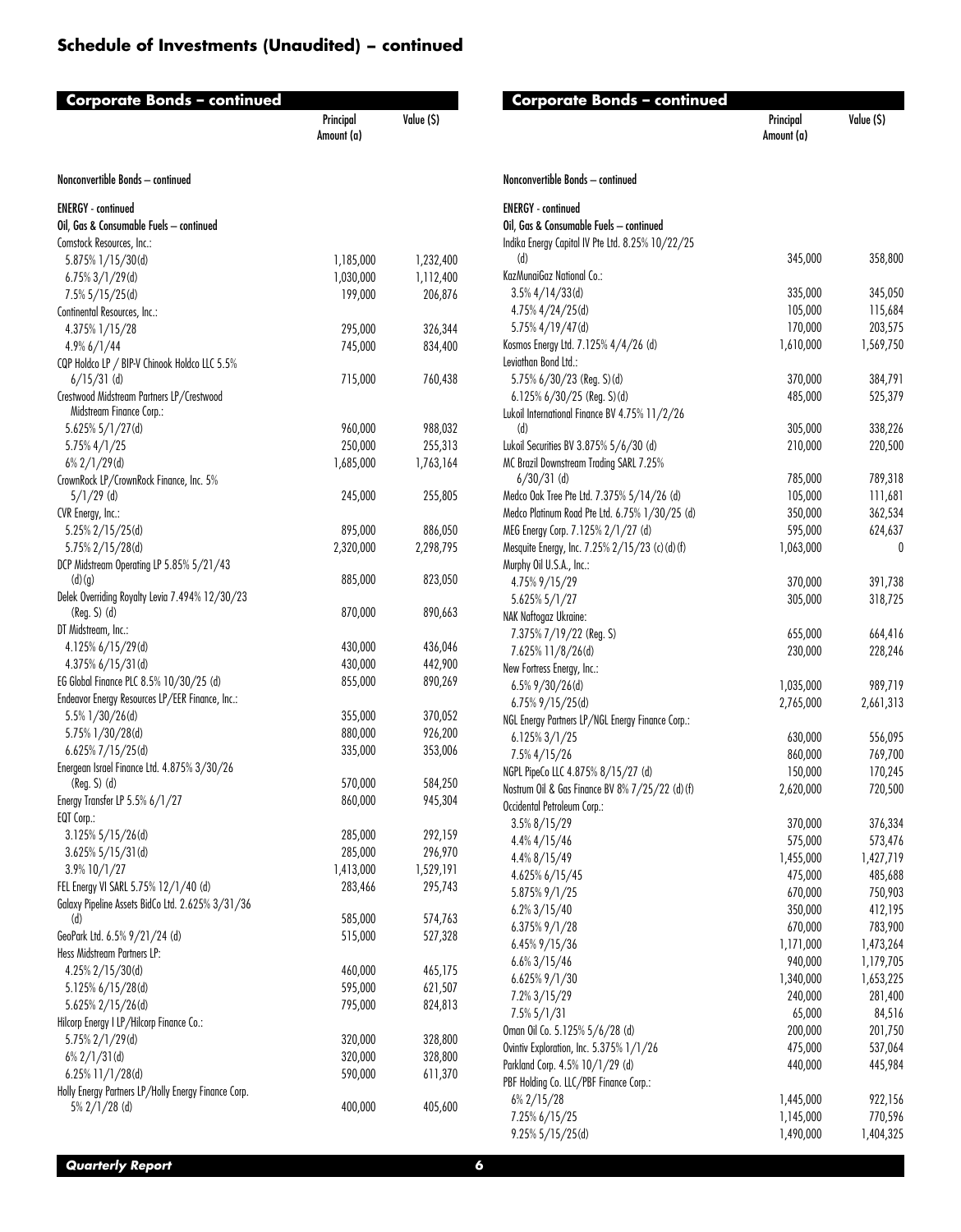| Value (S)<br>Principal<br>Amount (a)<br>Nonconvertible Bonds - continued<br><b>ENERGY</b> - continued<br>Oil, Gas & Consumable Fuels - continued<br>PBF Logistics LP/PBF Logistics Finance, Inc. 6.875%<br>5/15/23<br>435,000<br>424,125<br>PDC Energy, Inc.:<br>$6.125\%$ 9/15/24<br>200,000<br>203,000<br>6.25% 12/1/25<br>380,000<br>385,700<br>Petrobras Global Finance BV:<br>6.75% 6/3/50<br>465,798<br>430,000<br>6.875% 1/20/40<br>569,000<br>647,664<br>8.75% 5/23/26<br>928,121<br>735,000<br>Petroleos de Venezuela SA:<br>5.375% 4/12/27(f)<br>26,400<br>480,000<br>$6\%$ 5/16/24(d)(f)<br>585,000<br>32,175<br>$6\%$ 11/15/26(d)(f)<br>51,150<br>930,000<br>$12.75\%$ 2/17/22(d)(f)<br>6,050<br>110,000<br>Petroleos Mexicanos:<br>3 month U.S. LIBOR + 3.650% 3.7641%<br>411,115<br>$3/11/22$ (g)(h)<br>410,000<br>750,000<br>759,375<br>$3.5\%$ $1/30/23$<br>766,460<br>4.875% 1/24/22<br>760,000<br>2,443,043<br>$4.875\%$ $1/18/24$<br>2,360,000<br>5.375% 3/13/22<br>290,000<br>294,223<br>$6.5\%3/13/27$<br>252,000<br>240,000<br>150,144<br>$6.5\%$ 6/2/41<br>170,000<br>$6.625\%$ 6/15/35<br>1,965,000<br>1,864,294<br>798,000<br>691,347<br>$6.75\%$ 9/21/47<br>6.875% 10/16/25(d)<br>520,000<br>569,400<br>6.95% 1/28/60<br>145,000<br>125,628<br>3,808,102<br>7.69% 1/23/50<br>4,043,000<br>142,888<br>8.625% 2/1/22<br>140,000<br>8.625% 12/1/23(g)<br>272,578<br>250,000<br>Petronas Capital Ltd. 3.5% 4/21/30 (d)<br>230,000<br>248,959<br>Petrorio Luxembourg SARL 6.125% 6/9/26 (d)<br>150,000<br>151,088<br>PT Adaro Indonesia 4.25% 10/31/24 (d)<br>790,000<br>806,442<br>Qatar Petroleum:<br>1.375% 9/12/26(d)<br>650,677<br>655,000<br>$2.25\%$ $7/12/31$ (d)<br>930,000<br>920,012<br>$3.3\%$ $7/12/51$ (d)<br>625,000<br>629,172<br>Renewable Energy Group, Inc. 5.875% 6/1/28 (d)<br>310,125<br>300,000<br>SA Global Sukuk Ltd. 1.602% 6/17/26 (d)<br>430,000<br>427,366<br>Saudi Arabian Oil Co.:<br>1.625% 11/24/25(d)<br>940,000<br>938,825<br>$3.5\%$ 4/16/29(d)<br>2,130,000<br>2,286,156<br>$4.25\%$ 4/16/39(d)<br>1,260,000<br>1,407,546<br>355,000<br>402,925<br>$4.375\%$ 4/16/49(d)<br>Sibur Securities DAC 2.95% 7/8/25 (d)<br>225,000<br>229,219<br>Sinopec Group Overseas Development Ltd.:<br>$1.45\%$ $1/8/26$ (d)<br>355,000<br>354,230<br>$2.7\%$ 5/13/30(d)<br>220,000<br>224,807<br>SM Energy Co.:<br>5.625% 6/1/25<br>330,000<br>331,891<br>6.625% 1/15/27<br>1,125,000<br>1,153,609 | <b>Corporate Bonds – continued</b> |         |         |
|----------------------------------------------------------------------------------------------------------------------------------------------------------------------------------------------------------------------------------------------------------------------------------------------------------------------------------------------------------------------------------------------------------------------------------------------------------------------------------------------------------------------------------------------------------------------------------------------------------------------------------------------------------------------------------------------------------------------------------------------------------------------------------------------------------------------------------------------------------------------------------------------------------------------------------------------------------------------------------------------------------------------------------------------------------------------------------------------------------------------------------------------------------------------------------------------------------------------------------------------------------------------------------------------------------------------------------------------------------------------------------------------------------------------------------------------------------------------------------------------------------------------------------------------------------------------------------------------------------------------------------------------------------------------------------------------------------------------------------------------------------------------------------------------------------------------------------------------------------------------------------------------------------------------------------------------------------------------------------------------------------------------------------------------------------------------------------------------------------------------------------------------------------------------------------------------------------------------------------------------------------------------------------------------------------------------------------------------------------------------------------------------------------------------------------------------|------------------------------------|---------|---------|
|                                                                                                                                                                                                                                                                                                                                                                                                                                                                                                                                                                                                                                                                                                                                                                                                                                                                                                                                                                                                                                                                                                                                                                                                                                                                                                                                                                                                                                                                                                                                                                                                                                                                                                                                                                                                                                                                                                                                                                                                                                                                                                                                                                                                                                                                                                                                                                                                                                              |                                    |         |         |
|                                                                                                                                                                                                                                                                                                                                                                                                                                                                                                                                                                                                                                                                                                                                                                                                                                                                                                                                                                                                                                                                                                                                                                                                                                                                                                                                                                                                                                                                                                                                                                                                                                                                                                                                                                                                                                                                                                                                                                                                                                                                                                                                                                                                                                                                                                                                                                                                                                              |                                    |         |         |
|                                                                                                                                                                                                                                                                                                                                                                                                                                                                                                                                                                                                                                                                                                                                                                                                                                                                                                                                                                                                                                                                                                                                                                                                                                                                                                                                                                                                                                                                                                                                                                                                                                                                                                                                                                                                                                                                                                                                                                                                                                                                                                                                                                                                                                                                                                                                                                                                                                              |                                    |         |         |
|                                                                                                                                                                                                                                                                                                                                                                                                                                                                                                                                                                                                                                                                                                                                                                                                                                                                                                                                                                                                                                                                                                                                                                                                                                                                                                                                                                                                                                                                                                                                                                                                                                                                                                                                                                                                                                                                                                                                                                                                                                                                                                                                                                                                                                                                                                                                                                                                                                              |                                    |         |         |
|                                                                                                                                                                                                                                                                                                                                                                                                                                                                                                                                                                                                                                                                                                                                                                                                                                                                                                                                                                                                                                                                                                                                                                                                                                                                                                                                                                                                                                                                                                                                                                                                                                                                                                                                                                                                                                                                                                                                                                                                                                                                                                                                                                                                                                                                                                                                                                                                                                              |                                    |         |         |
|                                                                                                                                                                                                                                                                                                                                                                                                                                                                                                                                                                                                                                                                                                                                                                                                                                                                                                                                                                                                                                                                                                                                                                                                                                                                                                                                                                                                                                                                                                                                                                                                                                                                                                                                                                                                                                                                                                                                                                                                                                                                                                                                                                                                                                                                                                                                                                                                                                              |                                    |         |         |
|                                                                                                                                                                                                                                                                                                                                                                                                                                                                                                                                                                                                                                                                                                                                                                                                                                                                                                                                                                                                                                                                                                                                                                                                                                                                                                                                                                                                                                                                                                                                                                                                                                                                                                                                                                                                                                                                                                                                                                                                                                                                                                                                                                                                                                                                                                                                                                                                                                              |                                    |         |         |
|                                                                                                                                                                                                                                                                                                                                                                                                                                                                                                                                                                                                                                                                                                                                                                                                                                                                                                                                                                                                                                                                                                                                                                                                                                                                                                                                                                                                                                                                                                                                                                                                                                                                                                                                                                                                                                                                                                                                                                                                                                                                                                                                                                                                                                                                                                                                                                                                                                              |                                    |         |         |
|                                                                                                                                                                                                                                                                                                                                                                                                                                                                                                                                                                                                                                                                                                                                                                                                                                                                                                                                                                                                                                                                                                                                                                                                                                                                                                                                                                                                                                                                                                                                                                                                                                                                                                                                                                                                                                                                                                                                                                                                                                                                                                                                                                                                                                                                                                                                                                                                                                              |                                    |         |         |
|                                                                                                                                                                                                                                                                                                                                                                                                                                                                                                                                                                                                                                                                                                                                                                                                                                                                                                                                                                                                                                                                                                                                                                                                                                                                                                                                                                                                                                                                                                                                                                                                                                                                                                                                                                                                                                                                                                                                                                                                                                                                                                                                                                                                                                                                                                                                                                                                                                              |                                    |         |         |
|                                                                                                                                                                                                                                                                                                                                                                                                                                                                                                                                                                                                                                                                                                                                                                                                                                                                                                                                                                                                                                                                                                                                                                                                                                                                                                                                                                                                                                                                                                                                                                                                                                                                                                                                                                                                                                                                                                                                                                                                                                                                                                                                                                                                                                                                                                                                                                                                                                              |                                    |         |         |
|                                                                                                                                                                                                                                                                                                                                                                                                                                                                                                                                                                                                                                                                                                                                                                                                                                                                                                                                                                                                                                                                                                                                                                                                                                                                                                                                                                                                                                                                                                                                                                                                                                                                                                                                                                                                                                                                                                                                                                                                                                                                                                                                                                                                                                                                                                                                                                                                                                              |                                    |         |         |
|                                                                                                                                                                                                                                                                                                                                                                                                                                                                                                                                                                                                                                                                                                                                                                                                                                                                                                                                                                                                                                                                                                                                                                                                                                                                                                                                                                                                                                                                                                                                                                                                                                                                                                                                                                                                                                                                                                                                                                                                                                                                                                                                                                                                                                                                                                                                                                                                                                              |                                    |         |         |
|                                                                                                                                                                                                                                                                                                                                                                                                                                                                                                                                                                                                                                                                                                                                                                                                                                                                                                                                                                                                                                                                                                                                                                                                                                                                                                                                                                                                                                                                                                                                                                                                                                                                                                                                                                                                                                                                                                                                                                                                                                                                                                                                                                                                                                                                                                                                                                                                                                              |                                    |         |         |
|                                                                                                                                                                                                                                                                                                                                                                                                                                                                                                                                                                                                                                                                                                                                                                                                                                                                                                                                                                                                                                                                                                                                                                                                                                                                                                                                                                                                                                                                                                                                                                                                                                                                                                                                                                                                                                                                                                                                                                                                                                                                                                                                                                                                                                                                                                                                                                                                                                              |                                    |         |         |
|                                                                                                                                                                                                                                                                                                                                                                                                                                                                                                                                                                                                                                                                                                                                                                                                                                                                                                                                                                                                                                                                                                                                                                                                                                                                                                                                                                                                                                                                                                                                                                                                                                                                                                                                                                                                                                                                                                                                                                                                                                                                                                                                                                                                                                                                                                                                                                                                                                              |                                    |         |         |
|                                                                                                                                                                                                                                                                                                                                                                                                                                                                                                                                                                                                                                                                                                                                                                                                                                                                                                                                                                                                                                                                                                                                                                                                                                                                                                                                                                                                                                                                                                                                                                                                                                                                                                                                                                                                                                                                                                                                                                                                                                                                                                                                                                                                                                                                                                                                                                                                                                              |                                    |         |         |
|                                                                                                                                                                                                                                                                                                                                                                                                                                                                                                                                                                                                                                                                                                                                                                                                                                                                                                                                                                                                                                                                                                                                                                                                                                                                                                                                                                                                                                                                                                                                                                                                                                                                                                                                                                                                                                                                                                                                                                                                                                                                                                                                                                                                                                                                                                                                                                                                                                              |                                    |         |         |
|                                                                                                                                                                                                                                                                                                                                                                                                                                                                                                                                                                                                                                                                                                                                                                                                                                                                                                                                                                                                                                                                                                                                                                                                                                                                                                                                                                                                                                                                                                                                                                                                                                                                                                                                                                                                                                                                                                                                                                                                                                                                                                                                                                                                                                                                                                                                                                                                                                              |                                    |         |         |
|                                                                                                                                                                                                                                                                                                                                                                                                                                                                                                                                                                                                                                                                                                                                                                                                                                                                                                                                                                                                                                                                                                                                                                                                                                                                                                                                                                                                                                                                                                                                                                                                                                                                                                                                                                                                                                                                                                                                                                                                                                                                                                                                                                                                                                                                                                                                                                                                                                              |                                    |         |         |
|                                                                                                                                                                                                                                                                                                                                                                                                                                                                                                                                                                                                                                                                                                                                                                                                                                                                                                                                                                                                                                                                                                                                                                                                                                                                                                                                                                                                                                                                                                                                                                                                                                                                                                                                                                                                                                                                                                                                                                                                                                                                                                                                                                                                                                                                                                                                                                                                                                              |                                    |         |         |
|                                                                                                                                                                                                                                                                                                                                                                                                                                                                                                                                                                                                                                                                                                                                                                                                                                                                                                                                                                                                                                                                                                                                                                                                                                                                                                                                                                                                                                                                                                                                                                                                                                                                                                                                                                                                                                                                                                                                                                                                                                                                                                                                                                                                                                                                                                                                                                                                                                              |                                    |         |         |
|                                                                                                                                                                                                                                                                                                                                                                                                                                                                                                                                                                                                                                                                                                                                                                                                                                                                                                                                                                                                                                                                                                                                                                                                                                                                                                                                                                                                                                                                                                                                                                                                                                                                                                                                                                                                                                                                                                                                                                                                                                                                                                                                                                                                                                                                                                                                                                                                                                              |                                    |         |         |
|                                                                                                                                                                                                                                                                                                                                                                                                                                                                                                                                                                                                                                                                                                                                                                                                                                                                                                                                                                                                                                                                                                                                                                                                                                                                                                                                                                                                                                                                                                                                                                                                                                                                                                                                                                                                                                                                                                                                                                                                                                                                                                                                                                                                                                                                                                                                                                                                                                              |                                    |         |         |
|                                                                                                                                                                                                                                                                                                                                                                                                                                                                                                                                                                                                                                                                                                                                                                                                                                                                                                                                                                                                                                                                                                                                                                                                                                                                                                                                                                                                                                                                                                                                                                                                                                                                                                                                                                                                                                                                                                                                                                                                                                                                                                                                                                                                                                                                                                                                                                                                                                              |                                    |         |         |
|                                                                                                                                                                                                                                                                                                                                                                                                                                                                                                                                                                                                                                                                                                                                                                                                                                                                                                                                                                                                                                                                                                                                                                                                                                                                                                                                                                                                                                                                                                                                                                                                                                                                                                                                                                                                                                                                                                                                                                                                                                                                                                                                                                                                                                                                                                                                                                                                                                              |                                    |         |         |
|                                                                                                                                                                                                                                                                                                                                                                                                                                                                                                                                                                                                                                                                                                                                                                                                                                                                                                                                                                                                                                                                                                                                                                                                                                                                                                                                                                                                                                                                                                                                                                                                                                                                                                                                                                                                                                                                                                                                                                                                                                                                                                                                                                                                                                                                                                                                                                                                                                              |                                    |         |         |
|                                                                                                                                                                                                                                                                                                                                                                                                                                                                                                                                                                                                                                                                                                                                                                                                                                                                                                                                                                                                                                                                                                                                                                                                                                                                                                                                                                                                                                                                                                                                                                                                                                                                                                                                                                                                                                                                                                                                                                                                                                                                                                                                                                                                                                                                                                                                                                                                                                              |                                    |         |         |
|                                                                                                                                                                                                                                                                                                                                                                                                                                                                                                                                                                                                                                                                                                                                                                                                                                                                                                                                                                                                                                                                                                                                                                                                                                                                                                                                                                                                                                                                                                                                                                                                                                                                                                                                                                                                                                                                                                                                                                                                                                                                                                                                                                                                                                                                                                                                                                                                                                              |                                    |         |         |
|                                                                                                                                                                                                                                                                                                                                                                                                                                                                                                                                                                                                                                                                                                                                                                                                                                                                                                                                                                                                                                                                                                                                                                                                                                                                                                                                                                                                                                                                                                                                                                                                                                                                                                                                                                                                                                                                                                                                                                                                                                                                                                                                                                                                                                                                                                                                                                                                                                              |                                    |         |         |
|                                                                                                                                                                                                                                                                                                                                                                                                                                                                                                                                                                                                                                                                                                                                                                                                                                                                                                                                                                                                                                                                                                                                                                                                                                                                                                                                                                                                                                                                                                                                                                                                                                                                                                                                                                                                                                                                                                                                                                                                                                                                                                                                                                                                                                                                                                                                                                                                                                              |                                    |         |         |
|                                                                                                                                                                                                                                                                                                                                                                                                                                                                                                                                                                                                                                                                                                                                                                                                                                                                                                                                                                                                                                                                                                                                                                                                                                                                                                                                                                                                                                                                                                                                                                                                                                                                                                                                                                                                                                                                                                                                                                                                                                                                                                                                                                                                                                                                                                                                                                                                                                              |                                    |         |         |
|                                                                                                                                                                                                                                                                                                                                                                                                                                                                                                                                                                                                                                                                                                                                                                                                                                                                                                                                                                                                                                                                                                                                                                                                                                                                                                                                                                                                                                                                                                                                                                                                                                                                                                                                                                                                                                                                                                                                                                                                                                                                                                                                                                                                                                                                                                                                                                                                                                              |                                    |         |         |
|                                                                                                                                                                                                                                                                                                                                                                                                                                                                                                                                                                                                                                                                                                                                                                                                                                                                                                                                                                                                                                                                                                                                                                                                                                                                                                                                                                                                                                                                                                                                                                                                                                                                                                                                                                                                                                                                                                                                                                                                                                                                                                                                                                                                                                                                                                                                                                                                                                              |                                    |         |         |
|                                                                                                                                                                                                                                                                                                                                                                                                                                                                                                                                                                                                                                                                                                                                                                                                                                                                                                                                                                                                                                                                                                                                                                                                                                                                                                                                                                                                                                                                                                                                                                                                                                                                                                                                                                                                                                                                                                                                                                                                                                                                                                                                                                                                                                                                                                                                                                                                                                              |                                    |         |         |
|                                                                                                                                                                                                                                                                                                                                                                                                                                                                                                                                                                                                                                                                                                                                                                                                                                                                                                                                                                                                                                                                                                                                                                                                                                                                                                                                                                                                                                                                                                                                                                                                                                                                                                                                                                                                                                                                                                                                                                                                                                                                                                                                                                                                                                                                                                                                                                                                                                              |                                    |         |         |
|                                                                                                                                                                                                                                                                                                                                                                                                                                                                                                                                                                                                                                                                                                                                                                                                                                                                                                                                                                                                                                                                                                                                                                                                                                                                                                                                                                                                                                                                                                                                                                                                                                                                                                                                                                                                                                                                                                                                                                                                                                                                                                                                                                                                                                                                                                                                                                                                                                              |                                    |         |         |
|                                                                                                                                                                                                                                                                                                                                                                                                                                                                                                                                                                                                                                                                                                                                                                                                                                                                                                                                                                                                                                                                                                                                                                                                                                                                                                                                                                                                                                                                                                                                                                                                                                                                                                                                                                                                                                                                                                                                                                                                                                                                                                                                                                                                                                                                                                                                                                                                                                              |                                    |         |         |
|                                                                                                                                                                                                                                                                                                                                                                                                                                                                                                                                                                                                                                                                                                                                                                                                                                                                                                                                                                                                                                                                                                                                                                                                                                                                                                                                                                                                                                                                                                                                                                                                                                                                                                                                                                                                                                                                                                                                                                                                                                                                                                                                                                                                                                                                                                                                                                                                                                              |                                    |         |         |
|                                                                                                                                                                                                                                                                                                                                                                                                                                                                                                                                                                                                                                                                                                                                                                                                                                                                                                                                                                                                                                                                                                                                                                                                                                                                                                                                                                                                                                                                                                                                                                                                                                                                                                                                                                                                                                                                                                                                                                                                                                                                                                                                                                                                                                                                                                                                                                                                                                              |                                    |         |         |
|                                                                                                                                                                                                                                                                                                                                                                                                                                                                                                                                                                                                                                                                                                                                                                                                                                                                                                                                                                                                                                                                                                                                                                                                                                                                                                                                                                                                                                                                                                                                                                                                                                                                                                                                                                                                                                                                                                                                                                                                                                                                                                                                                                                                                                                                                                                                                                                                                                              |                                    |         |         |
|                                                                                                                                                                                                                                                                                                                                                                                                                                                                                                                                                                                                                                                                                                                                                                                                                                                                                                                                                                                                                                                                                                                                                                                                                                                                                                                                                                                                                                                                                                                                                                                                                                                                                                                                                                                                                                                                                                                                                                                                                                                                                                                                                                                                                                                                                                                                                                                                                                              |                                    |         |         |
|                                                                                                                                                                                                                                                                                                                                                                                                                                                                                                                                                                                                                                                                                                                                                                                                                                                                                                                                                                                                                                                                                                                                                                                                                                                                                                                                                                                                                                                                                                                                                                                                                                                                                                                                                                                                                                                                                                                                                                                                                                                                                                                                                                                                                                                                                                                                                                                                                                              |                                    |         |         |
|                                                                                                                                                                                                                                                                                                                                                                                                                                                                                                                                                                                                                                                                                                                                                                                                                                                                                                                                                                                                                                                                                                                                                                                                                                                                                                                                                                                                                                                                                                                                                                                                                                                                                                                                                                                                                                                                                                                                                                                                                                                                                                                                                                                                                                                                                                                                                                                                                                              |                                    |         |         |
|                                                                                                                                                                                                                                                                                                                                                                                                                                                                                                                                                                                                                                                                                                                                                                                                                                                                                                                                                                                                                                                                                                                                                                                                                                                                                                                                                                                                                                                                                                                                                                                                                                                                                                                                                                                                                                                                                                                                                                                                                                                                                                                                                                                                                                                                                                                                                                                                                                              |                                    |         |         |
|                                                                                                                                                                                                                                                                                                                                                                                                                                                                                                                                                                                                                                                                                                                                                                                                                                                                                                                                                                                                                                                                                                                                                                                                                                                                                                                                                                                                                                                                                                                                                                                                                                                                                                                                                                                                                                                                                                                                                                                                                                                                                                                                                                                                                                                                                                                                                                                                                                              |                                    |         |         |
|                                                                                                                                                                                                                                                                                                                                                                                                                                                                                                                                                                                                                                                                                                                                                                                                                                                                                                                                                                                                                                                                                                                                                                                                                                                                                                                                                                                                                                                                                                                                                                                                                                                                                                                                                                                                                                                                                                                                                                                                                                                                                                                                                                                                                                                                                                                                                                                                                                              |                                    |         |         |
|                                                                                                                                                                                                                                                                                                                                                                                                                                                                                                                                                                                                                                                                                                                                                                                                                                                                                                                                                                                                                                                                                                                                                                                                                                                                                                                                                                                                                                                                                                                                                                                                                                                                                                                                                                                                                                                                                                                                                                                                                                                                                                                                                                                                                                                                                                                                                                                                                                              |                                    |         |         |
|                                                                                                                                                                                                                                                                                                                                                                                                                                                                                                                                                                                                                                                                                                                                                                                                                                                                                                                                                                                                                                                                                                                                                                                                                                                                                                                                                                                                                                                                                                                                                                                                                                                                                                                                                                                                                                                                                                                                                                                                                                                                                                                                                                                                                                                                                                                                                                                                                                              |                                    |         |         |
|                                                                                                                                                                                                                                                                                                                                                                                                                                                                                                                                                                                                                                                                                                                                                                                                                                                                                                                                                                                                                                                                                                                                                                                                                                                                                                                                                                                                                                                                                                                                                                                                                                                                                                                                                                                                                                                                                                                                                                                                                                                                                                                                                                                                                                                                                                                                                                                                                                              |                                    |         |         |
|                                                                                                                                                                                                                                                                                                                                                                                                                                                                                                                                                                                                                                                                                                                                                                                                                                                                                                                                                                                                                                                                                                                                                                                                                                                                                                                                                                                                                                                                                                                                                                                                                                                                                                                                                                                                                                                                                                                                                                                                                                                                                                                                                                                                                                                                                                                                                                                                                                              |                                    |         |         |
|                                                                                                                                                                                                                                                                                                                                                                                                                                                                                                                                                                                                                                                                                                                                                                                                                                                                                                                                                                                                                                                                                                                                                                                                                                                                                                                                                                                                                                                                                                                                                                                                                                                                                                                                                                                                                                                                                                                                                                                                                                                                                                                                                                                                                                                                                                                                                                                                                                              |                                    |         |         |
|                                                                                                                                                                                                                                                                                                                                                                                                                                                                                                                                                                                                                                                                                                                                                                                                                                                                                                                                                                                                                                                                                                                                                                                                                                                                                                                                                                                                                                                                                                                                                                                                                                                                                                                                                                                                                                                                                                                                                                                                                                                                                                                                                                                                                                                                                                                                                                                                                                              |                                    |         |         |
|                                                                                                                                                                                                                                                                                                                                                                                                                                                                                                                                                                                                                                                                                                                                                                                                                                                                                                                                                                                                                                                                                                                                                                                                                                                                                                                                                                                                                                                                                                                                                                                                                                                                                                                                                                                                                                                                                                                                                                                                                                                                                                                                                                                                                                                                                                                                                                                                                                              | 6.75% 9/15/26                      | 250,000 | 255,323 |

| <b>Corporate Bonds - continued</b>                                                        |                         |             |
|-------------------------------------------------------------------------------------------|-------------------------|-------------|
|                                                                                           | Principal<br>Amount (a) | Value (\$)  |
| Nonconvertible Bonds - continued                                                          |                         |             |
| <b>ENERGY</b> - continued                                                                 |                         |             |
| Oil, Gas & Consumable Fuels - continued                                                   |                         |             |
| Southwestern Energy Co.:                                                                  |                         |             |
| 5.375% 3/15/30                                                                            | 560,000                 | 604,366     |
| $6.45\%$ 1/23/25(g)                                                                       | 54,000                  | 59,458      |
| 7.75% 10/1/27                                                                             | 680,000                 | 734,604     |
| SUEK Securities DAC 3.375% 9/15/26 (d)                                                    | 740,000                 | 737,676     |
| Sunoco LP/Sunoco Finance Corp.:                                                           |                         |             |
| 4.5% 5/15/29                                                                              | 605,000                 | 613,633     |
| 5.5% 2/15/26                                                                              | 595,000                 | 606,960     |
| Tallgrass Energy Partners LP / Tallgrass Energy<br>Finance Corp.:                         |                         |             |
| $6\%$ 9/1/31(d)                                                                           | 420,000                 | 422,100     |
| 7.5% 10/1/25(d)                                                                           | 495,000                 | 535,838     |
| Targa Resources Partners LP/Targa Resources<br>Partners Finance Corp. 4.875% 2/1/31       | 625,000                 | 674,219     |
| Teine Energy Ltd. 6.875% 4/15/29 (d)                                                      | 445,000                 | 451,675     |
| Tengizchevroil Finance Co. International Ltd. 3.25%                                       |                         |             |
| $8/15/30$ (d)                                                                             | 650,000                 | 657,475     |
| Tennessee Gas Pipeline Co. 7.625% 4/1/37<br>Tullow Oil PLC:                               | 50,000                  | 71,905      |
| $7\%$ 3/1/25(d)                                                                           | 180,000                 | 155,700     |
| 10.25% 5/15/26(d)                                                                         | 1,050,000               | 1,092,000   |
| Ultra Resources, Inc. 11% 7/12/24 pay-in-kind                                             |                         |             |
| $(c)$ (f)<br>Venture Global Calcasieu Pass LLC:                                           | 543,409                 | 27,170      |
| $3.875\%$ $8/15/29$ (d)                                                                   | 355,000                 | 365,668     |
| 4.125% 8/15/31(d)                                                                         | 355,000                 | 370,088     |
| Vine Energy Holdings LLC 6.75% 4/15/29 (d)<br>YPF SA:                                     | 440,000                 | 474,927     |
| $8.5\%$ 3/23/25(d)                                                                        | 547,750                 | 502,054     |
| 8.75% 4/4/24(d)                                                                           | 1,575,000               | 1,409,625   |
|                                                                                           |                         | 99,742,230  |
| TOTAL ENERGY                                                                              |                         | 107,853,838 |
| FINANCIALS - 3.5%                                                                         |                         |             |
| <b>Banks-0.2%</b>                                                                         |                         |             |
| Access Bank PLC 6.125% 9/21/26 (d)<br>Banco de Reservas de La Republica Dominicana 7%     | 200,000                 | 201,140     |
| $2/1/23$ (d)                                                                              | 90,000                  | 93,909      |
| Banque Centrale de Tunisie 5.75% 1/30/25 (d)                                              | 45,000                  | 38,025      |
| BBVA Bancomer SA Texas Branch 6.75% 9/30/22                                               |                         |             |
| (d)                                                                                       | 305,000                 | 320,759     |
| Biz Finance PLC 9.625% 4/27/22 (d)                                                        | 168,333                 | 171,153     |
| Development Bank of Mongolia 7.25% 10/23/23                                               |                         |             |
| (d)                                                                                       | 105,000                 | 112,238     |
| Georgia Bank Joint Stock Co. 6% 7/26/23 (d)<br>National Bank of Uzbekistan 4.85% 10/21/25 | 825,000                 | 870,375     |
| (Reg. S)                                                                                  | 225,000                 | 231,652     |
| Oschadbank Via SSB #1 PLC 9.375% 3/10/23 (d)                                              | 120,000                 | 124,935     |
| SB Capital SA 5.125% 10/29/22 (d)                                                         | 240,000                 | 248,400     |
| T.C. Ziraat Bankasi A/S 5.125% 5/3/22 (d)                                                 | 485,000                 | 491,457     |
|                                                                                           |                         | 2,904,043   |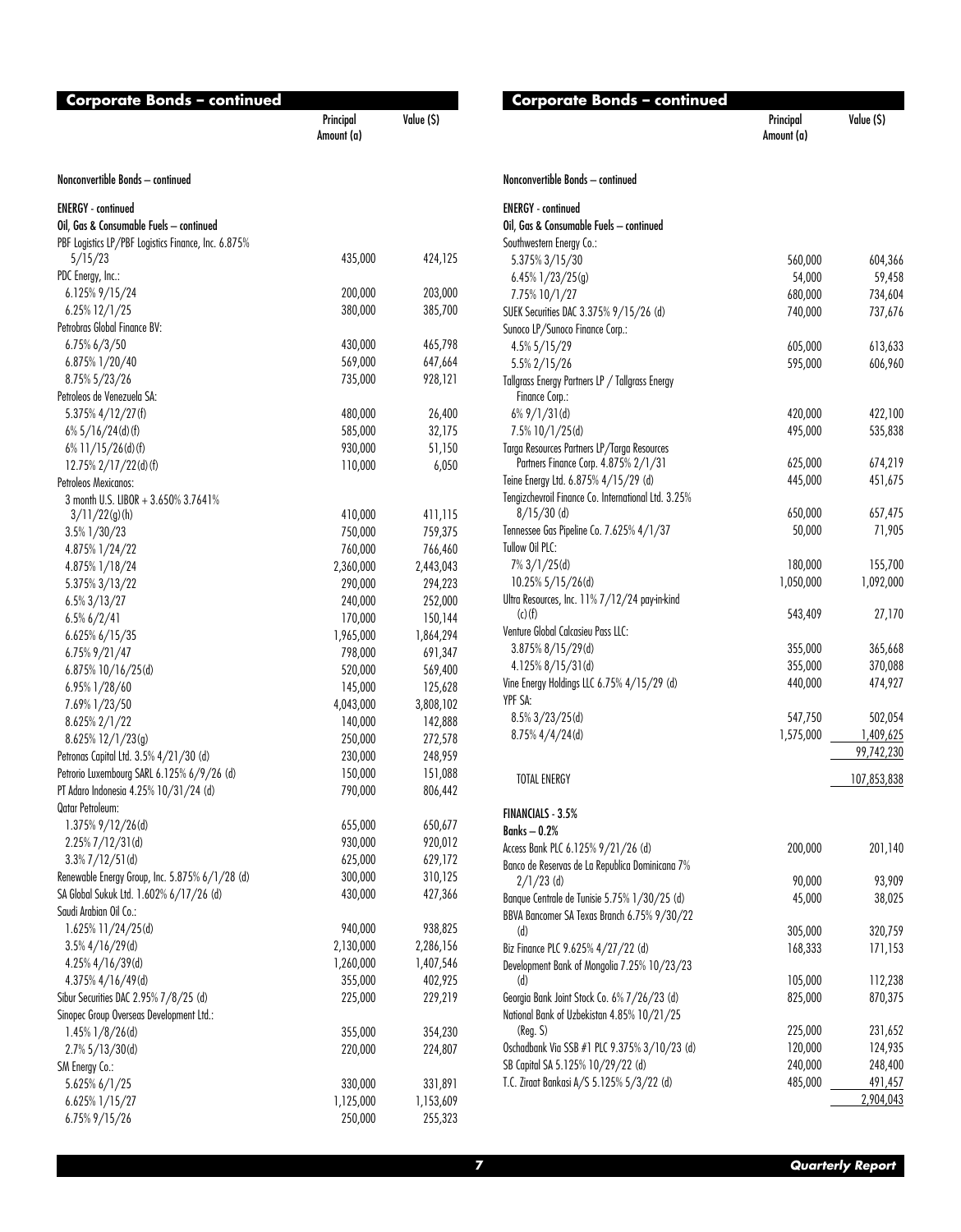| Corporate Bonds – continued<br>Principal<br>Value (\$)<br>Amount (a)<br>Nonconvertible Bonds - continued<br><b>FINANCIALS - continued</b><br>Capital Markets - 0.2%<br>AssuredPartners, Inc.:<br>5.625% 1/15/29(d)<br>390,000<br>392,418<br>7% 8/15/25(d)<br>245,000<br>248,908<br>Broadstreet Partners, Inc. 5.875% 4/15/29 (d)<br>335,000<br>333,744<br>Coinbase Global, Inc.:<br>3.375% 10/1/28(d)<br>403,549<br>420,000<br>$3.625\%$ 10/1/31(d)<br>420,000<br>399,263<br>Lions Gate Capital Holdings LLC 5.5% 4/15/29 (d)<br>445,000<br>460,028<br>MSCI, Inc.:<br>$3.25\%$ $8/15/33$ (d)<br>420,000<br>424,813<br>$4\%$ 11/15/29(d)<br>340,000<br>359,958<br>3,022,681<br>Consumer Finance - 1.8%<br>Ally Financial, Inc.:<br>$8\%$ 11/1/31<br>823,000<br>1,166,349<br>8% 11/1/31<br>10,223,000<br>14,744,927<br>Ford Motor Credit Co. LLC: |
|-------------------------------------------------------------------------------------------------------------------------------------------------------------------------------------------------------------------------------------------------------------------------------------------------------------------------------------------------------------------------------------------------------------------------------------------------------------------------------------------------------------------------------------------------------------------------------------------------------------------------------------------------------------------------------------------------------------------------------------------------------------------------------------------------------------------------------------------------|
|                                                                                                                                                                                                                                                                                                                                                                                                                                                                                                                                                                                                                                                                                                                                                                                                                                                 |
|                                                                                                                                                                                                                                                                                                                                                                                                                                                                                                                                                                                                                                                                                                                                                                                                                                                 |
|                                                                                                                                                                                                                                                                                                                                                                                                                                                                                                                                                                                                                                                                                                                                                                                                                                                 |
|                                                                                                                                                                                                                                                                                                                                                                                                                                                                                                                                                                                                                                                                                                                                                                                                                                                 |
|                                                                                                                                                                                                                                                                                                                                                                                                                                                                                                                                                                                                                                                                                                                                                                                                                                                 |
|                                                                                                                                                                                                                                                                                                                                                                                                                                                                                                                                                                                                                                                                                                                                                                                                                                                 |
|                                                                                                                                                                                                                                                                                                                                                                                                                                                                                                                                                                                                                                                                                                                                                                                                                                                 |
|                                                                                                                                                                                                                                                                                                                                                                                                                                                                                                                                                                                                                                                                                                                                                                                                                                                 |
|                                                                                                                                                                                                                                                                                                                                                                                                                                                                                                                                                                                                                                                                                                                                                                                                                                                 |
|                                                                                                                                                                                                                                                                                                                                                                                                                                                                                                                                                                                                                                                                                                                                                                                                                                                 |
|                                                                                                                                                                                                                                                                                                                                                                                                                                                                                                                                                                                                                                                                                                                                                                                                                                                 |
|                                                                                                                                                                                                                                                                                                                                                                                                                                                                                                                                                                                                                                                                                                                                                                                                                                                 |
|                                                                                                                                                                                                                                                                                                                                                                                                                                                                                                                                                                                                                                                                                                                                                                                                                                                 |
|                                                                                                                                                                                                                                                                                                                                                                                                                                                                                                                                                                                                                                                                                                                                                                                                                                                 |
|                                                                                                                                                                                                                                                                                                                                                                                                                                                                                                                                                                                                                                                                                                                                                                                                                                                 |
|                                                                                                                                                                                                                                                                                                                                                                                                                                                                                                                                                                                                                                                                                                                                                                                                                                                 |
|                                                                                                                                                                                                                                                                                                                                                                                                                                                                                                                                                                                                                                                                                                                                                                                                                                                 |
|                                                                                                                                                                                                                                                                                                                                                                                                                                                                                                                                                                                                                                                                                                                                                                                                                                                 |
|                                                                                                                                                                                                                                                                                                                                                                                                                                                                                                                                                                                                                                                                                                                                                                                                                                                 |
|                                                                                                                                                                                                                                                                                                                                                                                                                                                                                                                                                                                                                                                                                                                                                                                                                                                 |
|                                                                                                                                                                                                                                                                                                                                                                                                                                                                                                                                                                                                                                                                                                                                                                                                                                                 |
| 3.375% 11/13/25<br>1,585,000<br>1,628,588<br>3.625% 6/17/31<br>740,000<br>744,625                                                                                                                                                                                                                                                                                                                                                                                                                                                                                                                                                                                                                                                                                                                                                               |
| 2,525,000<br>2,626,000                                                                                                                                                                                                                                                                                                                                                                                                                                                                                                                                                                                                                                                                                                                                                                                                                          |
| 4% 11/13/30<br>610,000                                                                                                                                                                                                                                                                                                                                                                                                                                                                                                                                                                                                                                                                                                                                                                                                                          |
| 5.113% 5/3/29<br>681,675<br>OneMain Finance Corp.:                                                                                                                                                                                                                                                                                                                                                                                                                                                                                                                                                                                                                                                                                                                                                                                              |
| 4% 9/15/30<br>330,000<br>328,350                                                                                                                                                                                                                                                                                                                                                                                                                                                                                                                                                                                                                                                                                                                                                                                                                |
| 5.375% 11/15/29<br>500,000<br>541,925                                                                                                                                                                                                                                                                                                                                                                                                                                                                                                                                                                                                                                                                                                                                                                                                           |
| 6.625% 1/15/28<br>385,000<br>442,750                                                                                                                                                                                                                                                                                                                                                                                                                                                                                                                                                                                                                                                                                                                                                                                                            |
| 6.875% 3/15/25<br>2,580,000<br>2,899,275                                                                                                                                                                                                                                                                                                                                                                                                                                                                                                                                                                                                                                                                                                                                                                                                        |
| 7.125% 3/15/26<br>3,405,000<br>3,945,544                                                                                                                                                                                                                                                                                                                                                                                                                                                                                                                                                                                                                                                                                                                                                                                                        |
| 29,750,008                                                                                                                                                                                                                                                                                                                                                                                                                                                                                                                                                                                                                                                                                                                                                                                                                                      |
| Diversified Financial Services - 1.0%                                                                                                                                                                                                                                                                                                                                                                                                                                                                                                                                                                                                                                                                                                                                                                                                           |
| 1MDB Global Investments Ltd. 4.4% 3/9/23<br>4,000,000<br>4,020,750                                                                                                                                                                                                                                                                                                                                                                                                                                                                                                                                                                                                                                                                                                                                                                              |
| Cimpor Financial Operations BV 5.75% 7/17/24                                                                                                                                                                                                                                                                                                                                                                                                                                                                                                                                                                                                                                                                                                                                                                                                    |
| (d)<br>425,000<br>397,375                                                                                                                                                                                                                                                                                                                                                                                                                                                                                                                                                                                                                                                                                                                                                                                                                       |
| Enviva Partners LP / Enviva Partners Finance Corp.                                                                                                                                                                                                                                                                                                                                                                                                                                                                                                                                                                                                                                                                                                                                                                                              |
| $6.5\%$ 1/15/26 (d)<br>595,000<br>615,453                                                                                                                                                                                                                                                                                                                                                                                                                                                                                                                                                                                                                                                                                                                                                                                                       |
| HCRX Investments Holdco LP 4.5% 8/1/29 (d)<br>336,675<br>335,000                                                                                                                                                                                                                                                                                                                                                                                                                                                                                                                                                                                                                                                                                                                                                                                |
| Hightower Holding LLC 6.75% 4/15/29 (d)<br>285,000<br>292,125                                                                                                                                                                                                                                                                                                                                                                                                                                                                                                                                                                                                                                                                                                                                                                                   |
| Icahn Enterprises LP/Icahn Enterprises Finance Corp.:                                                                                                                                                                                                                                                                                                                                                                                                                                                                                                                                                                                                                                                                                                                                                                                           |
| 4.375% 2/1/29<br>630,000<br>629,213                                                                                                                                                                                                                                                                                                                                                                                                                                                                                                                                                                                                                                                                                                                                                                                                             |
| 5.25% 5/15/27<br>2,150,000<br>2,225,250                                                                                                                                                                                                                                                                                                                                                                                                                                                                                                                                                                                                                                                                                                                                                                                                         |
| 6.25% 5/15/26<br>1,305,000<br>1,363,725                                                                                                                                                                                                                                                                                                                                                                                                                                                                                                                                                                                                                                                                                                                                                                                                         |
| 6.375% 12/15/25<br>2,785,000<br>2,857,410                                                                                                                                                                                                                                                                                                                                                                                                                                                                                                                                                                                                                                                                                                                                                                                                       |
| 6.75% 2/1/24<br>535,000<br>541,688                                                                                                                                                                                                                                                                                                                                                                                                                                                                                                                                                                                                                                                                                                                                                                                                              |
| James Hardie International Finance Ltd. 5%                                                                                                                                                                                                                                                                                                                                                                                                                                                                                                                                                                                                                                                                                                                                                                                                      |
| $1/15/28$ (d)<br>455,000<br>477,750                                                                                                                                                                                                                                                                                                                                                                                                                                                                                                                                                                                                                                                                                                                                                                                                             |
| MDC GMTN BV 2.875% 11/7/29 (d)<br>530,000<br>558,421                                                                                                                                                                                                                                                                                                                                                                                                                                                                                                                                                                                                                                                                                                                                                                                            |
| OEC Finance Ltd.:                                                                                                                                                                                                                                                                                                                                                                                                                                                                                                                                                                                                                                                                                                                                                                                                                               |
| 4.375% 10/25/29 pay-in-kind(d)<br>799,344<br>79,135                                                                                                                                                                                                                                                                                                                                                                                                                                                                                                                                                                                                                                                                                                                                                                                             |
| 29,451<br>5.25% 12/27/33 pay-in-kind(d)<br>311,647                                                                                                                                                                                                                                                                                                                                                                                                                                                                                                                                                                                                                                                                                                                                                                                              |
|                                                                                                                                                                                                                                                                                                                                                                                                                                                                                                                                                                                                                                                                                                                                                                                                                                                 |
| 7.125% 12/26/46 pay-in-kind(d)<br>796,194                                                                                                                                                                                                                                                                                                                                                                                                                                                                                                                                                                                                                                                                                                                                                                                                       |
| PTT Treasury Center Co. Ltd. 3.7% 7/16/70 (d)<br>230,000                                                                                                                                                                                                                                                                                                                                                                                                                                                                                                                                                                                                                                                                                                                                                                                        |
| 68,871<br>227,838<br>Sasol Financing International PLC 4.5% 11/14/22<br>285,000<br>291,769                                                                                                                                                                                                                                                                                                                                                                                                                                                                                                                                                                                                                                                                                                                                                      |
| Shift4 Payments LLC / Shift4 Payments Finance<br>Sub, Inc. 4.625% 11/1/26 (d)<br>225,000<br>234,844                                                                                                                                                                                                                                                                                                                                                                                                                                                                                                                                                                                                                                                                                                                                             |

| Corporate Bonds – continued                                                    |                         |              |
|--------------------------------------------------------------------------------|-------------------------|--------------|
|                                                                                | Principal<br>Amount (a) | Value (\$)   |
| Nonconvertible Bonds - continued                                               |                         |              |
| <b>FINANCIALS - continued</b>                                                  |                         |              |
| Diversified Financial Services - continued                                     |                         |              |
| Sparc Em Spc 0% 12/5/22 (d)                                                    | 67,213                  | 66,175       |
| VMED 02 UK Financing I PLC 4.75% 7/15/31 (d)                                   | 995,000                 | 1,016,572    |
|                                                                                |                         | 16,330,490   |
| $Insurance - 0.3%$                                                             |                         |              |
| Acrisure LLC / Acrisure Finance, Inc.:                                         |                         |              |
| $6\%$ 8/1/29(d)                                                                | 425,000                 | 419,607      |
| 7% 11/15/25(d)                                                                 | 1,805,000               | 1,838,018    |
| $10.125\%$ 8/1/26(d)                                                           | 605,000                 | 674,575      |
| Alliant Holdings Intermediate LLC:                                             |                         |              |
| 4.25% 10/15/27(d)                                                              | 665,000                 | 671,650      |
| 6.75% 10/15/27(d)                                                              | 965,000                 | 998,775      |
| AmWINS Group, Inc. 4.875% 6/30/29 (d)                                          | 415,000                 | 420,831      |
| HUB International Ltd. 7% 5/1/26 (d)                                           | 595,000                 | 615,081      |
|                                                                                |                         | 5,638,537    |
| Thrifts & Mortgage Finance - 0.0%<br>MGIC Investment Corp. 5.25% 8/15/28       | 465,000                 | 496,178      |
|                                                                                |                         |              |
| TOTAL FINANCIALS                                                               |                         | 58, 141, 937 |
| <b>HEALTH CARE - 2.0%</b>                                                      |                         |              |
| Biotechnology - 0.0%                                                           |                         |              |
| Grifols Escrow Issuer SA 4.75% 10/15/28 (d)                                    | 280,000                 | 285,866      |
| Health Care Equipment & Supplies - 0.1%                                        |                         |              |
| Hologic, Inc. 4.625% 2/1/28 (d)                                                | 215,000                 | 226,288      |
| Mozart Debt Merger Sub, Inc. 0% 3/31/29 (d) (e)                                | 835,000                 | 835,000      |
|                                                                                |                         | 1,061,288    |
| Health Care Providers & Services - 1.6%                                        |                         |              |
| AMN Healthcare 4.625% 10/1/27 (d)                                              | 165,000                 | 171,188      |
| Cano Health, Inc. 6.25% 10/1/28 (d)                                            | 185,000                 | 186,850      |
| Centene Corp.:                                                                 |                         |              |
| 4.25% 12/15/27                                                                 | 615,000                 | 643,690      |
| 4.625% 12/15/29                                                                | 2,150,000               | 2,343,070    |
| Community Health Systems, Inc.:                                                |                         |              |
| 4.75% 2/15/31(d)                                                               | 880,000                 | 885,500      |
| 5.625% 3/15/27(d)                                                              | 330,000                 | 345,553      |
| 6% 1/15/29(d)                                                                  | 485,000                 | 514,100      |
| 6.125% 4/1/30(d)                                                               | 1,145,000               | 1,112,625    |
| $6.625\%$ 2/15/25(d)                                                           | 685,000                 | 716,681      |
| $8\%$ 3/15/26(d)                                                               | 3,270,000               | 3,467,753    |
| DaVita HealthCare Partners, Inc.:                                              |                         |              |
| $3.75\%$ 2/15/31(d)                                                            | 210,000                 | 204,488      |
| 4.625% 6/1/30(d)                                                               | 1,590,000               | 1,635,491    |
| Encompass Health Corp. 5.125% 3/15/23                                          | 110,000                 | 110,000      |
| HealthEquity, Inc. 4.5% 10/1/29 (d)                                            | 295,000                 | 299,425      |
| Horizon Pharma U.S.A., Inc. 5.5% 8/1/27 (d)                                    | 650,000                 | 689,000      |
| Jaguar Holding Co. II/Pharmaceutical Product<br>Development LLC 5% 6/15/28 (d) | 715,000                 | 769,583      |
| ModivCare Escrow Issuer, Inc. 5% 10/1/29 (d)                                   | 325,000                 | 336,879      |
| Modivcare, Inc. 5.875% 11/15/25 (d)                                            | 485,000                 | 512,888      |
| Molina Healthcare, Inc.:                                                       |                         |              |
| 3.875% 11/15/30(d)                                                             | 640,000                 | 668,800      |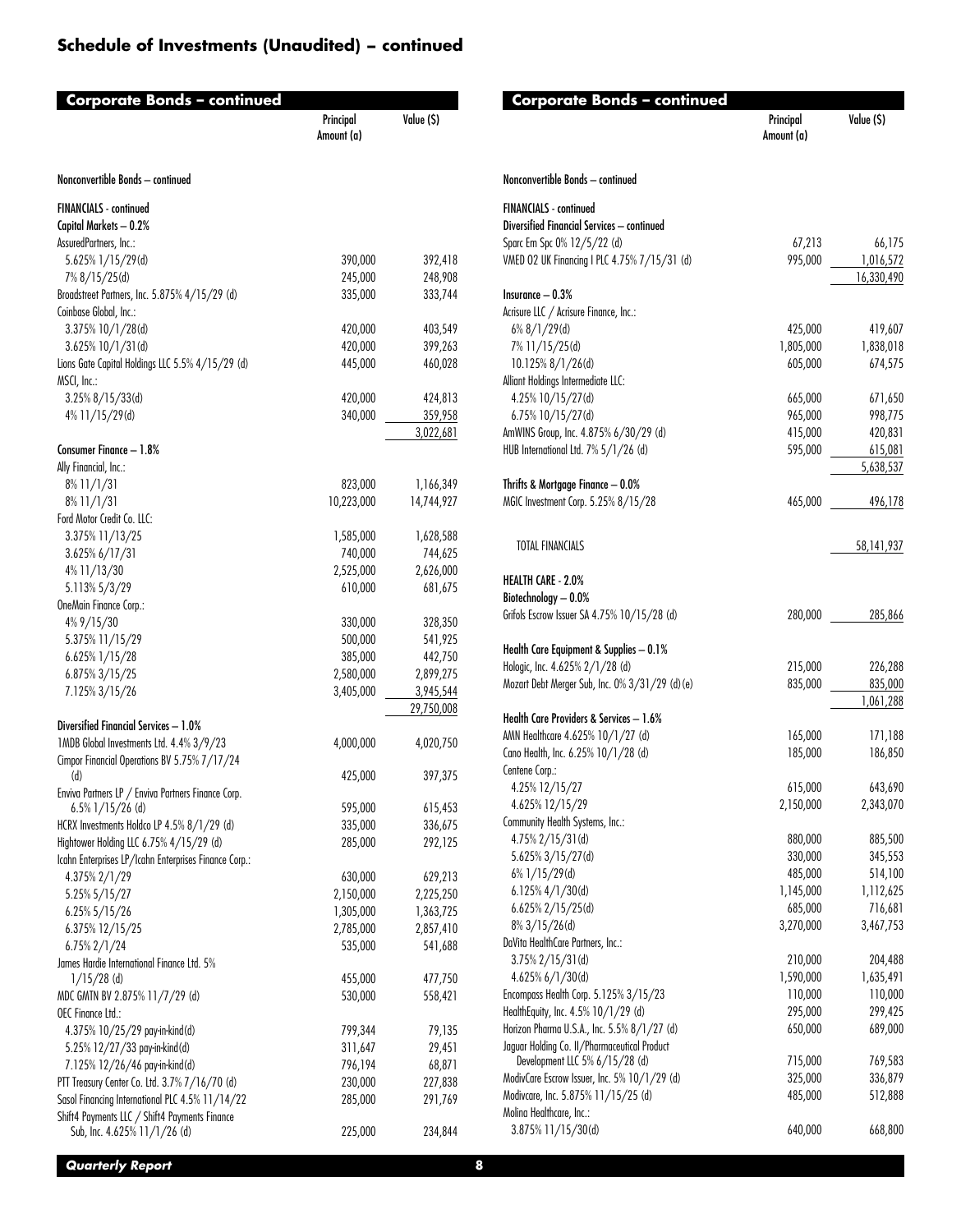| Corporate Bonds – continued                         |                         |            |
|-----------------------------------------------------|-------------------------|------------|
|                                                     | Principal<br>Amount (a) | Value (\$) |
| Nonconvertible Bonds - continued                    |                         |            |
| <b>HEALTH CARE - continued</b>                      |                         |            |
| Health Care Providers & Services - continued        |                         |            |
| Molina Healthcare, Inc.: - continued                |                         |            |
| 4.375% 6/15/28(d)                                   | 465,000                 | 483,777    |
| Radiology Partners, Inc. 9.25% 2/1/28 (d)           | 2,690,000               | 2,892,893  |
| RP Escrow Issuer LLC 5.25% 12/15/25 (d)             | 615,000                 | 632,681    |
| Tenet Healthcare Corp.:                             |                         |            |
| 4.625% 7/15/24                                      | 126,000                 | 127,890    |
| $4.625\%$ $9/1/24$ (d)                              | 650,000                 | 664,625    |
| 4.875% $1/1/26$ (d)                                 | 1,625,000               | 1,681,745  |
| 5.125% 11/1/27(d)                                   | 975,000                 | 1,016,438  |
| $6.125\%$ 10/1/28(d)                                | 1,140,000               | 1,197,542  |
| $6.25\%$ 2/1/27(d)                                  | 1,850,000               | 1,919,375  |
| Vizient, Inc. 6.25% 5/15/27 (d)                     | 145,000                 | 151,525    |
|                                                     |                         | 26,382,055 |
| Health Care Technology - 0.0%                       |                         |            |
| IQVIA, Inc. 5% 5/15/27 (d)                          | 640,000                 | 664,755    |
| Life Sciences Tools & Services - 0.1%               |                         |            |
| Charles River Laboratories International, Inc.:     |                         |            |
| $3.75\%3/15/29$ (d)                                 | 475,000                 | 485,094    |
| $4\%$ 3/15/31(d)                                    | 605,000                 | 633,877    |
| 4.25% $5/1/28$ (d)                                  | 185,000                 | 192,002    |
| Syneos Health, Inc. 3.625% 1/15/29 (d)              | 500,000                 | 498,600    |
|                                                     |                         | 1,809,573  |
| Pharmaceuticals - 0.2%                              |                         |            |
| 180 Medical, Inc. 3.875% 10/15/29 (d)               | 315,000                 | 319,725    |
| <b>Catalent Pharma Solutions:</b>                   |                         |            |
| $3.5\%$ 4/1/30(d)                                   | 280,000                 | 280,000    |
| $5\%$ 7/15/27(d)                                    | 205,000                 | 212,944    |
| Organon & Co. / Organon Foreign Debt Co-Issuer BV:  |                         |            |
| 4.125% 4/30/28(d)                                   | 1,015,000               | 1,035,300  |
| 5.125% 4/30/31(d)                                   | 885,000                 | 929,560    |
| Teva Pharmaceutical Finance Co. BV:                 |                         |            |
| 2.95% 12/18/22                                      | 250,000                 | 251,875    |
| 3.65% 11/10/21                                      | 75,000                  | 75,094     |
| Teva Pharmaceutical Finance IV BV 3.65%             |                         |            |
| 11/10/21                                            | 45,000                  | 45,056     |
| Teva Pharmaceutical Finance Netherlands III BV 2.8% |                         |            |
| 7/21/23                                             | 235,000                 | 233,599    |
|                                                     |                         | 3,383,153  |
| TOTAL HEALTH CARE                                   |                         | 33,586,690 |
|                                                     |                         |            |
| <b>INDUSTRIALS - 4.0%</b>                           |                         |            |
| Aerospace & Defense - 1.4%                          |                         |            |
| Bombardier, Inc.:                                   |                         |            |
| $6\%$ 2/15/28(d)                                    | 280,000                 | 283,150    |
| 7.125% 6/15/26(d)                                   | 570,000                 | 599,925    |
| 7.5% 12/1/24(d)                                     | 520,000                 | 540,800    |
| $7.5\%$ 3/15/25(d)                                  | 895,000                 | 913,992    |
| 7.875% 4/15/27(d)                                   | 2,685,000               | 2,778,975  |
| BWX Technologies, Inc. 4.125% 6/30/28 (d)           | 630,000                 | 646,538    |
| DAE Funding LLC 1.55% 8/1/24 (d)                    | 460,000                 | 455,796    |
| Embraer Netherlands Finance BV 5.05% 6/15/25        | 715,000                 | 752,448    |

| <b>Corporate Bonds – continued</b>                                                 |                         |                        |
|------------------------------------------------------------------------------------|-------------------------|------------------------|
|                                                                                    | Principal<br>Amount (a) | Value (\$)             |
| Nonconvertible Bonds - continued                                                   |                         |                        |
| <b>INDUSTRIALS - continued</b>                                                     |                         |                        |
| Aerospace & Defense - continued                                                    |                         |                        |
| Moog, Inc. 4.25% 12/15/27 (d)                                                      | 185,000                 | 190,088                |
| Rolls-Royce PLC 5.75% 10/15/27 (d)                                                 | 650,000                 | 718,250                |
| Spirit Aerosystems, Inc. 7.5% 4/15/25 (d)                                          | 905,000                 | 958,169                |
| TransDigm UK Holdings PLC 6.875% 5/15/26                                           | 1,805,000               | 1,897,506              |
| TransDigm, Inc.:                                                                   |                         |                        |
| 4.625% 1/15/29                                                                     | 930,000                 | 925,350                |
| 5.5% 11/15/27                                                                      | 7,825,000               | 8,059,750              |
| 6.25% 3/15/26(d)                                                                   | 955,000                 | 995,588                |
| 6.375% 6/15/26<br>7.5% 3/15/27                                                     | 2,060,000<br>960,000    | 2,125,220<br>1,005,600 |
|                                                                                    |                         | 23,847,145             |
| Air Freight & Logistics - 0.1%                                                     |                         |                        |
| Aeropuerto Internacional de Tocumen SA:                                            |                         |                        |
| $4\%$ 8/11/41(d)                                                                   | 280,000                 | 284,778                |
| 5.125% 8/11/61(d)                                                                  | 205,000                 | 215,032                |
| Cargo Aircraft Management, Inc. 4.75% 2/1/28                                       |                         |                        |
| (d)                                                                                | 365,000                 | 378,231                |
|                                                                                    |                         | 878,041                |
| Airlines — 0.6%                                                                    |                         |                        |
| Aerovias de Mexico SA de CV 7% 2/5/25 (d) (f)                                      | 135,000                 | 106,650                |
| Air Canada 3.875% 8/15/26 (d)<br>Azul Investments LLP:                             | 425,000                 | 428,846                |
| 5.875% 10/26/24(d)                                                                 | 765,000                 | 721,156                |
| 7.25% 6/15/26(d)                                                                   | 265,000                 | 253,075                |
| Delta Air Lines, Inc. 7% 5/1/25 (d)                                                | 164,000                 | 191,265                |
| Delta Air Lines, Inc. / SkyMiles IP Ltd. 4.75%                                     |                         |                        |
| $10/20/28$ (d)                                                                     | 2,365,000               | 2,631,247              |
| Hawaiian Airlines pass-thru certificates Series 2013-1                             |                         |                        |
| Class B, 4.95% 7/15/23                                                             | 102,760                 | 102,648                |
| Mileage Plus Holdings LLC 6.5% 6/20/27 (d)                                         | 2,045,000               | 2,223,774              |
| Spirit Loyalty Cayman Ltd. / Spirit IP Cayman Ltd.                                 |                         |                        |
| $8\%$ 9/20/25 (d)<br>United Airlines, Inc.:                                        | 462,000                 | 518,133                |
| $4.375\%$ 4/15/26(d)                                                               | 1,450,000               | 1,488,063              |
| 4.625% $4/15/29$ (d)                                                               | 870,000                 | 899,102                |
|                                                                                    |                         | 9,563,959              |
| <b>Building Products - 0.1%</b>                                                    |                         |                        |
| Advanced Drain Systems, Inc. 5% 9/30/27 (d)                                        | 125,000                 | 130,500                |
| CP Atlas Buyer, Inc. 7% 12/1/28 (d)                                                | 325,000                 | 325,813                |
| Shea Homes Ltd. Partnership/Corp. 4.75% 4/1/29                                     |                         |                        |
| (d)                                                                                | 475,000                 | 488,063                |
| Victors Merger Corp. 6.375% 5/15/29 (d)                                            | 570,000                 | 545,775                |
|                                                                                    |                         | 1,490,151              |
| Commercial Services & Supplies - 0.6%                                              |                         |                        |
| Allied Universal Holdco LLC / Allied Universal Finance<br>Corp. $6\%$ $6/1/29$ (d) | 315,000                 | 310,839                |
| Atlas Luxco 4 SARL / Allied Universal Holdco LLC /                                 |                         |                        |
| Allied Universal Finance Corp.:                                                    |                         |                        |
| $4.625\%$ 6/1/28(d)                                                                | 1,032,000               | 1,030,400              |
| $4.625\%$ 6/1/28(d)                                                                | 683,000                 | 680,869                |
| CoreCivic, Inc. 8.25% 4/15/26                                                      | 1,495,000               | 1,524,900              |
| Covanta Holding Corp.:                                                             |                         |                        |
| $5\%$ 9/1/30                                                                       | 670,000                 | 676,700                |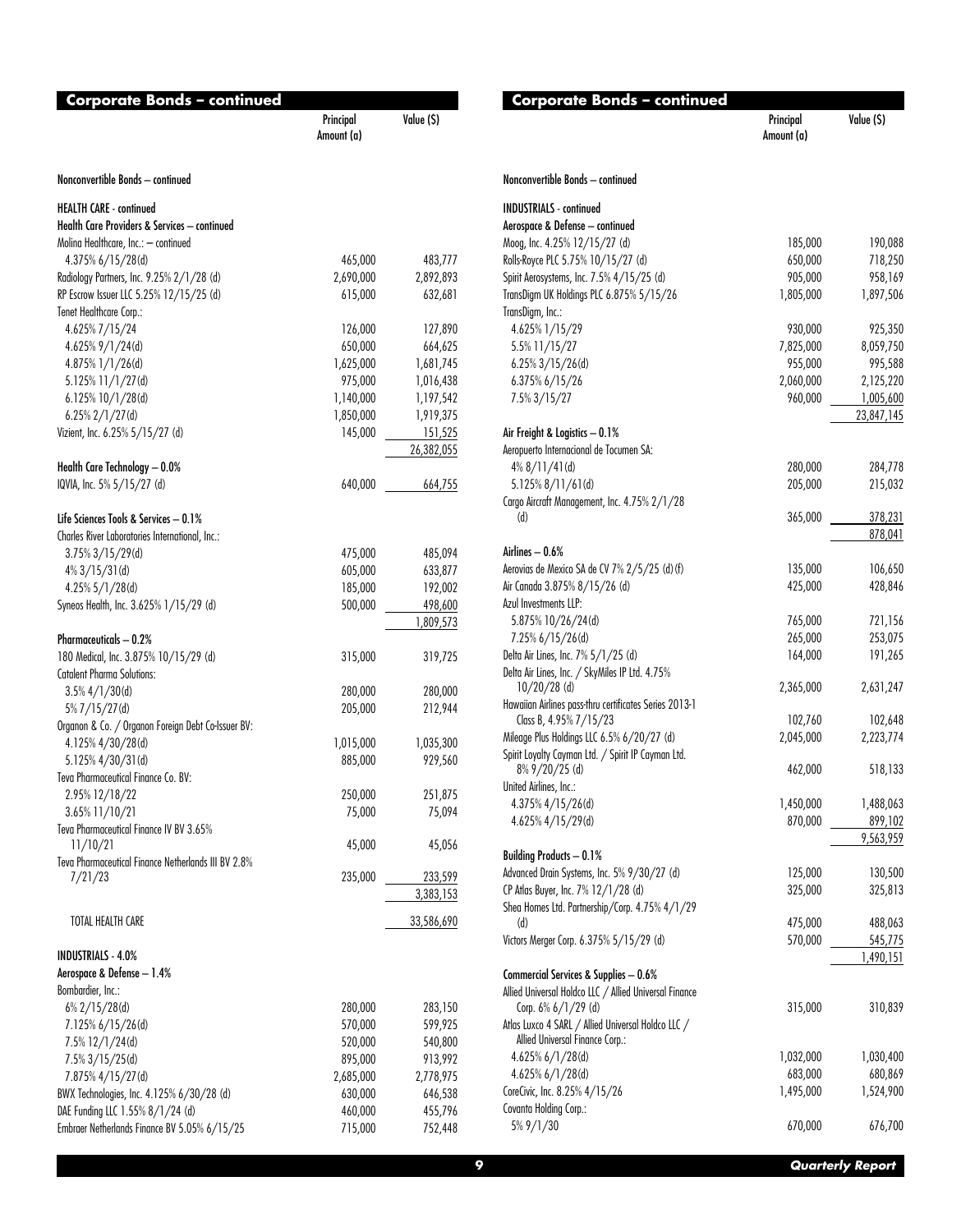| Corporate Bonds – continued                                                           |                         |           |
|---------------------------------------------------------------------------------------|-------------------------|-----------|
|                                                                                       | Principal<br>Amount (a) | Value (S) |
| Nonconvertible Bonds - continued                                                      |                         |           |
| <b>INDUSTRIALS - continued</b>                                                        |                         |           |
| Commercial Services & Supplies - continued                                            |                         |           |
| Covanta Holding Corp.: - continued                                                    |                         |           |
| 5.875% 7/1/25                                                                         | 165,000                 | 170,363   |
| $6\%$ 1/1/27                                                                          | 585,000                 | 606,429   |
| GFL Environmental, Inc.:                                                              |                         |           |
| $4\%$ 8/1/28(d)                                                                       | 420,000                 | 416,850   |
| 4.75% 6/15/29(d)                                                                      | 575,000                 | 590,813   |
| IAA, Inc. 5.5% 6/15/27 (d)                                                            | 250,000                 | 261,250   |
| KAR Auction Services, Inc. 5.125% 6/1/25 (d)                                          | 525,000                 | 530,906   |
| Madison IAQ LLC:                                                                      |                         |           |
| 4.125% 6/30/28(d)                                                                     | 535,000                 | 535,000   |
| 5.875% 6/30/29(d)                                                                     | 425,000                 | 428,188   |
| Nielsen Finance LLC/Nielsen Finance Co.:                                              |                         |           |
| 4.5%7/15/29(d)                                                                        | 285,000                 | 278,673   |
| 4.75% 7/15/31(d)                                                                      | 285,000                 | 277,237   |
| Pitney Bowes, Inc.:                                                                   |                         |           |
| 6.875% 3/15/27(d)                                                                     | 295,000                 | 310,488   |
| 7.25% 3/15/29(d)                                                                      | 295,000                 | 310,119   |
| The Bidvest Group UK PLC 3.625% 9/23/26 (d)                                           | 335,000                 | 335,000   |
| The Brink's Co. 4.625% 10/15/27 (d)                                                   | 620,000                 | 643,876   |
|                                                                                       |                         | 9,918,900 |
| Construction & Engineering - 0.2%                                                     |                         |           |
| AECOM 5.125% 3/15/27                                                                  | 625,000                 | 692,188   |
| Arcosa, Inc. 4.375% 4/15/29 (d)<br>Indika Energy Capital III Pte. Ltd. 5.875% 11/9/24 | 415,000                 | 420,188   |
| (d)                                                                                   | 256,000                 | 256,960   |
| Pike Corp. 5.5% 9/1/28 (d)                                                            | 525,000                 | 535,001   |
| SRS Distribution, Inc.:                                                               |                         |           |
| 4.625% 7/1/28(d)                                                                      | 550,000                 | 561,110   |
| 6.125% 7/1/29(d)                                                                      | 300,000                 | 309,000   |
|                                                                                       |                         | 2,774,447 |
| Electrical Equipment - 0.0%                                                           |                         |           |
| Sensata Technologies BV 4% 4/15/29 (d)                                                | 590,000                 | 600,591   |
|                                                                                       |                         |           |
| <b>Industrial Conglomerates - 0.0%</b>                                                |                         |           |
| Turk Sise ve Cam Fabrikalari A/S 6.95% 3/14/26                                        |                         |           |
| (d)                                                                                   | 445,000                 | 488,054   |
|                                                                                       |                         |           |
| Machinery - 0.0%                                                                      |                         |           |
| ATS Automation Tooling System, Inc. 4.125%                                            |                         |           |
| $12/15/28$ (d)                                                                        | 460,000                 | 471,744   |
| Stevens Holding Co., Inc. 6.125% 10/1/26 (d)                                          | 155,000                 | 167,206   |
|                                                                                       |                         | 638,950   |
| Marine $-0.0\%$                                                                       |                         |           |
| Navios South American Logistics, Inc./Navios                                          |                         |           |
| Logistics Finance U.S., Inc. 10.75% 7/1/25 (d)                                        | 215,000                 | 231,125   |
| Seaspan Corp. 5.5% 8/1/29 (d)                                                         | 425,000                 | 433,594   |
|                                                                                       |                         | 664,719   |
| <b>Professional Services - 0.1%</b>                                                   |                         |           |
| ASGN, Inc. 4.625% 5/15/28 (d)                                                         | 510,000                 | 527,850   |
| Booz Allen Hamilton, Inc.:<br>3.875% 9/1/28(d)                                        | 620,000                 | 635,574   |
| $4\%$ 7/1/29(d)                                                                       | 280,000                 | 287,000   |
| TriNet Group, Inc. 3.5% 3/1/29 (d)                                                    | 455,000                 | 456,138   |
|                                                                                       |                         |           |

| Corporate Bonds – continued                                                                  | Principal<br>Amount (a) | Value (S)          |
|----------------------------------------------------------------------------------------------|-------------------------|--------------------|
| Nonconvertible Bonds - continued                                                             |                         |                    |
| <b>INDUSTRIALS - continued</b>                                                               |                         |                    |
| <b>Professional Services - continued</b>                                                     |                         |                    |
| Road & Rail $-0.7\%$                                                                         |                         | 1,906,562          |
| Hertz Corp.:                                                                                 |                         |                    |
| 5.5% $10/15/24$ (c) (d) (f)                                                                  | 650,000                 | 0                  |
| $6\%$ 1/15/28(c)(d)(f)                                                                       | 575,000                 | 0                  |
| 6.25% $10/15/22(c)$ (f)                                                                      | 670,000                 | 0                  |
| $7.125\%$ $8/1/26$ (c) (d) (f)                                                               | 620,000                 | 0                  |
| Kazakhstan Temir Zholy Finance BV 6.95%<br>$7/10/42$ (d)                                     | 120,000                 | 161,400            |
| Uber Technologies, Inc.:                                                                     |                         |                    |
| $4.5\%$ 8/15/29(d)                                                                           | 1,260,000               | 1,268,663          |
| $6.25\%$ 1/15/28(d)                                                                          | 545,000                 | 584,507            |
| $7.5\%$ 9/15/27(d)                                                                           | 2,950,000               | 3,221,031          |
| $8\%$ 11/1/26(d)                                                                             | 4,260,000               | 4,502,288          |
| XPO Logistics, Inc. 6.25% 5/1/25 (d)                                                         | 1,140,000               | 1,203,242          |
|                                                                                              |                         | 10,941,131         |
| Trading Companies & Distributors - 0.1%<br>Foundation Building Materials, Inc. 6% 3/1/29 (d) | 310,000                 | 303,800            |
| H&E Equipment Services, Inc. 3.875% 12/15/28                                                 |                         |                    |
| (d)                                                                                          | 995,000                 | 991,120            |
|                                                                                              |                         | 1,294,920          |
| Transportation Infrastructure - 0.1%                                                         |                         |                    |
| DP World Crescent Ltd.:                                                                      |                         |                    |
| $3.7495\%$ $1/30/30$ (d)                                                                     | 765,000                 | 816,638            |
| $3.875\%$ $7/18/29$ (Reg. S)<br>DP World Ltd. 5.625% 9/25/48 (d)                             | 400,000<br>155,000      | 430,700<br>190,844 |
| First Student Bidco, Inc./First Transit Parent, Inc. 4%                                      |                         |                    |
| $7/31/29$ (d)                                                                                | 425,000                 | 419,156            |
|                                                                                              |                         | <u>1,857,338</u>   |
| TOTAL INDUSTRIALS                                                                            |                         | 66,864,908         |
| <b>INFORMATION TECHNOLOGY - 1.1%</b>                                                         |                         |                    |
| Communications Equipment - 0.1%                                                              |                         |                    |
| HTA Group Ltd. 7% 12/18/25 (d)                                                               | 455,000                 | 477,124            |
| IHS Netherlands Holdco BV 7.125% 3/18/25 (d)                                                 | 1,085,000               | 1,114,702          |
|                                                                                              |                         | 1,591,826          |
| Electronic Equipment & Components - 0.0%                                                     |                         |                    |
| TTM Technologies, Inc. 4% 3/1/29 (d)                                                         | 455,000                 | 453,203            |
| IT Services - 0.3%                                                                           |                         |                    |
| Acuris Finance U.S. 5% 5/1/28 (d)                                                            | 430,000                 | 427,850            |
| Camelot Finance SA 4.5% 11/1/26 (d)                                                          | 570,000                 | 592,088            |
| Gartner, Inc.:                                                                               |                         |                    |
| $3.625\%$ 6/15/29(d)                                                                         | 405,000                 | 408,078            |
| $3.75\%$ 10/1/30(d)                                                                          | 685,000                 | 705,002            |
| Go Daddy Operating Co. LLC / GD Finance Co., Inc.:<br>$3.5\%$ 3/1/29(d)                      |                         | 604,663            |
| 5.25% 12/1/27(d)                                                                             | 610,000<br>500,000      | 521,250            |
| Rackspace Hosting, Inc. 5.375% 12/1/28 (d)                                                   | 380,000                 | 373,350            |
| Square, Inc. 3.5% 6/1/31 (d)                                                                 | 570,000                 | 584,666            |
| Unisys Corp. 6.875% 11/1/27 (d)                                                              | 365,000                 | 398,763            |
|                                                                                              |                         | 4,615,710          |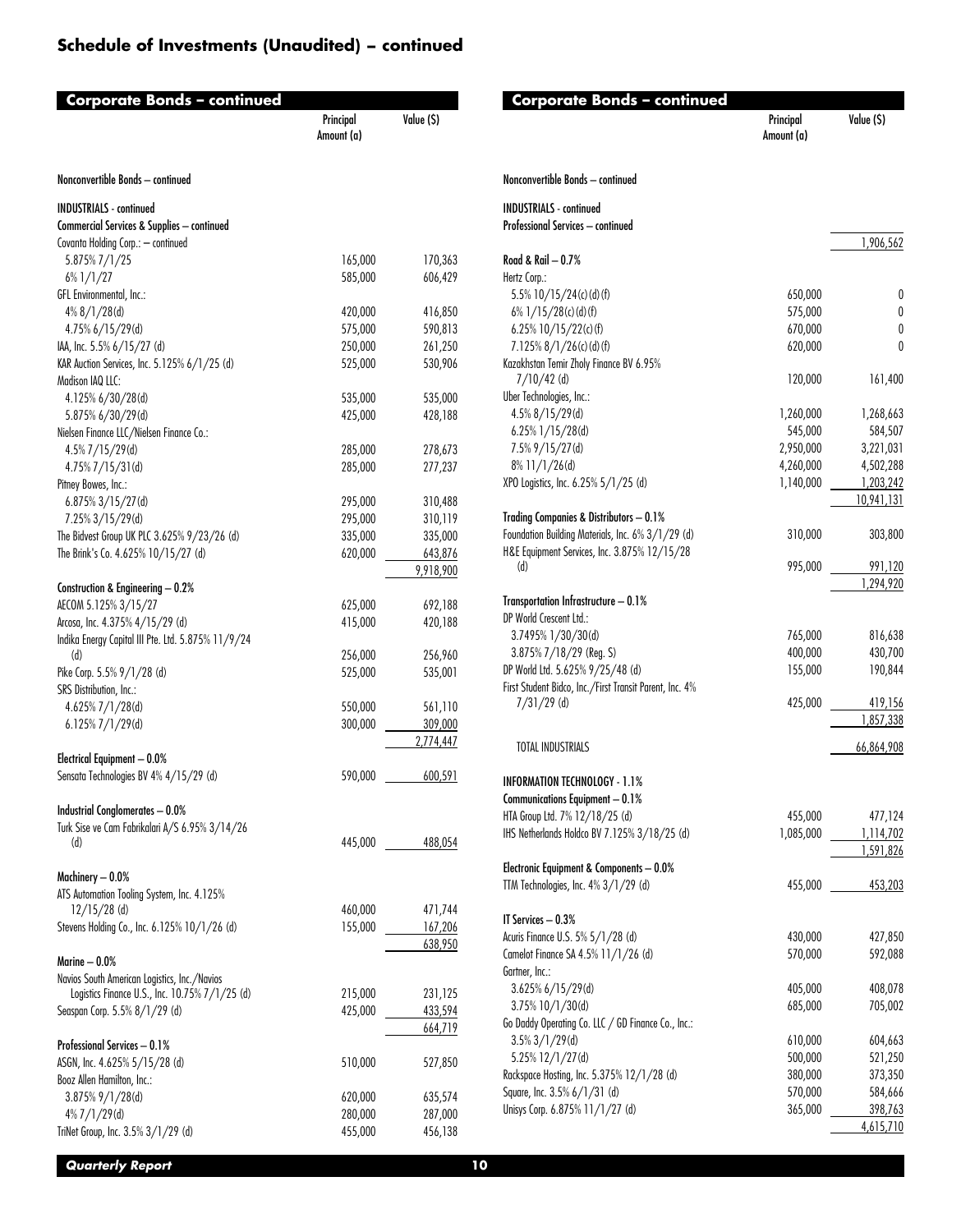| <b>Corporate Bonds – continued</b>                                                        |                         |                    |
|-------------------------------------------------------------------------------------------|-------------------------|--------------------|
|                                                                                           | Principal<br>Amount (a) | Value (S)          |
| Nonconvertible Bonds - continued                                                          |                         |                    |
| INFORMATION TECHNOLOGY - continued<br>Semiconductors & Semiconductor Equipment -          |                         |                    |
| 0.1%                                                                                      |                         |                    |
| ON Semiconductor Corp. 3.875% 9/1/28 (d)<br>Synaptics, Inc. 4% 6/15/29 (d)                | 690,000<br>350,000      | 712,425<br>358,075 |
|                                                                                           |                         | 1,070,500          |
| Software - 0.6%                                                                           |                         |                    |
| Ascend Learning LLC:                                                                      |                         |                    |
| 6.875% 8/1/25(d)                                                                          | 210,000                 | 213,413            |
| 6.875% 8/1/25(d)                                                                          | 630,000                 | 640,238            |
| Black Knight InfoServ LLC 3.625% 9/1/28 (d)                                               | 690,000                 | 693,450            |
| Clarivate Science Holdings Corp.:                                                         |                         |                    |
| 3.875% 7/1/28(d)                                                                          | 500,000                 | 500,000            |
| 4.875% 7/1/29(d)                                                                          | 475,000                 | 475,926            |
| Elastic NV 4.125% 7/15/29 (d)                                                             | 810,000                 | 814,050            |
| Fair Isaac Corp. 4% 6/15/28 (d)                                                           | 580,000                 | 594,500            |
| ION Trading Technologies Ltd. 5.75% 5/15/28 (d)<br>MicroStrategy, Inc. 6.125% 6/15/28 (d) | 575,000                 | 586,285            |
| NCR Corp.:                                                                                | 520,000                 | 525,200            |
| 5% 10/1/28(d)                                                                             | 335,000                 | 342,306            |
| 5.25% 10/1/30(d)                                                                          | 335,000                 | 351,258            |
| $5.75\%$ 9/1/27(d)                                                                        | 485,000                 | 511,481            |
| $6.125\%$ $9/1/29$ (d)                                                                    | 485,000                 | 526,225            |
| NortonLifeLock, Inc. 5% 4/15/25 (d)                                                       | 530,000                 | 538,448            |
| Open Text Corp.:                                                                          |                         |                    |
| 3.875% 2/15/28(d)                                                                         | 300,000                 | 306,000            |
| $5.875\%$ 6/1/26(d)                                                                       | 465,000                 | 481,275            |
| Open Text Holdings, Inc. 4.125% 2/15/30 (d)                                               | 300,000                 | 308,250            |
| PTC, Inc.:                                                                                |                         |                    |
| 3.625% 2/15/25(d)                                                                         | 350,000                 | 355,250            |
| $4\%$ 2/15/28(d)                                                                          | 345,000                 | 354,056            |
| Veritas U.S., Inc./Veritas Bermuda Ltd. 7.5%                                              |                         |                    |
| $9/1/25$ (d)                                                                              | 1,165,000               | 1,211,600          |
| Technology Hardware, Storage & Peripherals -<br>$0.0\%$                                   |                         | 10,329,211         |
| Lenovo Group Ltd.:                                                                        |                         |                    |
| 3.421% 11/2/30(d)                                                                         | 485,000                 | 503,527            |
| 5.875% 4/24/25 (Reg. S)                                                                   | 200,000                 | 224,744            |
|                                                                                           |                         | 728,271            |
| TOTAL INFORMATION TECHNOLOGY                                                              |                         | 18,788,721         |
| MATERIALS - 3.1%                                                                          |                         |                    |
| Chemicals $-1.3%$                                                                         |                         |                    |
| Braskem Idesa SAPI 7.45% 11/15/29 (d)                                                     | 125,000                 | 132,250            |
| CF Industries Holdings, Inc.:                                                             |                         |                    |
| 4.95% 6/1/43                                                                              | 1,255,000               | 1,512,350          |
| 5.375% 3/15/44                                                                            | 837,000                 | 1,062,438          |
| Consolidated Energy Finance SA:                                                           |                         |                    |
| $6.5\%$ 5/15/26(d)<br>6.875% 6/15/25(d)                                                   | 2,795,000<br>560,000    | 2,892,825          |
| ENN Clean Energy International Investment Ltd.                                            |                         | 579,600            |
| $3.375\% 5/12/26$ (d)                                                                     | 620,000                 | 622,945            |
| Equate Petrochemical BV 2.625% 4/28/28 (d)                                                | 275,000                 | 276,031            |
|                                                                                           |                         |                    |

| Corporate Bonds – continued                                                      | Principal<br>Amount (a) | Value (S)                 |
|----------------------------------------------------------------------------------|-------------------------|---------------------------|
| Nonconvertible Bonds - continued                                                 |                         |                           |
| <b>MATERIALS - continued</b>                                                     |                         |                           |
| Chemicals - continued                                                            |                         |                           |
| Gpd Companies, Inc. 10.125% 4/1/26 (d)                                           | 790,000                 | 855,175                   |
| Ingevity Corp. 3.875% 11/1/28 (d)                                                | 665,000                 | 663,338                   |
| Kraton Polymers LLC/Kraton Polymers Capital Corp.<br>4.25% 12/15/25 (d)          | 435,000                 | 454,575                   |
| Kronos Acquisition Holdings, Inc. / KIK Custom<br>Products, Inc.:                |                         |                           |
| 5% 12/31/26(d)                                                                   | 205,000                 | 204,697                   |
| 7% 12/31/27(d)                                                                   | 620,000                 | 594,332                   |
| LSB Industries, Inc.:                                                            |                         |                           |
| $6.25\%$ 10/15/28(d)(e)                                                          | 435,000                 | 438,806                   |
| $9.625\% 5/1/23$ (d)                                                             | 310,000                 | 322,710                   |
| MEGlobal Canada, Inc. 5% 5/18/25 (d)                                             | 105,000                 | 115,651                   |
| OCI NV 5.25% 11/1/24 (d)                                                         | 805,000                 | 828,023                   |
| OCP SA:                                                                          |                         |                           |
| $3.75\%$ 6/23/31(d)                                                              | 335,000                 | 334,163                   |
| 4.5% 10/22/25(d)<br>$6.875\%$ 4/25/44(d)                                         | 115,000<br>95,000       | 123,143<br>114,819        |
| Olympus Water U.S. Holding Corp. 4.25% 10/1/28                                   |                         |                           |
| (d)<br>Orbia Advance Corp. S.A.B. de CV 1.875%                                   | 560,000                 | 551,866                   |
| $5/11/26$ (d)                                                                    | 275,000                 | 274,420                   |
| Petkim Petrokimya Holding A/S 5.875% 1/26/23                                     |                         |                           |
| (d)                                                                              | 725,000                 | 737,461                   |
| SABIC Capital II BV 4% 10/10/23 (d)                                              | 560,000                 | 595,000                   |
| Sasol Financing U.S.A. LLC:                                                      |                         |                           |
| 4.375% 9/18/26                                                                   | 635,000                 | 642,652                   |
| 5.875% 3/27/24                                                                   | 400,000<br>870,000      | 419,825<br>874,350        |
| SCIH Salt Holdings, Inc. 4.875% 5/1/28 (d)<br>The Chemours Co. LLC:              |                         |                           |
| 5.375% 5/15/27                                                                   | 1,700,000               | 1,833,195                 |
| 5.75% 11/15/28(d)                                                                | 995,000                 | 1,041,964                 |
| The Scotts Miracle-Gro Co. 4% 4/1/31 (d)                                         | 595,000                 | 593,881                   |
| Tronox, Inc. 6.5% 5/1/25 (d)                                                     | 530,000                 | 556,325                   |
| Valvoline, Inc. 4.25% 2/15/30 (d)                                                | 435,000                 | 451,008                   |
| W.R. Grace Holding LLC 5.625% 8/15/29 (d)                                        | 695,000                 | 715,857                   |
|                                                                                  |                         | 21,415,675                |
| Construction Materials - 0.0%                                                    |                         |                           |
| CEMEX S.A.B. de CV 3.875% 7/11/31 (d)                                            | 230,000                 | 229,563                   |
| Summit Materials LLC/Summit Materials Finance<br>Corp. 5.25% 1/15/29 (d)         | 645,000                 |                           |
|                                                                                  |                         | 677,250<br><u>906,813</u> |
| Containers & Packaging - 0.3%                                                    |                         |                           |
| ARD Finance SA 6.5% 6/30/27 pay-in-kind (d) (g)                                  | 595,000                 | 631,444                   |
| Ardagh Metal Packaging Finance U.S.A. LLC/Ardagh<br>Metal Packaging Finance PLC: |                         |                           |
| $3.25\%$ $9/1/28$ (d)                                                            | 300,000                 | 299,250                   |
| $4\%$ 9/1/29(d)                                                                  | 605,000                 | 611,806                   |
| Cascades, Inc.:                                                                  |                         |                           |
| 5.125% 1/15/26(d)                                                                | 300,000                 | 318,920                   |
| 5.375% 1/15/28(d)                                                                | 300,000                 | 315,381                   |
| Crown Cork & Seal, Inc.:                                                         |                         |                           |
| 7.375% 12/15/26                                                                  | 1,210,000               | 1,494,350                 |
| 7.5% 12/15/96                                                                    | 160,000                 | 197,218                   |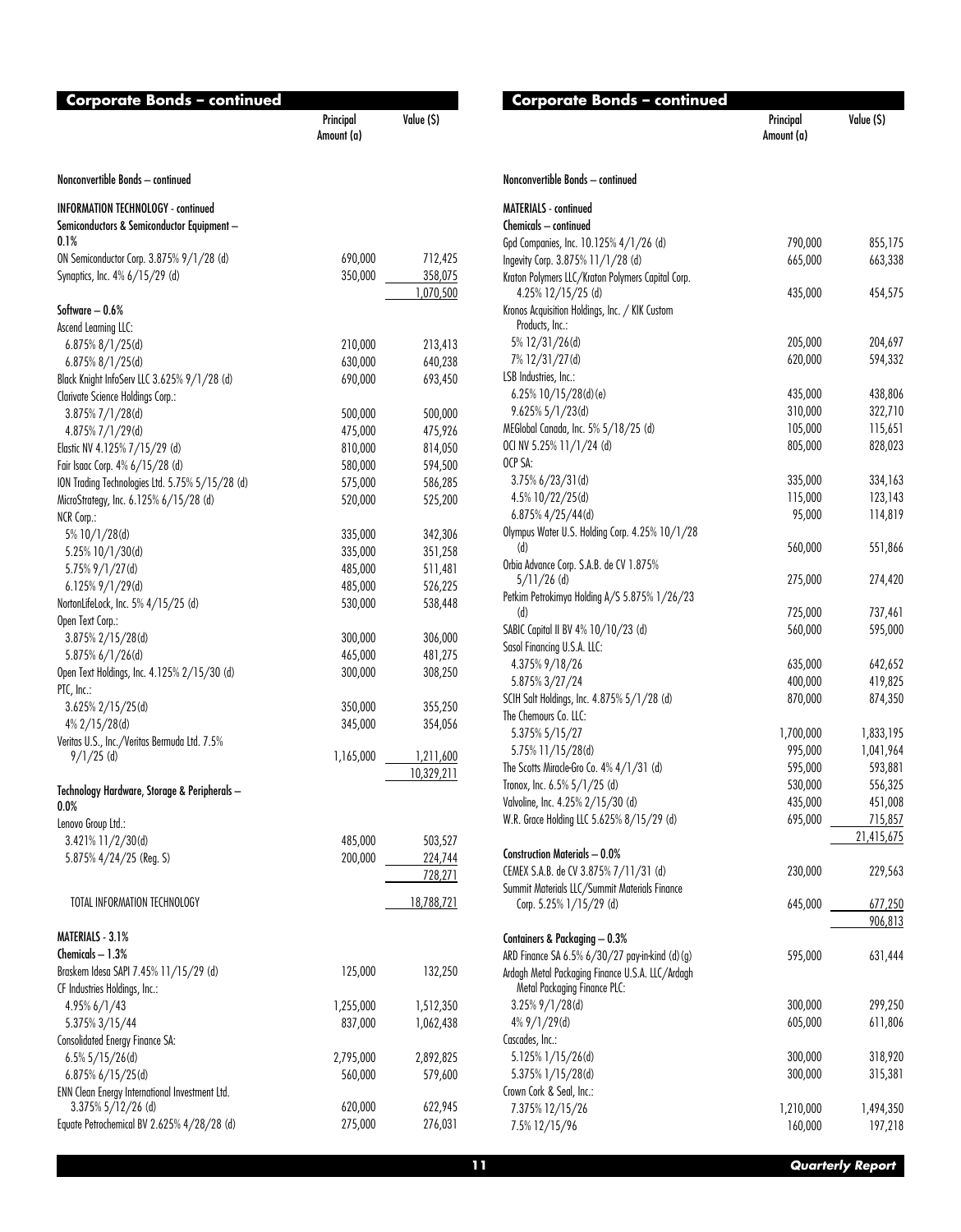| Principal<br>Value (S)<br>Amount (a)<br>Nonconvertible Bonds - continued<br>MATERIALS - continued<br>Containers & Packaging - continued<br>Graham Packaging Co., Inc. 7.125% 8/15/28 (d)<br>365,000<br>Intelligent Packaging Ltd. Finco, Inc. 6% 9/15/28<br>(d)<br>255,000<br>267,304<br>Intertape Polymer Group, Inc. 4.375% 6/15/29 (d)<br>430,000<br>437,142<br>Trivium Packaging Finance BV 5.5% 8/15/26 (d)<br>375,000<br>392,741<br>5,353,086<br>Metals & Mining - 1.5%<br>Alcoa Nederland Holding BV:<br>4.125% 3/31/29(d)<br>775,000<br>806,488<br>6.125% 5/15/28(d)<br>200,000<br>216,750<br>Algoma Steel SCA 0% 12/31/23 (c)<br>102,200<br>Allegheny Technologies, Inc.:<br>4.875% 10/1/29<br>280,000<br>5.125% 10/1/31<br>245,000<br>Alrosa Finance SA 3.1% 6/25/27 (d)<br>225,000<br>Antofagasta PLC 2.375% 10/14/30 (d)<br>685,000<br>Arconic Corp.:<br>$6\%$ 5/15/25(d)<br>400,000<br>875,000<br>$6.125\%$ 2/15/28(d)<br>Celtic Resources Holdings DAC 4.125% 10/9/24<br>(d)<br>465,372<br>445,000<br>Cleveland-Cliffs, Inc.:<br>$4.625\%$ 3/1/29(d)<br>465,000<br>474,881<br>4.875% 3/1/31(d)<br>465,000<br>480,113<br>5.875% 6/1/27<br>960,000<br>993,600<br>Compass Minerals International, Inc. 6.75%<br>$12/1/27$ (d)<br>1,305,000<br>1,384,931<br>Corporacion Nacional del Cobre de Chile (Codelco):<br>$3\%$ 9/30/29(d)<br>105,000<br>107,349<br>3.15% 1/14/30(d)<br>280,000<br>$3.7\%$ 1/30/50(d)<br>650,000<br>Eldorado Gold Corp. 6.25% 9/1/29 (d)<br>420,000<br>First Quantum Minerals Ltd.:<br>$6.5\%$ 3/1/24(d)<br>610,000<br>$6.875\%$ 3/1/26(d)<br>1,265,000<br>$7.25\%$ 4/1/23(d)<br>2,140,000<br>$7.5\%$ 4/1/25(d)<br>1,330,000<br>FMG Resources (August 2006) Pty Ltd.:<br>$4.375\%$ 4/1/31(d)<br>445,000<br>$4.5\%$ 9/15/27(d)<br>485,000<br>512,863<br>5.125% 5/15/24(d)<br>495,000<br>528,561<br>Fresnillo PLC 4.25% 10/2/50 (d)<br>373,455<br>360,000<br>Gold Fields Orogen Holding BVI Ltd. 5.125%<br>$5/15/24$ (d)<br>160,000<br>171,830<br>Gran Colombia Gold Corp. 6.875% 8/9/26 (d)<br>655,000<br>656,638<br>HudBay Minerals, Inc. 4.5% 4/1/26 (d)<br>360,000<br>356,400<br>Indonesia Asahan Aluminium Tbk PT 5.45%<br>$5/15/30$ (d)<br>460,000<br>528,425<br>Infrabuild Australia Pty Ltd. 12% 10/1/24 (d)<br>570,000<br>JSW Steel Ltd. 3.95% 4/5/27 (d)<br>460,000<br>Kaiser Aluminum Corp. 4.625% 3/1/28 (d)<br>595,000<br>Metinvest BV 7.75% 4/23/23 (d)<br>869,000<br>Mineral Resources Ltd. 8.125% 5/1/27 (d)<br>960,000 | Corporate Bonds – continued |  |           |  |
|-------------------------------------------------------------------------------------------------------------------------------------------------------------------------------------------------------------------------------------------------------------------------------------------------------------------------------------------------------------------------------------------------------------------------------------------------------------------------------------------------------------------------------------------------------------------------------------------------------------------------------------------------------------------------------------------------------------------------------------------------------------------------------------------------------------------------------------------------------------------------------------------------------------------------------------------------------------------------------------------------------------------------------------------------------------------------------------------------------------------------------------------------------------------------------------------------------------------------------------------------------------------------------------------------------------------------------------------------------------------------------------------------------------------------------------------------------------------------------------------------------------------------------------------------------------------------------------------------------------------------------------------------------------------------------------------------------------------------------------------------------------------------------------------------------------------------------------------------------------------------------------------------------------------------------------------------------------------------------------------------------------------------------------------------------------------------------------------------------------------------------------------------------------------------------------------------------------------------------------------------------------------------------------------------------------------------------------------------------------------------------------------------------------------------------------------------------------------------|-----------------------------|--|-----------|--|
|                                                                                                                                                                                                                                                                                                                                                                                                                                                                                                                                                                                                                                                                                                                                                                                                                                                                                                                                                                                                                                                                                                                                                                                                                                                                                                                                                                                                                                                                                                                                                                                                                                                                                                                                                                                                                                                                                                                                                                                                                                                                                                                                                                                                                                                                                                                                                                                                                                                                         |                             |  |           |  |
|                                                                                                                                                                                                                                                                                                                                                                                                                                                                                                                                                                                                                                                                                                                                                                                                                                                                                                                                                                                                                                                                                                                                                                                                                                                                                                                                                                                                                                                                                                                                                                                                                                                                                                                                                                                                                                                                                                                                                                                                                                                                                                                                                                                                                                                                                                                                                                                                                                                                         |                             |  |           |  |
|                                                                                                                                                                                                                                                                                                                                                                                                                                                                                                                                                                                                                                                                                                                                                                                                                                                                                                                                                                                                                                                                                                                                                                                                                                                                                                                                                                                                                                                                                                                                                                                                                                                                                                                                                                                                                                                                                                                                                                                                                                                                                                                                                                                                                                                                                                                                                                                                                                                                         |                             |  |           |  |
|                                                                                                                                                                                                                                                                                                                                                                                                                                                                                                                                                                                                                                                                                                                                                                                                                                                                                                                                                                                                                                                                                                                                                                                                                                                                                                                                                                                                                                                                                                                                                                                                                                                                                                                                                                                                                                                                                                                                                                                                                                                                                                                                                                                                                                                                                                                                                                                                                                                                         |                             |  |           |  |
|                                                                                                                                                                                                                                                                                                                                                                                                                                                                                                                                                                                                                                                                                                                                                                                                                                                                                                                                                                                                                                                                                                                                                                                                                                                                                                                                                                                                                                                                                                                                                                                                                                                                                                                                                                                                                                                                                                                                                                                                                                                                                                                                                                                                                                                                                                                                                                                                                                                                         |                             |  | 387,530   |  |
|                                                                                                                                                                                                                                                                                                                                                                                                                                                                                                                                                                                                                                                                                                                                                                                                                                                                                                                                                                                                                                                                                                                                                                                                                                                                                                                                                                                                                                                                                                                                                                                                                                                                                                                                                                                                                                                                                                                                                                                                                                                                                                                                                                                                                                                                                                                                                                                                                                                                         |                             |  |           |  |
|                                                                                                                                                                                                                                                                                                                                                                                                                                                                                                                                                                                                                                                                                                                                                                                                                                                                                                                                                                                                                                                                                                                                                                                                                                                                                                                                                                                                                                                                                                                                                                                                                                                                                                                                                                                                                                                                                                                                                                                                                                                                                                                                                                                                                                                                                                                                                                                                                                                                         |                             |  |           |  |
|                                                                                                                                                                                                                                                                                                                                                                                                                                                                                                                                                                                                                                                                                                                                                                                                                                                                                                                                                                                                                                                                                                                                                                                                                                                                                                                                                                                                                                                                                                                                                                                                                                                                                                                                                                                                                                                                                                                                                                                                                                                                                                                                                                                                                                                                                                                                                                                                                                                                         |                             |  |           |  |
|                                                                                                                                                                                                                                                                                                                                                                                                                                                                                                                                                                                                                                                                                                                                                                                                                                                                                                                                                                                                                                                                                                                                                                                                                                                                                                                                                                                                                                                                                                                                                                                                                                                                                                                                                                                                                                                                                                                                                                                                                                                                                                                                                                                                                                                                                                                                                                                                                                                                         |                             |  |           |  |
|                                                                                                                                                                                                                                                                                                                                                                                                                                                                                                                                                                                                                                                                                                                                                                                                                                                                                                                                                                                                                                                                                                                                                                                                                                                                                                                                                                                                                                                                                                                                                                                                                                                                                                                                                                                                                                                                                                                                                                                                                                                                                                                                                                                                                                                                                                                                                                                                                                                                         |                             |  |           |  |
|                                                                                                                                                                                                                                                                                                                                                                                                                                                                                                                                                                                                                                                                                                                                                                                                                                                                                                                                                                                                                                                                                                                                                                                                                                                                                                                                                                                                                                                                                                                                                                                                                                                                                                                                                                                                                                                                                                                                                                                                                                                                                                                                                                                                                                                                                                                                                                                                                                                                         |                             |  |           |  |
|                                                                                                                                                                                                                                                                                                                                                                                                                                                                                                                                                                                                                                                                                                                                                                                                                                                                                                                                                                                                                                                                                                                                                                                                                                                                                                                                                                                                                                                                                                                                                                                                                                                                                                                                                                                                                                                                                                                                                                                                                                                                                                                                                                                                                                                                                                                                                                                                                                                                         |                             |  |           |  |
|                                                                                                                                                                                                                                                                                                                                                                                                                                                                                                                                                                                                                                                                                                                                                                                                                                                                                                                                                                                                                                                                                                                                                                                                                                                                                                                                                                                                                                                                                                                                                                                                                                                                                                                                                                                                                                                                                                                                                                                                                                                                                                                                                                                                                                                                                                                                                                                                                                                                         |                             |  |           |  |
|                                                                                                                                                                                                                                                                                                                                                                                                                                                                                                                                                                                                                                                                                                                                                                                                                                                                                                                                                                                                                                                                                                                                                                                                                                                                                                                                                                                                                                                                                                                                                                                                                                                                                                                                                                                                                                                                                                                                                                                                                                                                                                                                                                                                                                                                                                                                                                                                                                                                         |                             |  | 85,848    |  |
|                                                                                                                                                                                                                                                                                                                                                                                                                                                                                                                                                                                                                                                                                                                                                                                                                                                                                                                                                                                                                                                                                                                                                                                                                                                                                                                                                                                                                                                                                                                                                                                                                                                                                                                                                                                                                                                                                                                                                                                                                                                                                                                                                                                                                                                                                                                                                                                                                                                                         |                             |  |           |  |
|                                                                                                                                                                                                                                                                                                                                                                                                                                                                                                                                                                                                                                                                                                                                                                                                                                                                                                                                                                                                                                                                                                                                                                                                                                                                                                                                                                                                                                                                                                                                                                                                                                                                                                                                                                                                                                                                                                                                                                                                                                                                                                                                                                                                                                                                                                                                                                                                                                                                         |                             |  | 281,050   |  |
|                                                                                                                                                                                                                                                                                                                                                                                                                                                                                                                                                                                                                                                                                                                                                                                                                                                                                                                                                                                                                                                                                                                                                                                                                                                                                                                                                                                                                                                                                                                                                                                                                                                                                                                                                                                                                                                                                                                                                                                                                                                                                                                                                                                                                                                                                                                                                                                                                                                                         |                             |  | 246,887   |  |
|                                                                                                                                                                                                                                                                                                                                                                                                                                                                                                                                                                                                                                                                                                                                                                                                                                                                                                                                                                                                                                                                                                                                                                                                                                                                                                                                                                                                                                                                                                                                                                                                                                                                                                                                                                                                                                                                                                                                                                                                                                                                                                                                                                                                                                                                                                                                                                                                                                                                         |                             |  | 231,188   |  |
|                                                                                                                                                                                                                                                                                                                                                                                                                                                                                                                                                                                                                                                                                                                                                                                                                                                                                                                                                                                                                                                                                                                                                                                                                                                                                                                                                                                                                                                                                                                                                                                                                                                                                                                                                                                                                                                                                                                                                                                                                                                                                                                                                                                                                                                                                                                                                                                                                                                                         |                             |  | 661,025   |  |
|                                                                                                                                                                                                                                                                                                                                                                                                                                                                                                                                                                                                                                                                                                                                                                                                                                                                                                                                                                                                                                                                                                                                                                                                                                                                                                                                                                                                                                                                                                                                                                                                                                                                                                                                                                                                                                                                                                                                                                                                                                                                                                                                                                                                                                                                                                                                                                                                                                                                         |                             |  |           |  |
|                                                                                                                                                                                                                                                                                                                                                                                                                                                                                                                                                                                                                                                                                                                                                                                                                                                                                                                                                                                                                                                                                                                                                                                                                                                                                                                                                                                                                                                                                                                                                                                                                                                                                                                                                                                                                                                                                                                                                                                                                                                                                                                                                                                                                                                                                                                                                                                                                                                                         |                             |  | 420,088   |  |
|                                                                                                                                                                                                                                                                                                                                                                                                                                                                                                                                                                                                                                                                                                                                                                                                                                                                                                                                                                                                                                                                                                                                                                                                                                                                                                                                                                                                                                                                                                                                                                                                                                                                                                                                                                                                                                                                                                                                                                                                                                                                                                                                                                                                                                                                                                                                                                                                                                                                         |                             |  | 927,518   |  |
|                                                                                                                                                                                                                                                                                                                                                                                                                                                                                                                                                                                                                                                                                                                                                                                                                                                                                                                                                                                                                                                                                                                                                                                                                                                                                                                                                                                                                                                                                                                                                                                                                                                                                                                                                                                                                                                                                                                                                                                                                                                                                                                                                                                                                                                                                                                                                                                                                                                                         |                             |  |           |  |
|                                                                                                                                                                                                                                                                                                                                                                                                                                                                                                                                                                                                                                                                                                                                                                                                                                                                                                                                                                                                                                                                                                                                                                                                                                                                                                                                                                                                                                                                                                                                                                                                                                                                                                                                                                                                                                                                                                                                                                                                                                                                                                                                                                                                                                                                                                                                                                                                                                                                         |                             |  |           |  |
|                                                                                                                                                                                                                                                                                                                                                                                                                                                                                                                                                                                                                                                                                                                                                                                                                                                                                                                                                                                                                                                                                                                                                                                                                                                                                                                                                                                                                                                                                                                                                                                                                                                                                                                                                                                                                                                                                                                                                                                                                                                                                                                                                                                                                                                                                                                                                                                                                                                                         |                             |  |           |  |
|                                                                                                                                                                                                                                                                                                                                                                                                                                                                                                                                                                                                                                                                                                                                                                                                                                                                                                                                                                                                                                                                                                                                                                                                                                                                                                                                                                                                                                                                                                                                                                                                                                                                                                                                                                                                                                                                                                                                                                                                                                                                                                                                                                                                                                                                                                                                                                                                                                                                         |                             |  |           |  |
|                                                                                                                                                                                                                                                                                                                                                                                                                                                                                                                                                                                                                                                                                                                                                                                                                                                                                                                                                                                                                                                                                                                                                                                                                                                                                                                                                                                                                                                                                                                                                                                                                                                                                                                                                                                                                                                                                                                                                                                                                                                                                                                                                                                                                                                                                                                                                                                                                                                                         |                             |  |           |  |
|                                                                                                                                                                                                                                                                                                                                                                                                                                                                                                                                                                                                                                                                                                                                                                                                                                                                                                                                                                                                                                                                                                                                                                                                                                                                                                                                                                                                                                                                                                                                                                                                                                                                                                                                                                                                                                                                                                                                                                                                                                                                                                                                                                                                                                                                                                                                                                                                                                                                         |                             |  |           |  |
|                                                                                                                                                                                                                                                                                                                                                                                                                                                                                                                                                                                                                                                                                                                                                                                                                                                                                                                                                                                                                                                                                                                                                                                                                                                                                                                                                                                                                                                                                                                                                                                                                                                                                                                                                                                                                                                                                                                                                                                                                                                                                                                                                                                                                                                                                                                                                                                                                                                                         |                             |  |           |  |
|                                                                                                                                                                                                                                                                                                                                                                                                                                                                                                                                                                                                                                                                                                                                                                                                                                                                                                                                                                                                                                                                                                                                                                                                                                                                                                                                                                                                                                                                                                                                                                                                                                                                                                                                                                                                                                                                                                                                                                                                                                                                                                                                                                                                                                                                                                                                                                                                                                                                         |                             |  |           |  |
|                                                                                                                                                                                                                                                                                                                                                                                                                                                                                                                                                                                                                                                                                                                                                                                                                                                                                                                                                                                                                                                                                                                                                                                                                                                                                                                                                                                                                                                                                                                                                                                                                                                                                                                                                                                                                                                                                                                                                                                                                                                                                                                                                                                                                                                                                                                                                                                                                                                                         |                             |  |           |  |
|                                                                                                                                                                                                                                                                                                                                                                                                                                                                                                                                                                                                                                                                                                                                                                                                                                                                                                                                                                                                                                                                                                                                                                                                                                                                                                                                                                                                                                                                                                                                                                                                                                                                                                                                                                                                                                                                                                                                                                                                                                                                                                                                                                                                                                                                                                                                                                                                                                                                         |                             |  | 288,628   |  |
|                                                                                                                                                                                                                                                                                                                                                                                                                                                                                                                                                                                                                                                                                                                                                                                                                                                                                                                                                                                                                                                                                                                                                                                                                                                                                                                                                                                                                                                                                                                                                                                                                                                                                                                                                                                                                                                                                                                                                                                                                                                                                                                                                                                                                                                                                                                                                                                                                                                                         |                             |  | 659,872   |  |
|                                                                                                                                                                                                                                                                                                                                                                                                                                                                                                                                                                                                                                                                                                                                                                                                                                                                                                                                                                                                                                                                                                                                                                                                                                                                                                                                                                                                                                                                                                                                                                                                                                                                                                                                                                                                                                                                                                                                                                                                                                                                                                                                                                                                                                                                                                                                                                                                                                                                         |                             |  | 416,325   |  |
|                                                                                                                                                                                                                                                                                                                                                                                                                                                                                                                                                                                                                                                                                                                                                                                                                                                                                                                                                                                                                                                                                                                                                                                                                                                                                                                                                                                                                                                                                                                                                                                                                                                                                                                                                                                                                                                                                                                                                                                                                                                                                                                                                                                                                                                                                                                                                                                                                                                                         |                             |  |           |  |
|                                                                                                                                                                                                                                                                                                                                                                                                                                                                                                                                                                                                                                                                                                                                                                                                                                                                                                                                                                                                                                                                                                                                                                                                                                                                                                                                                                                                                                                                                                                                                                                                                                                                                                                                                                                                                                                                                                                                                                                                                                                                                                                                                                                                                                                                                                                                                                                                                                                                         |                             |  | 618,769   |  |
|                                                                                                                                                                                                                                                                                                                                                                                                                                                                                                                                                                                                                                                                                                                                                                                                                                                                                                                                                                                                                                                                                                                                                                                                                                                                                                                                                                                                                                                                                                                                                                                                                                                                                                                                                                                                                                                                                                                                                                                                                                                                                                                                                                                                                                                                                                                                                                                                                                                                         |                             |  | 1,315,600 |  |
|                                                                                                                                                                                                                                                                                                                                                                                                                                                                                                                                                                                                                                                                                                                                                                                                                                                                                                                                                                                                                                                                                                                                                                                                                                                                                                                                                                                                                                                                                                                                                                                                                                                                                                                                                                                                                                                                                                                                                                                                                                                                                                                                                                                                                                                                                                                                                                                                                                                                         |                             |  | 2,177,450 |  |
|                                                                                                                                                                                                                                                                                                                                                                                                                                                                                                                                                                                                                                                                                                                                                                                                                                                                                                                                                                                                                                                                                                                                                                                                                                                                                                                                                                                                                                                                                                                                                                                                                                                                                                                                                                                                                                                                                                                                                                                                                                                                                                                                                                                                                                                                                                                                                                                                                                                                         |                             |  | 1,364,347 |  |
|                                                                                                                                                                                                                                                                                                                                                                                                                                                                                                                                                                                                                                                                                                                                                                                                                                                                                                                                                                                                                                                                                                                                                                                                                                                                                                                                                                                                                                                                                                                                                                                                                                                                                                                                                                                                                                                                                                                                                                                                                                                                                                                                                                                                                                                                                                                                                                                                                                                                         |                             |  |           |  |
|                                                                                                                                                                                                                                                                                                                                                                                                                                                                                                                                                                                                                                                                                                                                                                                                                                                                                                                                                                                                                                                                                                                                                                                                                                                                                                                                                                                                                                                                                                                                                                                                                                                                                                                                                                                                                                                                                                                                                                                                                                                                                                                                                                                                                                                                                                                                                                                                                                                                         |                             |  | 460,019   |  |
|                                                                                                                                                                                                                                                                                                                                                                                                                                                                                                                                                                                                                                                                                                                                                                                                                                                                                                                                                                                                                                                                                                                                                                                                                                                                                                                                                                                                                                                                                                                                                                                                                                                                                                                                                                                                                                                                                                                                                                                                                                                                                                                                                                                                                                                                                                                                                                                                                                                                         |                             |  |           |  |
|                                                                                                                                                                                                                                                                                                                                                                                                                                                                                                                                                                                                                                                                                                                                                                                                                                                                                                                                                                                                                                                                                                                                                                                                                                                                                                                                                                                                                                                                                                                                                                                                                                                                                                                                                                                                                                                                                                                                                                                                                                                                                                                                                                                                                                                                                                                                                                                                                                                                         |                             |  |           |  |
|                                                                                                                                                                                                                                                                                                                                                                                                                                                                                                                                                                                                                                                                                                                                                                                                                                                                                                                                                                                                                                                                                                                                                                                                                                                                                                                                                                                                                                                                                                                                                                                                                                                                                                                                                                                                                                                                                                                                                                                                                                                                                                                                                                                                                                                                                                                                                                                                                                                                         |                             |  |           |  |
|                                                                                                                                                                                                                                                                                                                                                                                                                                                                                                                                                                                                                                                                                                                                                                                                                                                                                                                                                                                                                                                                                                                                                                                                                                                                                                                                                                                                                                                                                                                                                                                                                                                                                                                                                                                                                                                                                                                                                                                                                                                                                                                                                                                                                                                                                                                                                                                                                                                                         |                             |  |           |  |
|                                                                                                                                                                                                                                                                                                                                                                                                                                                                                                                                                                                                                                                                                                                                                                                                                                                                                                                                                                                                                                                                                                                                                                                                                                                                                                                                                                                                                                                                                                                                                                                                                                                                                                                                                                                                                                                                                                                                                                                                                                                                                                                                                                                                                                                                                                                                                                                                                                                                         |                             |  |           |  |
|                                                                                                                                                                                                                                                                                                                                                                                                                                                                                                                                                                                                                                                                                                                                                                                                                                                                                                                                                                                                                                                                                                                                                                                                                                                                                                                                                                                                                                                                                                                                                                                                                                                                                                                                                                                                                                                                                                                                                                                                                                                                                                                                                                                                                                                                                                                                                                                                                                                                         |                             |  |           |  |
|                                                                                                                                                                                                                                                                                                                                                                                                                                                                                                                                                                                                                                                                                                                                                                                                                                                                                                                                                                                                                                                                                                                                                                                                                                                                                                                                                                                                                                                                                                                                                                                                                                                                                                                                                                                                                                                                                                                                                                                                                                                                                                                                                                                                                                                                                                                                                                                                                                                                         |                             |  |           |  |
|                                                                                                                                                                                                                                                                                                                                                                                                                                                                                                                                                                                                                                                                                                                                                                                                                                                                                                                                                                                                                                                                                                                                                                                                                                                                                                                                                                                                                                                                                                                                                                                                                                                                                                                                                                                                                                                                                                                                                                                                                                                                                                                                                                                                                                                                                                                                                                                                                                                                         |                             |  |           |  |
|                                                                                                                                                                                                                                                                                                                                                                                                                                                                                                                                                                                                                                                                                                                                                                                                                                                                                                                                                                                                                                                                                                                                                                                                                                                                                                                                                                                                                                                                                                                                                                                                                                                                                                                                                                                                                                                                                                                                                                                                                                                                                                                                                                                                                                                                                                                                                                                                                                                                         |                             |  | 602,775   |  |
|                                                                                                                                                                                                                                                                                                                                                                                                                                                                                                                                                                                                                                                                                                                                                                                                                                                                                                                                                                                                                                                                                                                                                                                                                                                                                                                                                                                                                                                                                                                                                                                                                                                                                                                                                                                                                                                                                                                                                                                                                                                                                                                                                                                                                                                                                                                                                                                                                                                                         |                             |  | 456,844   |  |
|                                                                                                                                                                                                                                                                                                                                                                                                                                                                                                                                                                                                                                                                                                                                                                                                                                                                                                                                                                                                                                                                                                                                                                                                                                                                                                                                                                                                                                                                                                                                                                                                                                                                                                                                                                                                                                                                                                                                                                                                                                                                                                                                                                                                                                                                                                                                                                                                                                                                         |                             |  | 614,338   |  |
|                                                                                                                                                                                                                                                                                                                                                                                                                                                                                                                                                                                                                                                                                                                                                                                                                                                                                                                                                                                                                                                                                                                                                                                                                                                                                                                                                                                                                                                                                                                                                                                                                                                                                                                                                                                                                                                                                                                                                                                                                                                                                                                                                                                                                                                                                                                                                                                                                                                                         |                             |  | 915,600   |  |
|                                                                                                                                                                                                                                                                                                                                                                                                                                                                                                                                                                                                                                                                                                                                                                                                                                                                                                                                                                                                                                                                                                                                                                                                                                                                                                                                                                                                                                                                                                                                                                                                                                                                                                                                                                                                                                                                                                                                                                                                                                                                                                                                                                                                                                                                                                                                                                                                                                                                         |                             |  | 1,042,694 |  |

| Corporate Bonds – co <u>ntinued</u>                              | Principal<br>Amount (a) | Value (S)          |
|------------------------------------------------------------------|-------------------------|--------------------|
| Nonconvertible Bonds - continued                                 |                         |                    |
| <b>MATERIALS - continued</b>                                     |                         |                    |
| Metals & Mining - continued                                      |                         |                    |
| Murray Energy Corp.:                                             |                         |                    |
| $11.25\%$ (c) (d) (f)                                            | 490,000                 | 0                  |
| $12\%$ 4/15/24 pay-in-kind(c)(d)(f)(q)                           | 548,100                 | 0                  |
| Roller Bearing Co. of America, Inc. 4.375%<br>$10/15/29$ (d) (e) | 200,000                 | 205,000            |
| TMK Capital SA 4.3% 2/12/27 (Reg. S)                             | 400,000                 | 403,575            |
| United States Steel Corp. 6.25% 3/15/26                          | 236,000                 | 243,599            |
| Usiminas International SARL 5.875% 7/18/26 (d)                   | 560,000                 | 588,560            |
| Vedanta Resources PLC 6.375% 7/30/22 (d)                         | 665,000                 | 663,047            |
| VM Holding SA 6.5% 1/18/28 (d)                                   | 285,000                 | 313,464            |
| Volcan Compania Minera SAA 4.375% 2/11/26                        |                         |                    |
| (d)                                                              | 185,000                 | 179,889            |
|                                                                  |                         | 24,441,655         |
| TOTAL MATERIALS                                                  |                         | 52,117,229         |
| <b>REAL ESTATE - 1.3%</b>                                        |                         |                    |
| Equity Real Estate Investment Trusts (REITs) -<br>1.0%           |                         |                    |
| Iron Mountain, Inc.:                                             |                         |                    |
| 4.875% 9/15/29(d)                                                | 1,300,000               | 1,361,750          |
| 5% 7/15/28(d)                                                    | 630,000                 | 656,649            |
| 5.25% 7/15/30(d)<br>5.625% 7/15/32(d)                            | 585,000<br>585,000      | 620,820<br>627,413 |
| MGM Growth Properties Operating Partnership LP                   |                         |                    |
| 3.875% 2/15/29 (d)                                               | 665,000                 | 708,225            |
| MPT Operating Partnership LP/MPT Finance Corp.:                  |                         |                    |
| $3.5\%3/15/31$                                                   | 665,000                 | 678,300            |
| 4.625% 8/1/29                                                    | 970,000                 | 1,040,810          |
| 5% 10/15/27                                                      | 1,295,000               | 1,364,606          |
| SBA Communications Corp. 3.875% 2/15/27                          | 890,000                 | 922,263            |
| The GEO Group, Inc.:                                             |                         |                    |
| $5.125\%$ 4/1/23                                                 | 695,000                 | 653,300            |
| 5.875% 10/15/24<br>$6\%$ 4/15/26                                 | 810,000<br>521,000      | 672,381<br>409,615 |
| Uniti Group LP / Uniti Group Finance, Inc.:                      |                         |                    |
| 4.75% 4/15/28(d)                                                 | 940,000                 | 959,975            |
| $6.5\%$ 2/15/29(d)                                               | 1,965,000               | 2,021,327          |
| Uniti Group, Inc.:                                               |                         |                    |
| $6\%$ 1/15/30(d)(e)                                              | 695,000                 | 688,919            |
| 7.875% 2/15/25(d)                                                | 920,000                 | 972,072            |
| VICI Properties, Inc.:                                           |                         |                    |
| 4.25% $12/1/26$ (d)                                              | 1,140,000               | 1,190,536          |
| 4.625% 12/1/29(d)                                                | 650,000                 | 698,750            |
| Real Estate Management & Development - 0.3%                      |                         | 16,247,711         |
| DTZ U.S. Borrower LLC 6.75% 5/15/28 (d)                          | 650,000                 | 705,250            |
| Realogy Group LLC/Realogy Co-Issuer Corp.:                       |                         |                    |
| 5.75% 1/15/29(d)                                                 | 850,000                 | 881,671            |
| 7.625% 6/15/25(d)                                                | 2,000,000               | 2,135,900          |
| Taylor Morrison Communities, Inc./Monarch                        |                         |                    |
| Communities, Inc.:                                               |                         |                    |
| 5.125% 8/1/30(d)                                                 | 635,000                 | 683,431            |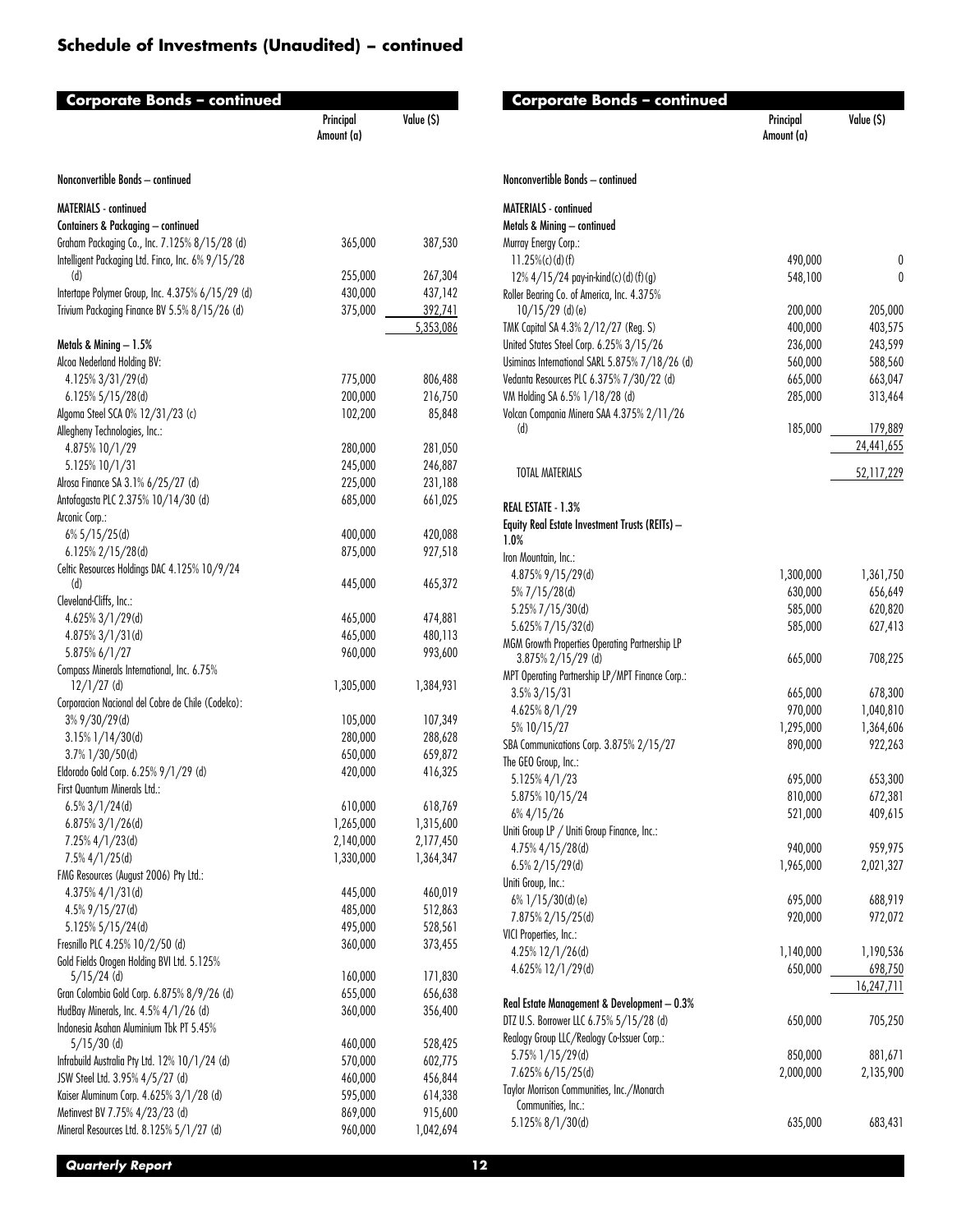| Corporate Bonds – continued                                                    |     | Principal<br>Amount (a) | Value (S)  |
|--------------------------------------------------------------------------------|-----|-------------------------|------------|
| Nonconvertible Bonds - continued                                               |     |                         |            |
| <b>REAL ESTATE - continued</b>                                                 |     |                         |            |
| Real Estate Management & Development-                                          |     |                         |            |
| continued<br>Taylor Morrison Communities, Inc./Monarch                         |     |                         |            |
| Communities, Inc.: - continued                                                 |     |                         |            |
| 5.875% 6/15/27(d)                                                              |     | 495,000                 | 564,300    |
| Vonovia SE 1.5% 6/14/41 (Reg. S)                                               | EUR | 100,000                 | 114,226    |
| Weekley Homes LLC/Weekley Finance Corp.                                        |     |                         |            |
| 4.875% 9/15/28 (d)                                                             |     | 300,000                 | 312,000    |
|                                                                                |     |                         | 5,396,778  |
| TOTAL REAL ESTATE                                                              |     |                         | 21,644,489 |
| UTILITIES - 1.9%                                                               |     |                         |            |
| Electric Utilities $-1.7%$                                                     |     |                         |            |
| Adani Electricity Mumbai Ltd. 3.867% 7/22/31 (d)                               |     | 325,000                 | 321,159    |
| Clearway Energy Operating LLC:                                                 |     |                         |            |
| 3.75% 1/15/32(d)                                                               |     | 280,000                 | 279,650    |
| $4.75\%$ 3/15/28(d)                                                            |     | 365,000                 | 386,389    |
| Eskom Holdings SOC Ltd. 6.75% 8/6/23 (d)                                       |     | 1,775,000               | 1,823,591  |
| Lamar Funding Ltd. 3.958% 5/7/25 (d)                                           |     | 255,000                 | 254,171    |
| NRG Energy, Inc.:<br>$3.375\%$ 2/15/29(d)                                      |     | 305,000                 | 301,014    |
| $3.625\%$ 2/15/31(d)                                                           |     | 605,000                 | 594,261    |
| 3.875% 2/15/32(d)                                                              |     | 700,000                 | 692,125    |
| 5.75% 1/15/28                                                                  |     | 1,740,000               | 1,850,925  |
| 6.625% 1/15/27                                                                 |     | 957,000                 | 991,404    |
| Pacific Gas & Electric Co.:                                                    |     |                         |            |
| $3.75\%$ $8/15/42$                                                             |     | 555,000                 | 501,527    |
| 3.95% 12/1/47                                                                  |     | 2,880,000               | 2,771,518  |
| 4% 12/1/46                                                                     |     | 1,315,000               | 1,268,001  |
| 4.25% 3/15/46                                                                  |     | 125,000                 | 122,876    |
| 4.3% 3/15/45                                                                   |     | 315,000                 | 310,776    |
| 4.55% 7/1/30                                                                   |     | 5,339,000               | 5,773,221  |
| $4.95\%$ $7/1/50$                                                              |     | 3,439,000               | 3,658,649  |
| PG&E Corp.:<br>5% 7/1/28                                                       |     | 1,345,000               | 1,370,219  |
| 5.25% 7/1/30                                                                   |     | 510,000                 | 522,113    |
| Vistra Operations Co. LLC:                                                     |     |                         |            |
| 4.375% 5/1/29(d)                                                               |     | 1,105,000               | 1,107,763  |
| $5\%$ 7/31/27(d)                                                               |     | 1,220,000               | 1,259,650  |
| $5.5\%$ 9/1/26(d)                                                              |     | 820,000                 | 842,509    |
| 5.625% 2/15/27(d)                                                              |     | 1,495,000               | 1,547,415  |
|                                                                                |     |                         | 28,550,926 |
| Gas Utilities - 0.1%                                                           |     |                         |            |
| Promigas SA ESP/Gases del Pacifico SAC 3.75%                                   |     |                         |            |
| $10/16/29$ (d)                                                                 |     | 335,000                 | 334,858    |
| Southern Natural Gas Co. LLC:                                                  |     |                         |            |
| 7.35% 2/15/31                                                                  |     | 175,000                 | 234,527    |
| $8\%3/1/32$                                                                    |     | 335,000                 | 473,988    |
| Suburban Propane Partners LP/Suburban Energy<br>Finance Corp. $5\% 6/1/31$ (d) |     | 570,000                 | 591,375    |
|                                                                                |     |                         | 1,634,748  |
|                                                                                |     |                         |            |

| Corporate Bonds – continued                                                                                               |                         |                         |
|---------------------------------------------------------------------------------------------------------------------------|-------------------------|-------------------------|
|                                                                                                                           | Principal<br>Amount (a) | Value (S)               |
| Nonconvertible Bonds - continued                                                                                          |                         |                         |
| UTILITIES - continued                                                                                                     |                         |                         |
| Independent Power and Renewable Electricity                                                                               |                         |                         |
| Producers - 0.1%<br>Atlantica Sustainable Infrastructure PLC 4.125%                                                       |                         |                         |
| $6/15/28$ (d)                                                                                                             | 370,000                 | 382,395                 |
| Aydem Yenilenebilir Enerji A/S 7.75% 2/2/27 (d)                                                                           | 245,000                 | 238,875                 |
| EnfraGen Energia Sur SA 5.375% 12/30/30 (d)                                                                               | 605,000                 | 593,656                 |
| Investment Energy Resources Ltd. 6.25% 4/26/29<br>(d)                                                                     | 485,000                 |                         |
| Termocandelaria Power Ltd. 7.875% 1/30/29 (d)                                                                             | 531,875                 | 525,619<br>555,809      |
|                                                                                                                           |                         | 2,296,354               |
| Multi-Utilities — 0.0%                                                                                                    |                         |                         |
| Abu Dhabi National Energy Co. PJSC:                                                                                       |                         |                         |
| 4% 10/3/49(d)                                                                                                             | 143,000                 | 163,628                 |
| 4.875% 4/23/30(d)                                                                                                         | 95,000                  | 113,869                 |
|                                                                                                                           |                         | 277,497                 |
| <b>TOTAL UTILITIES</b>                                                                                                    |                         | 32,759,525              |
| TOTAL NONCONVERTIBLE BONDS                                                                                                |                         | 608,691,512             |
| TOTAL CORPORATE BONDS                                                                                                     |                         |                         |
| (Cost \$583,358,950)                                                                                                      |                         | 609,716,438             |
| <b>U.S. Government and Government Agency</b>                                                                              |                         |                         |
| <b>Obligations - 19.0%</b>                                                                                                |                         |                         |
|                                                                                                                           | Principal<br>Amount (a) | Value (\$)              |
| U.S. Government Agency Obligations - 0.2%                                                                                 |                         |                         |
| Fannie Mae 0.625% 4/22/25                                                                                                 | 210,000                 | 209,583                 |
| Federal Farm Credit Bank 0.375% 4/8/22                                                                                    | 2,900,000               |                         |
| Tennessee Valley Authority:                                                                                               |                         | 2,904,821               |
|                                                                                                                           |                         |                         |
| 5.25% 9/15/39                                                                                                             | 126,000                 | 178,385                 |
| 5.375% 4/1/56                                                                                                             | 302,000                 | 483,705                 |
| TOTAL U.S. GOVERNMENT AGENCY OBLIGATIONS                                                                                  |                         | 3,776,494               |
|                                                                                                                           |                         |                         |
|                                                                                                                           |                         |                         |
| $2\%8/15/51$                                                                                                              | 21,356,000              | 20,978,933              |
| 2.375% 5/15/51                                                                                                            | 5,730,000               | 6,114,984               |
| $2.5\%$ 2/15/45 (i)(j)                                                                                                    | 17,524,000              | 18,924,551              |
| $3\%5/15/45$                                                                                                              | 1,800,000               | 2,117,813               |
| $3\%$ 2/15/49                                                                                                             | 16,081,000              | 19,223,077              |
| $4.75\%$ 2/15/37 (i)<br>$6.25\%$ 8/15/23 (i)                                                                              | 8,126,000<br>2,249,000  | 11,468,135<br>2,501,485 |
|                                                                                                                           |                         |                         |
| $0.125\% 5/31/22$                                                                                                         | 7,075,000               | 7,076,935               |
| 0.125% 6/30/22                                                                                                            | 575,000                 | 575,180                 |
| $0.125\%$ 8/31/22                                                                                                         | 5,100,000               | 5,101,195               |
| 0.125% 11/30/22                                                                                                           | 4,000,000               | 3,999,375               |
| $0.125\%$ 12/31/22                                                                                                        | 3,400,000               | 3,398,938               |
| $0.125\%$ 2/28/23                                                                                                         | 7,200,000               | 7,194,656               |
| U.S. Treasury Obligations - 18.7%<br>U.S. Treasury Bonds:<br>U.S. Treasury Notes:<br>$0.125\%3/31/23$<br>$0.125\%5/31/23$ | 3,000,000<br>3,800,000  | 2,997,070<br>3,793,914  |

0.125% 8/15/23 374,000 373,065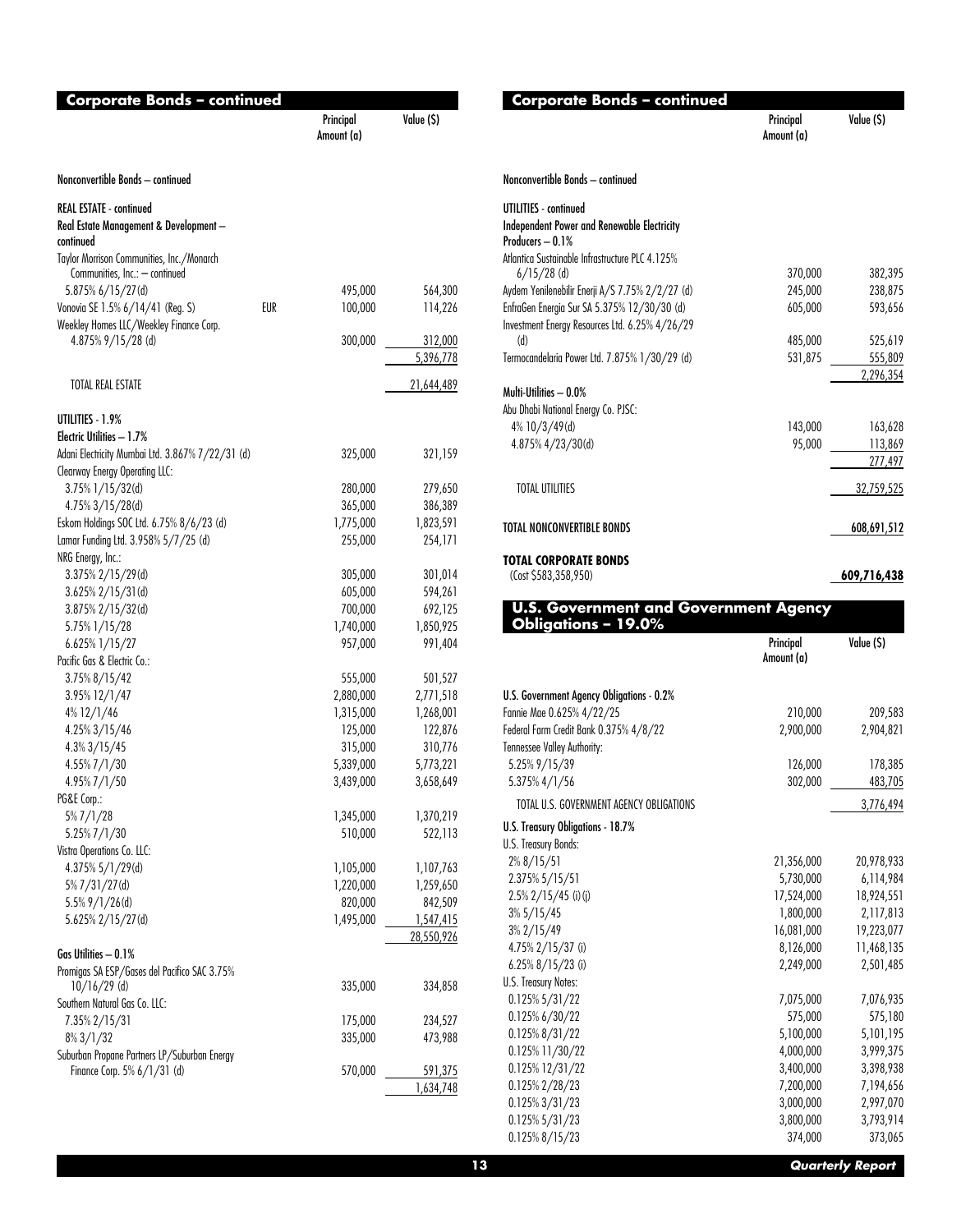|                                            | Principal<br>Amount (a) | Value (S)   |
|--------------------------------------------|-------------------------|-------------|
| U.S. Treasury Obligations - continued      |                         |             |
| U.S. Treasury Notes: - continued           |                         |             |
| 0.125% 10/15/23                            | 280,000                 | 278,994     |
| $0.25\% 5/15/24$                           | 73,000                  | 72,649      |
| $0.25\%$ $7/31/25$                         | 1,221,000               | 1,197,629   |
| 0.25% 9/30/25                              | 1,207,000               | 1,181,116   |
| 0.25% 10/31/25                             | 1,700,000               | 1,661,020   |
| 0.375% 12/31/25                            | 8,019,000               | 7,857,367   |
| 0.375% 1/31/26                             | 2,100,000               | 2,054,883   |
| $0.625\%$ $7/31/26$                        | 2,400,000               | 2,361,563   |
| $0.75\%3/31/26$                            | 4,704,000               | 4,670,741   |
| $0.75\%$ 8/31/26                           | 3,400,000               | 3,363,609   |
| 0.875% 9/30/26                             | 15,600,000              | 15,515,906  |
| $1\%7/31/28$                               | 4,418,000               | 4,332,401   |
| 1.125% 8/31/28                             | 61,582,000              | 60,850,617  |
| 1.25% 8/15/31                              | 12,900,000              | 12,587,578  |
| 1.375% 8/31/23                             | 500,000                 | 510,508     |
| 1.5% 9/30/24                               | 1,995,000               | 2,053,369   |
| 1.5% 10/31/24                              | 280,000                 | 288,225     |
| $1.5\%$ $1/31/27$                          | 5,095,000               | 5,215,011   |
| 1.625% 11/15/22                            | 3,584,000               | 3,644,480   |
| 1.625% 5/31/23                             | 760,000                 | 777,723     |
| 1.625% 9/30/26                             | 4,153,000               | 4,282,132   |
| 2.125% 3/31/24                             | 5,843,000               | 6,091,556   |
| 2.125% 7/31/24                             | 9,671,000               | 10,118,284  |
| 2.25% 4/30/24                              | 3,531,000               | 3,696,102   |
| 2.25% 3/31/26                              | 3,329,000               | 3,527,180   |
| 2.5% 1/15/22                               | 18,456,000              | 18,586,320  |
| 2.5% 1/31/24                               | 630,000                 | 661,205     |
| 2.5% 2/28/26                               | 7,215,000               | 7,722,023   |
| 2.625% 12/31/23                            | 7,427,000               | 7,805,023   |
| 2.875% 11/30/25                            | 3,162,000               | 3,426,447   |
| 3.125% 11/15/28                            | 1,580,000               | 1,775,155   |
| TOTAL U.S. TREASURY OBLIGATIONS            |                         | 314,006,122 |
| Other Government Related - 0.1%            |                         |             |
| Private Export Funding Corp. Secured 1.75% |                         |             |
| 11/15/24                                   | 1,030,000               | 1,064,157   |

#### **TOTAL U.S. GOVERNMENT AND**

|  | GOVERNMENT AGENCY OBLIGATIONS |
|--|-------------------------------|
|  |                               |

(Cost \$309,898,730) **318,846,773**

| U.S. Government Agency - Mortgage Securities -<br>2.0% |                         |           |  |
|--------------------------------------------------------|-------------------------|-----------|--|
|                                                        | Principal<br>Amount (a) | Value (S) |  |
| Ginnie Mae - 1.8%                                      |                         |           |  |
| $3.5\%$ 10/1/51 (e)                                    | 1,500,000               | 1,577,481 |  |
| $3.5\%$ 10/1/51 (e)                                    | 2,600,000               | 2,734,300 |  |
| $3.5\%$ 10/1/51 (e)                                    | 2,850,000               | 2,997,213 |  |
| $3.5\%$ 10/1/51 (e)                                    | 100.000                 | 105,165   |  |
| $3.5\%$ 10/1/51 (e)                                    | 5,700,000               | 5,994,426 |  |
| $3.5\%$ 10/1/51 (e)                                    | 1,150,000               | 1.209.402 |  |
| $3.5\%$ 10/1/51 (e)                                    | 1,200,000               | 1.261.984 |  |

| U.S. Government Agency - Mortgage Securities –<br>continued                                |                         |            |
|--------------------------------------------------------------------------------------------|-------------------------|------------|
|                                                                                            | Principal<br>Amount (a) | Value (S)  |
| Ginnie Mae - continued                                                                     |                         |            |
| $3.5\%$ 10/1/51 (e)                                                                        | 5,650,000               | 5,941,843  |
| $3.5\%$ 10/1/51 (e)                                                                        | 1,100,000               | 1,156,819  |
| $3.5\%$ 10/1/51 (e)                                                                        | 1,700,000               | 1,787,811  |
| $3.5\%$ 10/1/51 (e)                                                                        | 1,500,000               | 1,577,481  |
| $3.5\%$ 11/1/51 (e)                                                                        | 1,100,000               | 1,157,077  |
| $3.5\%$ 11/1/51 (e)                                                                        | 1,100,000               | 1,157,077  |
| $3.5\%$ 11/1/51 (e)                                                                        | 1,100,000               | 1,157,077  |
| <b>TOTAL GINNIE MAE</b>                                                                    |                         | 29,815,156 |
| Uniform Mortgage Backed Securities - 0.2%                                                  |                         |            |
| $2.5\%$ 10/1/51 (e)                                                                        | 550,000                 | 567,123    |
| $2.5\%$ 10/1/51 (e)                                                                        | 400,000                 | 412,453    |
| $2.5\%$ 10/1/51 (e)                                                                        | 250,000                 | 257,783    |
| $2.5\%$ 10/1/51 (e)                                                                        | 300,000                 | 309,340    |
| $2.5\%$ 10/1/51 (e)                                                                        | 300,000                 | 309,340    |
| $2.5\%$ 10/1/51 (e)                                                                        | 350,000                 | 360,897    |
| $2.5\%$ 11/1/51 (e)                                                                        | 150,000                 | 154,365    |
| $2.5\%$ 11/1/51 (e)                                                                        | 200,000                 | 205,820    |
| $2.5\%$ 11/1/51 (e)                                                                        | 400,000                 | 411,641    |
| $2.5\%$ 11/1/51 (e)                                                                        | 200,000                 | 205,820    |
| $3.5\%$ 10/1/51 (e)                                                                        | 200,000                 | 211,648    |
| $3.5\%$ 10/1/51 (e)                                                                        | 200,000                 | 211,648    |
| TOTAL UNIFORM MORTGAGE BACKED SECURITIES                                                   |                         | 3,617,878  |
| <b>TOTAL U.S. GOVERNMENT AGENCY -</b><br><b>MORTGAGE SECURITIES</b><br>(Cost \$33,446,373) |                         | 33,433,034 |

**Commercial Mortgage Securities – 1.3%** Principal Amount (a) Value (\$) Freddie Mac floater: Series 2021-F108 Class A/S, U.S. 30-Day Avg. Secured Overnight Fin. Rate (SOFR) Indx + 0.250% 0.3% 2/25/31 (g)(h) 1,900,000 1,906,686 Series 2021-F109 Class A/S, U.S. 30-Day Avg. Secured Overnight Fin. Rate (SOFR) Indx + 0.240% 0.29% 3/25/31 (g)(h) 3,700,000 3,710,719 Series 2021-F110 Class A/S, U.S. 30-Day Avg. Secured Overnight Fin. Rate (SOFR) Indx + 0.240% 0.29% 3/25/31 (g)(h) 1,900,000 1,905,281 Series 2021-F111 Class A/S, U.S. 30-Day Avg. Secured Overnight Fin. Rate (SOFR) Indx + 0.240% 0.29% 3/25/31 (g)(h) 2,299,868 2,306,517 Series 2021-F112 Class A/S, U.S. 30-Day Avg. Secured Overnight Fin. Rate (SOFR) Indx + 0.230% 0.28% 4/25/31 (g)(h) 1,600,000 1,603,884 Series 2021-F113 Class A/S, U.S. 30-Day Avg. Secured Overnight Fin. Rate (SOFR) Indx + 0.230% 0.28% 5/25/28 (g)(h) 1,574,961 1,579,024 Series 2021-F119 Class A/S, U.S. 30-Day Avg. Secured Overnight Fin. Rate (SOFR) Indx + 0.210% 0.26% 7/25/31 (g)(h) 3,576,991 3,582,150 Series 2021-F120 Class A/S, U.S. 30-Day Avg. Secured Overnight Fin. Rate (SOFR) Indx + 0.210% 0.25% 8/25/31 (g)(h) 3,388,000 3,391,439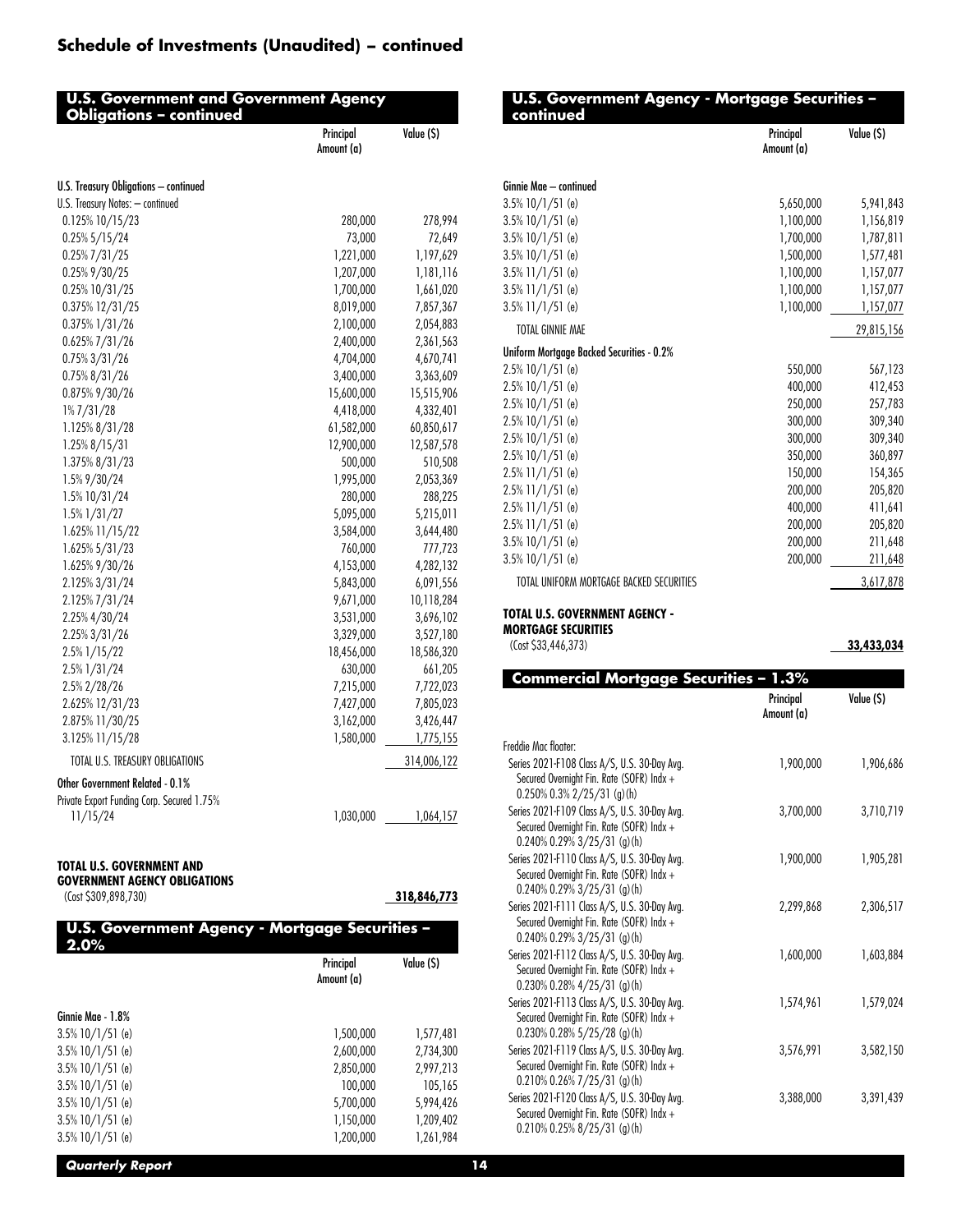| <b>Commercial Mortgage Securities - continued</b>                                                                             |                         |            |
|-------------------------------------------------------------------------------------------------------------------------------|-------------------------|------------|
|                                                                                                                               | Principal<br>Amount (a) | Value (S)  |
| Freddie Mac floater: - contnued                                                                                               |                         |            |
| Series 2021-F121 Class A/S, U.S. 30-Day Avg.<br>Secured Overnight Fin. Rate (SOFR) Indx +<br>$0.180\%$ 0.23% $8/25/28$ (g)(h) | 2,515,000               | 2,516,762  |
| TOTAL COMMERCIAL MORTGAGE<br><b>SECURITIES</b>                                                                                |                         |            |
| (Cost \$22,460,309)                                                                                                           |                         | 22,502,462 |
| <b>Foreign Government and Government Agency</b><br><b>Obligations - 15.5%</b>                                                 |                         |            |
|                                                                                                                               | Principal<br>Amount (a) | Value (S)  |
| Angola Republic:                                                                                                              |                         |            |
| $8.25\%$ 5/9/28 (d)                                                                                                           | 380,000                 | 393,253    |
|                                                                                                                               |                         |            |

|                                             |     | Principal<br>Amount (a) | Value (S)  |
|---------------------------------------------|-----|-------------------------|------------|
| Colombian Republic: - contnued              |     |                         |            |
| 6.125% 1/18/41                              |     | 40,000                  | 43,995     |
| 7.375% 9/18/37                              |     | 140,000                 | 171,833    |
| Costa Rican Republic:                       |     |                         |            |
| 5.625% $4/30/43$ (d)                        |     | 200,000                 | 176,850    |
| $6.125\%$ 2/19/31 (d)                       |     | 150,000                 | 153,872    |
| $7\%$ 4/4/44 (d)                            |     | 60,000                  | 59,168     |
| Democratic Socialist Republic of Sri Lanka: |     |                         |            |
| 7.55% 3/28/30 (d)                           |     | 155,000                 | 94,531     |
| 7.85% 3/14/29 (d)                           |     | 415,000                 | 252,579    |
| Dominican Republic:                         |     |                         |            |
| $4.5\%$ 1/30/30 (d)                         |     | 225,000                 | 228,277    |
| 4.875% $9/23/32$ (d)                        |     | 860,000                 | 877,361    |
| 5.875% 1/30/60 (d)                          |     | 270,000                 | 263,638    |
| 5.95% 1/25/27 (d)                           |     | 445,000                 | 499,513    |
| $6\%$ $7/19/28$ (d)                         |     | 360,000                 | 405,000    |
| $6.4\%$ 6/5/49 (d)                          |     | 160,000                 | 169,430    |
| $6.5\%$ 2/15/48 (d)                         |     | 65,000                  | 69,440     |
| $6.5\%$ 2/15/48 (Reg. S)                    |     | 150,000                 | 160,247    |
| $6.85\%$ 1/27/45 (d)                        |     | 300,000                 | 334,744    |
| 6.875% 1/29/26 (d)                          |     | 780,000                 | 900,071    |
| 7.45% 4/30/44 (d)                           |     | 335,000                 | 400,178    |
| Dutch Government 0% 1/15/52 (Reg. S) (d)    | EUR | 3,060,000               | 3,174,698  |
| <b>Ecuador Republic:</b>                    |     |                         |            |
| $1\%7/31/35$ (d)(k)                         |     | 705,000                 | 458,250    |
| 5% 7/31/30 (d) (k)                          |     | 1,015,000               | 850,063    |
| El Salvador Republic:                       |     |                         |            |
| $6.375\%$ 1/18/27 (d)                       |     | 75,000                  | 56,063     |
| 7.1246% 1/20/50 (d)                         |     | 290,000                 | 200,100    |
| $7.625\%$ 2/1/41 (d)                        |     | 90,000                  | 63,900     |
| 7.75% 1/24/23 (d)                           |     | 730,000                 | 616,850    |
| Emirate of Abu Dhabi:                       |     |                         |            |
| $1.7\%3/2/31$ (d)                           |     | 570,000                 | 549,480    |
| $3.125\%$ 4/16/30 (d)                       |     | 715,000                 | 775,775    |
| 3.125% 9/30/49 (d)                          |     | 920,000                 | 921,898    |
| $3.875\%$ 4/16/50 (d)                       |     | 620,000                 | 708,660    |
| Emirate of Dubai 3.9% 9/9/50 (Reg. S)       |     | 200,000                 | 188,500    |
| Gabonese Republic:                          |     |                         |            |
| 6.375% 12/12/24 (d)                         |     | 525,000                 | 558,075    |
| $6.625\%$ 2/6/31 (d)                        |     | 220,000                 | 216,123    |
| Georgia Republic 2.75% 4/22/26 (d)          |     | 480,000                 | 484,800    |
| German Federal Republic:                    |     |                         |            |
| 0% 9/16/22 (Reg. S)                         | EUR | 30,710,000              | 35,804,651 |
| 0% 12/15/22 (Reg. S)                        | EUR | 4,750,000               | 5,549,041  |
| $0\% 6/16/23$ (Reg. S)                      | EUR | 4,645,000               | 5,444,392  |
| $0\%$ 2/15/31 (Reg. S)                      | EUR | 6,505,000               | 7,703,822  |
| $0\%$ 8/15/31                               | EUR | 25,820,000              | 30,485,055 |
| $0\%$ 8/15/50                               | EUR | 8,200,000               | 8,756,374  |
| <b>Ghana Republic:</b>                      |     |                         |            |
| 7.75% 4/7/29 (d)                            |     | 555,000                 | 527,250    |
| 8.125% 1/18/26 (d)                          |     | 220,000                 | 222,310    |
| 10.75% 10/14/30 (d)                         |     | 360,000                 | 433,868    |
| Guatemalan Republic:                        |     |                         |            |
| $4.9\%$ 6/1/30 (d)                          |     | 40,000                  | 43,270     |
| 5.375% 4/24/32 (d)                          |     | 380,000                 | 424,840    |
| $6.125\%$ $6/1/50$ (d)                      |     | 225,000                 | 258,722    |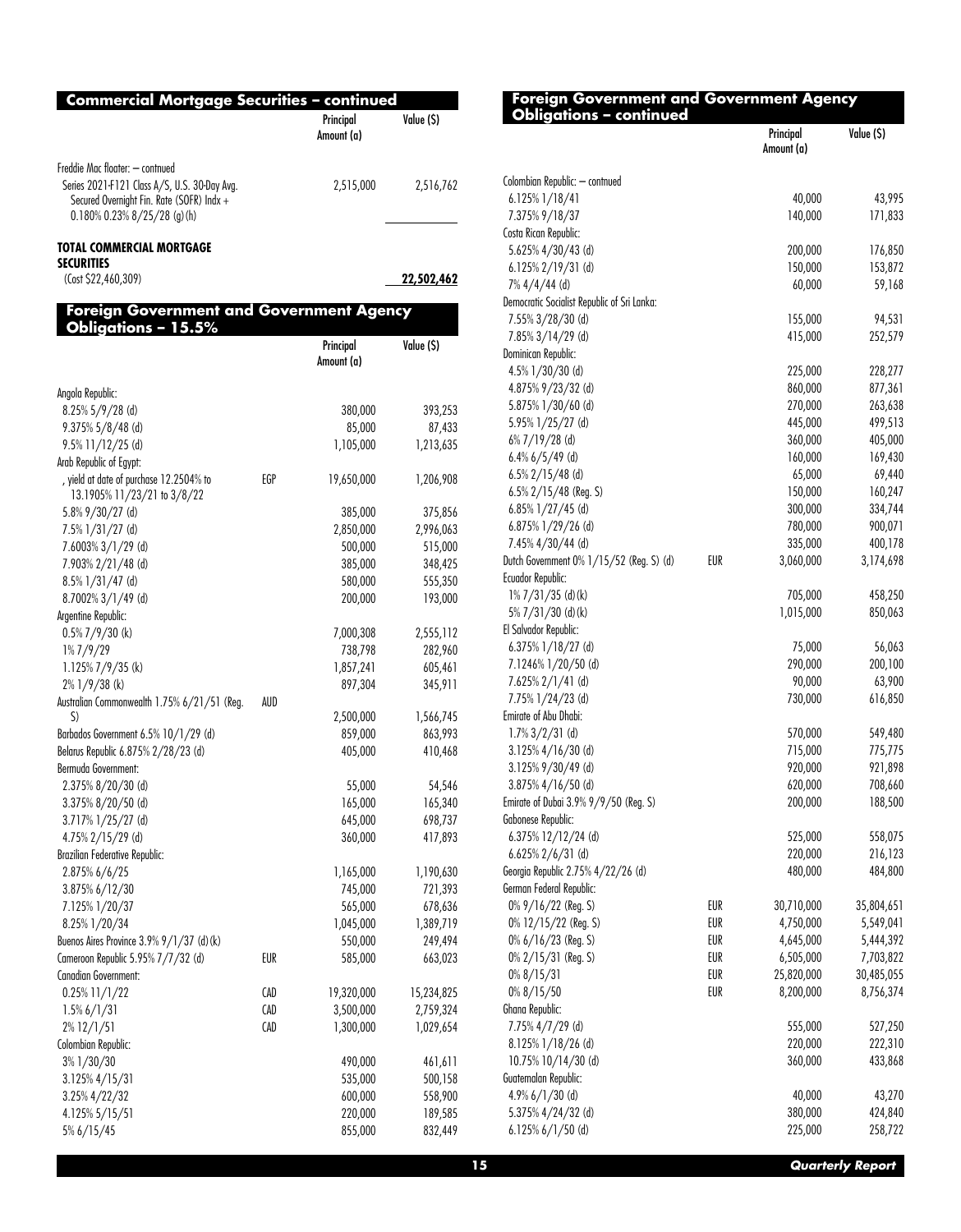| <b>Foreign Government and Government Agency</b><br><b>Obligations - continued</b> |     |                         |            | <b>Foreign Government and Government Agency</b><br><b>Obligations - continued</b> |     |                         |           |
|-----------------------------------------------------------------------------------|-----|-------------------------|------------|-----------------------------------------------------------------------------------|-----|-------------------------|-----------|
|                                                                                   |     | Principal<br>Amount (a) | Value (\$) |                                                                                   |     | Principal<br>Amount (a) | Value (S) |
| Hungarian Republic 2.125% 9/22/31 (d)                                             |     | 205,000                 | 201,835    | Mongolia Government 5.125% 4/7/26 (d)                                             |     | 480,000                 | 502,853   |
| Indonesian Republic:                                                              |     |                         |            | Moroccan Kingdom:                                                                 |     |                         |           |
| 3.85% 10/15/30                                                                    |     | 330,000                 | 367,496    | 2.375% 12/15/27 (d)                                                               |     | 520,000                 | 508,950   |
| 4.1% 4/24/28                                                                      |     | 665,000                 | 746,172    | 3% 12/15/32 (d)                                                                   |     | 200,000                 | 189,750   |
| 4.35% 1/11/48                                                                     |     | 300,000                 | 334,369    | $4\%$ 12/15/50 (d)                                                                |     | 200,000                 | 182,250   |
| 5.125% 1/15/45 (d)                                                                |     | 825,000                 | 996,858    | 5.5% 12/11/42 (d)                                                                 |     | 70,000                  | 78,676    |
| 5.25% 1/17/42 (d)                                                                 |     | 305,000                 | 370,060    | Panamanian Republic:                                                              |     |                         |           |
| 5.95% 1/8/46 (d)                                                                  |     | 350,000                 | 473,113    | 2.252% 9/29/32                                                                    |     | 315,000                 | 295,568   |
| 6.625% 2/17/37 (d)                                                                |     | 220,000                 | 299,860    | 3.87% 7/23/60                                                                     |     | 235,000                 | 229,389   |
| $6.75\%$ 1/15/44 (d)                                                              |     | 330,000                 | 477,634    | Peoples Republic of China 1.2% 10/21/30 (d)                                       |     | 430,000                 | 415,092   |
| 7.75% 1/17/38 (d)                                                                 |     | 730,000                 | 1,085,328  | Peruvian Republic:                                                                |     |                         |           |
| 8.5% 10/12/35 (Reg. S)                                                            |     | 875,000                 | 1,365,984  | 2.783% 1/23/31                                                                    |     | 1,775,000               | 1,759,247 |
| Islamic Republic of Pakistan:                                                     |     |                         |            | $3.3\%3/11/41$                                                                    |     | 360,000                 | 349,020   |
| $6\%$ 4/8/26 (d)                                                                  |     | 1,005,000               | 995,061    | 7.35% 7/21/25                                                                     |     | 180,000                 | 217,553   |
| 8.25% 4/15/24 (d)                                                                 |     | 95,000                  | 101,430    | Province of Santa Fe 7% 3/23/23 (d)                                               |     | 735,000                 | 682,631   |
| <b>Israeli State:</b>                                                             |     |                         |            | Provincia de Cordoba:                                                             |     |                         |           |
|                                                                                   |     |                         |            |                                                                                   |     |                         |           |
| (guaranteed by U.S. Government through Agency<br>for International Development):  |     |                         |            | 5% 12/10/25 (d)(k)                                                                |     | 1,051,837               | 796,635   |
|                                                                                   |     |                         | 5,939,510  | 5% $6/1/27$ (d)(k)                                                                |     | 515,562                 | 346,007   |
| 5.5% 9/18/23                                                                      |     | 5,395,000               |            | Republic of Armenia 7.15% 3/26/25 (d)                                             |     | 200,000                 | 227,600   |
| 5.5% 12/4/23                                                                      |     | 1,628,000               | 1,807,457  | Republic of Benin:                                                                |     |                         |           |
| 3.375% 1/15/50                                                                    |     | 595,000                 | 630,733    | 4.875% 1/19/32 (d)                                                                | EUR | 510,000                 | 587,805   |
| Ivory Coast:                                                                      |     |                         |            | 5.75% 3/26/26 (d)                                                                 | EUR | 245,000                 | 306,553   |
| 5.875% 10/17/31 (d)                                                               | EUR | 500,000                 | 603,356    | Republic of Honduras 5.625% 6/24/30 (d)                                           |     | 230,000                 | 238,884   |
| $6.125\%$ 6/15/33 (d)                                                             |     | 400,000                 | 421,325    | Republic of Iraq 5.8% 1/15/28 (Reg. S)                                            |     | 243,750                 | 234,731   |
| $6.375\%$ 3/3/28 (d)                                                              |     | 490,000                 | 538,173    | Republic of Kenya:                                                                |     |                         |           |
| Jamaican Government:                                                              |     |                         |            | $6.875\%$ $6/24/24$ (d)                                                           |     | 540,000                 | 591,739   |
| 6.75% 4/28/28                                                                     |     | 255,000                 | 296,804    | $7\%5/22/27$ (d)                                                                  |     | 560,000                 | 605,080   |
| 7.875% 7/28/45                                                                    |     | 160,000                 | 221,980    | Republic of Nigeria:                                                              |     |                         |           |
| Japan Government:                                                                 |     |                         |            | 6.125% 9/28/28 (d)                                                                |     | 545,000                 | 545,681   |
| $0.1\%$ 9/20/29                                                                   | JPY | 659,350,000             | 5,975,176  | 6.375% $7/12/23$ (d)                                                              |     | 385,000                 | 405,285   |
| 0.1% 12/20/30                                                                     | JPY | 850,200,000             | 7,680,943  | $6.5\%$ 11/28/27 (d)                                                              |     | 225,000                 | 232,355   |
| $0.4\%3/20/56$                                                                    | JPY | 418,450,000             | 3,397,117  | 7.143% 2/23/30 (d)                                                                |     | 360,000                 | 366,705   |
| Jordanian Kingdom:                                                                |     |                         |            | 7.625% 11/21/25 (d)                                                               |     | 1,575,000               | 1,738,209 |
| 4.95% 7/7/25 (d)                                                                  |     | 575,000                 | 598,000    | Republic of Paraguay:                                                             |     |                         |           |
| 7.375% 10/10/47 (d)                                                               |     | 110,000                 | 113,321    | 2.739% 1/29/33 (d)                                                                |     | 225,000                 | 215,269   |
| Kazakhstan Republic 10.5% 8/4/26 (c)                                              | KZT | 267,560,000             | 638,066    | 4.95% 4/28/31 (d)                                                                 |     | 480,000                 | 540,090   |
| Kingdom of Saudi Arabia:                                                          |     |                         |            | $5.4\%$ $3/30/50$ (d)                                                             |     | 445,000                 | 510,026   |
| $2.25\%$ 2/2/33 (d)                                                               |     | 665,000                 | 646,713    | Republic of Serbia 2.125% 12/1/30 (d)                                             |     | 335,000                 | 312,660   |
| 2.9% 10/22/25 (d)                                                                 |     | 535,000                 | 568,438    | Republic of Uzbekistan:                                                           |     |                         |           |
| $3.625\%$ $3/4/28$ (d)                                                            |     | 315,000                 | 345,713    | 3.7% 11/25/30 (d)                                                                 |     |                         | 260,820   |
| 3.75% 1/21/55 (d)                                                                 |     | 255,000                 | 265,838    |                                                                                   |     | 270,000                 |           |
|                                                                                   |     |                         |            | $3.9\%$ 10/19/31 (d)                                                              |     | 395,000                 | 384,134   |
| $4\%$ 4/17/25 (d)                                                                 |     | 350,000                 | 383,075    | 4.75% 2/20/24 (d)                                                                 |     | 215,000                 | 224,998   |
| 4.5% 10/26/46 (d)                                                                 |     | 420,000                 | 483,525    | Republic of Zambia 8.97% 7/30/27 (d)                                              |     | 335,000                 | 257,950   |
| $4.5\%$ 4/22/60 (d)                                                               |     | 225,000                 | 268,313    | Romanian Republic:                                                                |     |                         |           |
| 4.625% 10/4/47 (d)                                                                |     | 330,000                 | 387,338    | $3\%$ 2/14/31 (d)                                                                 |     | 600,000                 | 611,550   |
| Korean Republic 1% 9/16/30                                                        |     | 590,000                 | 556,105    | 3.375% 1/28/50 (Reg. S)                                                           | EUR | 170,000                 | 193,720   |
| Lebanese Republic:                                                                |     |                         |            | 4.375% 8/22/23 (d)                                                                |     | 210,000                 | 223,952   |
| 5.8% 12/31/49 (f)                                                                 |     | 625,000                 | 103,047    | Rwanda Republic 5.5% 8/9/31 (d)                                                   |     | 445,000                 | 463,718   |
| $6.375\%$ 12/31/49 (f)                                                            |     | 810,000                 | 133,296    | South African Republic 4.85% 9/30/29                                              |     | 235,000                 | 241,213   |
| Ministry of Finance of the Russian Federation:                                    |     |                         |            | State of Qatar:                                                                   |     |                         |           |
| 4.25% 6/23/27 (Reg. S)                                                            |     | 600,000                 | 668,700    | $3.75\%$ 4/16/30 (d)                                                              |     | 1,875,000               | 2,116,758 |
| 4.375% 3/21/29 (Reg. S)                                                           |     | 600,000                 | 680,100    | $4\%$ 3/14/29 (d)                                                                 |     | 580,000                 | 658,880   |
| 5.1% 3/28/35 (d)                                                                  |     | 600,000                 | 718,238    | $4.4\%$ $4/16/50$ (d)                                                             |     | 520,000                 | 632,450   |
| 5.1% 3/28/35 (Reg. S)                                                             |     | 1,000,000               | 1,197,063  | 4.817% 3/14/49 (d)                                                                |     | 1,060,000               | 1,360,974 |
| 5.25% 6/23/47 (Reg. S)                                                            |     | 600,000                 | 760,613    | 5.103% 4/23/48 (d)                                                                |     | 70,000                  | 92,763    |
| 5.625% 4/4/42 (d)                                                                 |     | 200,000                 | 258,913    | $9.75\%$ 6/15/30 (d)                                                              |     | 295,000                 | 468,368   |
|                                                                                   |     |                         |            |                                                                                   |     |                         |           |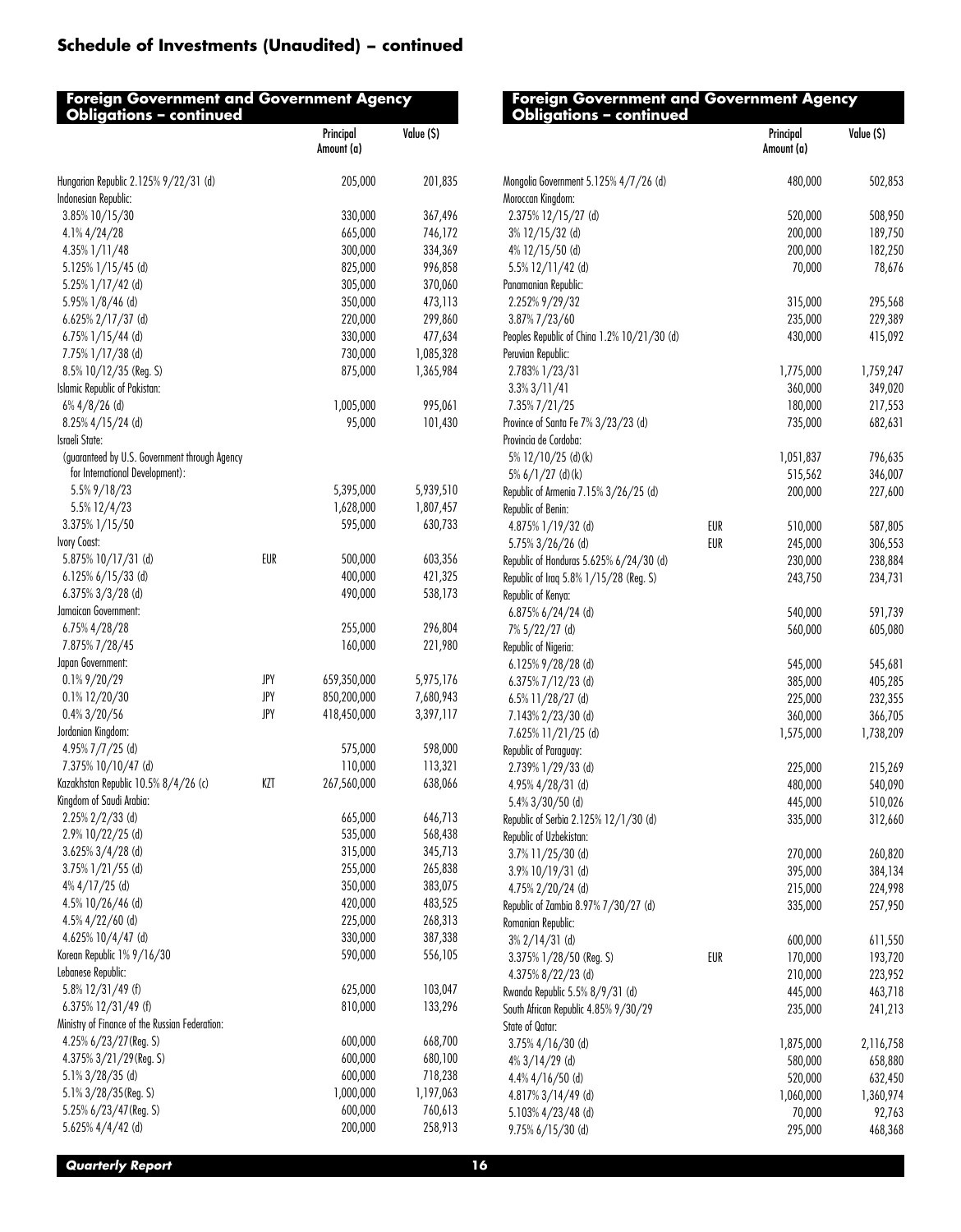| <b>Foreign Government and Government Agency</b> |  |
|-------------------------------------------------|--|
| <b>Obligations - continued</b>                  |  |

|                                                      |     | Principal<br>Amount (a) | Value (\$)         |
|------------------------------------------------------|-----|-------------------------|--------------------|
| Sultanate of Oman:                                   |     |                         |                    |
| 5.375% 3/8/27 (d)                                    |     | 120,000                 | 124,635            |
| 5.625% 1/17/28 (d)                                   |     | 885,000                 | 919,294            |
| $6\%$ 8/1/29 (d)                                     |     | 450,000                 | 471,178            |
| $6.25\%$ 1/25/31 (d)                                 |     | 200,000                 | 213,500            |
| 6.75% 1/17/48 (d)                                    |     | 750,000                 | 739,359            |
| The Third Pakistan International Sukuk Co. Ltd. 5.5% |     |                         |                    |
| $10/13/21$ (d)                                       |     | 340,000                 | 339,864            |
| Turkish Republic:                                    |     |                         |                    |
| $3.25\%3/23/23$                                      |     | 2,885,000               | 2,866,608          |
| 4.25% 3/13/25                                        |     | 590,000                 | 570,567            |
| $4.25\%$ 4/14/26                                     |     | 215,000                 | 202,006            |
| 4.75% 1/26/26                                        |     | 685,000                 | 659,313            |
| 4.875% 10/9/26                                       |     | 650,000                 | 621,278            |
| 4.875% 4/16/43                                       |     | 715,000                 | 555,376            |
| 5.125% 3/25/22                                       |     | 1,615,000               | 1,637,004          |
|                                                      |     | 280,000                 | 280,000            |
| 5.125% 6/22/26 (d)<br>5.125% 2/17/28                 |     | 520,000                 | 492,310            |
|                                                      |     |                         |                    |
| 5.75% 3/22/24<br>5.75% 5/11/47                       |     | 260,000                 | 265,574            |
|                                                      |     | 650,000                 | 536,981<br>142,498 |
| $6\%$ 1/14/41                                        |     | 165,000                 |                    |
| 6.125% 10/24/28                                      |     | 365,000                 | 360,506            |
| 6.25% 9/26/22                                        |     | 645,000                 | 664,350            |
| 6.35% 8/10/24                                        |     | 270,000                 | 279,416            |
| 6.375% 10/14/25                                      |     | 720,000                 | 737,910            |
| 7.25% 12/23/23                                       |     | 560,000                 | 595,455            |
| Ukraine Government:                                  |     |                         |                    |
| $1.258\% 5/31/40$ (d)(g)                             |     | 215,000                 | 233,383            |
| $6.876\%$ 5/21/29 (d)                                |     | 170,000                 | 172,210            |
| 7.253% 3/15/33 (d)                                   |     | 585,000                 | 590,046            |
| 7.375% 9/25/32 (d)                                   |     | 285,000                 | 290,664            |
| 7.75% 9/1/22 (d)                                     |     | 586,000                 | 609,440            |
| $7.75\%$ $9/1/23$ (d)                                |     | 1,265,000               | 1,352,285          |
| $7.75\%$ $9/1/24$ (d)                                |     | 1,250,000               | 1,352,188          |
| $7.75\%$ $9/1/26$ (d)                                |     | 200,000                 | 216,788            |
| $7.75\%$ $9/1/27$ (d)                                |     | 110,000                 | 119,027            |
| $17\% 5/11/22$                                       | UAH | 15,070,000              | 583,192            |
| United Kingdom, Great Britain and Northern Ireland:  |     |                         |                    |
| 0.375% 10/22/30 (Reg. S)                             | GBP | 5,000,000               | 6,391,179          |
| $0.625\%$ 10/22/50 (Reg. S)                          | GBP | 3,400,000               | 3,747,389          |
| 0.875% 7/31/33 (Reg. S)                              | GBP | 2,003,000               | 2,633,800          |
| <b>United Mexican States:</b>                        |     |                         |                    |
| 2.659% 5/24/31                                       |     | 510,000                 | 491,927            |
| $3.25\%$ 4/16/30                                     |     | 620,000                 | 634,648            |
| 3.75% 1/11/28                                        |     | 590,000                 | 642,473            |
| 4.5% 4/22/29                                         |     | 345,000                 | 387,435            |
| 5.75% 10/12/2110                                     |     | 840,000                 | 954,345            |
| $6.05\%$ $1/11/40$                                   |     | 670,000                 | 820,666            |
| 8% 12/7/23                                           | MXN | 12,450,000              | 624,445            |
| Uruguay Republic 5.1% 6/18/50                        |     | 675,000                 | 858,853            |
| Venezuelan Republic:                                 |     |                         |                    |
| $9.25\%$ $9/15/27$ (f)                               |     | 2,395,000               | 239,500            |
| 11.95% $8/5/31$ (Reg. S) (f)                         |     | 1,090,000               | 110,363            |
| 12.75% 8/23/22 (f)                                   |     | 190,000                 | 19,000             |
| Vietnamese Socialist Republic 5.5% 3/12/28           |     | 1,806,000               | 1,801,259          |

| <b>Obligations – continued</b>                                                               | Principal<br>Amount (a) | Value (S)              |  |
|----------------------------------------------------------------------------------------------|-------------------------|------------------------|--|
| TOTAL FOREIGN GOVERNMENT AND<br><b>GOVERNMENT AGENCY OBLIGATIONS</b><br>(Cost \$265,750,822) |                         | 260,707,264            |  |
| Common Stocks - 5.5%                                                                         |                         |                        |  |
|                                                                                              | <b>Shares</b>           | Value (S)              |  |
| <b>COMMUNICATION SERVICES - 0.5%</b>                                                         |                         |                        |  |
| Entertainment - 0.0%                                                                         |                         |                        |  |
| New Cotai LLC/New Cotai Capital Corp. (b) (c)<br>Interactive Media & Services - 0.3%         | 247,076                 | 513,918                |  |
| Alphabet, Inc. Class A (I)                                                                   | 500                     | 1,336,760              |  |
| Facebook, Inc. Class A (I)                                                                   | 8,100                   | 2,749,059              |  |
| Tencent Holdings Ltd. sponsored ADR                                                          | 11,900                  | 711,263                |  |
| Media - 0.1%                                                                                 |                         | 4,797,082              |  |
| Altice U.S.A., Inc. Class A (I)                                                              | 30,000                  | 621,600                |  |
| iHeartMedia, Inc. (I) (m)                                                                    | 5,655                   | 141,488                |  |
| Nexstar Broadcasting Group, Inc. Class A                                                     | 10,600                  | 1,610,776              |  |
|                                                                                              |                         | 2,373,864              |  |
| <b>Wireless Telecommunication Services - 0.1%</b>                                            |                         |                        |  |
| T-Mobile U.S., Inc. (I)                                                                      | 8,300                   | 1,060,408              |  |
| TOTAL COMMUNICATION SERVICES                                                                 |                         | 8,745,272              |  |
| <b>CONSUMER DISCRETIONARY - 1.0%</b>                                                         |                         |                        |  |
| Auto Components - 0.0%                                                                       |                         |                        |  |
| Exide Technologies (c)                                                                       | 84                      | 54,600                 |  |
| Exide Technologies (c)(l)                                                                    | 2,115                   | 2,115                  |  |
| Exide Technologies (c)(l)                                                                    | 124,905                 | 1                      |  |
| UC Holdings, Inc. (c)(l)                                                                     | 33,750                  | 320,963<br>377,679     |  |
| Hotels, Restaurants & Leisure - 0.4%                                                         |                         |                        |  |
| Boyd Gaming Corp. (I)                                                                        | 22,300                  | 1,410,698              |  |
| Caesars Entertainment, Inc. (I)                                                              | 32,600                  | 3,660,328              |  |
| Penn National Gaming, Inc. (I)                                                               | 18,700                  | 1,355,002              |  |
| Studio City International Holdings Ltd. ADR (I)                                              | 11,100                  | 90,687                 |  |
| <b>Household Durables - 0.2%</b>                                                             |                         | 6,516,715              |  |
| Tempur Sealy International, Inc.                                                             | 56,800                  | 2,636,088              |  |
| Internet & Direct Marketing Retail - 0.1%                                                    |                         |                        |  |
| Alibaba Group Holding Ltd. sponsored ADR (I)                                                 | 4,000                   | 592,200                |  |
| Amazon.com, Inc. (I)                                                                         | 300                     | <u>985,512</u>         |  |
|                                                                                              |                         | 1,577,712              |  |
| Specialty Retail - 0.3%                                                                      |                         |                        |  |
| Lowe's Companies, Inc.                                                                       | 7,500                   | 1,521,450              |  |
| Williams-Sonoma, Inc.                                                                        | 18,700                  | 3,316,071<br>4,837,521 |  |
| TOTAL CONSUMER DISCRETIONARY                                                                 |                         | <u>15,945,715</u>      |  |
| <b>CONSUMER STAPLES - 0.3%</b>                                                               |                         |                        |  |
|                                                                                              |                         |                        |  |
| Food & Staples Retailing - 0.1%                                                              |                         |                        |  |
| Southeastern Grocers, Inc. (b) (c)                                                           | 40,826                  | 900,622                |  |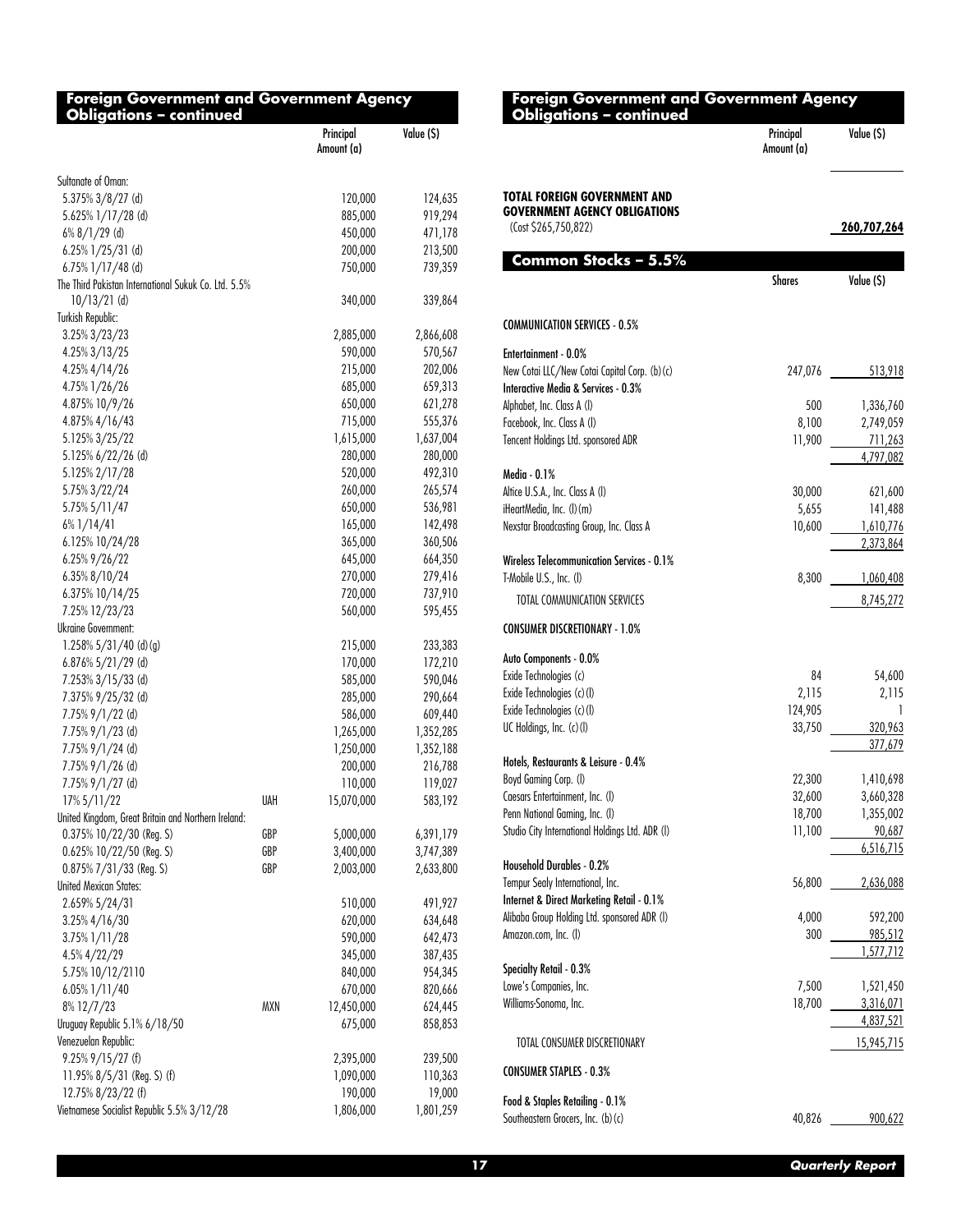| Common Stocks – continued                                         | <b>Shares</b> | Value (S)        | Comn                                    |
|-------------------------------------------------------------------|---------------|------------------|-----------------------------------------|
| <b>CONSUMER STAPLES - continued</b>                               |               |                  | <b>HEALTH CARE</b>                      |
| Food Products - 0.2%                                              |               |                  | Health Care I                           |
| Darling Ingredients, Inc. (I)                                     | 21,200        | 1,524,280        | <b>HCA Holdings,</b>                    |
| <b>JBS SA</b>                                                     | 388,000       | 2,641,172        | Humana, Inc.                            |
| Reddy Ice Holdings, Inc. (c)(I)                                   | 5,683         | 0                | Rotech Health                           |
| Reddy Ice Holdings, Inc. (c)(I)                                   | 2,286         | 126              | UnitedHealth                            |
|                                                                   |               | 4,165,578        |                                         |
| TOTAL CONSUMER STAPLES                                            |               | 5,066,200        | <b>Life Sciences</b><br>Charles River I |
| ENERGY - 1.1%                                                     |               |                  | <b>IQVIA Holding</b>                    |
| <b>Energy Equipment &amp; Services - 0.0%</b>                     |               |                  | Thermo Fisher                           |
| Diamond Offshore Drilling, Inc. (c)                               | 5,989         | 30,598           |                                         |
| Forbes Energy Services Ltd. (I)                                   | 6,562         | 886              | TOTAL HEA                               |
| Jonah Energy Parent LLC (c)                                       | 15,708        | 725,710          | <b>INDUSTRIALS</b>                      |
| Superior Energy Services, Inc. Class A (c) (l)                    | 5,560         | 142,340          |                                         |
|                                                                   |               | 899,534          | Air Freight &                           |
| Oil, Gas & Consumable Fuels - 1.1%                                |               |                  | GXO Logistics,                          |
| California Resources Corp. (I)                                    | 134,027       | 5,495,107        | Airlines - 0.0                          |
| California Resources Corp. warrants 10/27/24 (I)                  | 3,099         | 37,188           | Air Canada (I)                          |
| Chaparral Energy, Inc.:                                           |               |                  | <b>Building Prod</b>                    |
| Series A warrants 10/1/24 (c) (l)                                 | 13            | 22               | <b>Builders FirstS</b>                  |
| Series B warrants $10/1/25$ (c)(l)                                | 13            | 22               | Carrier Global                          |
| Cheniere Energy, Inc.                                             | 8,900         | 869,263          |                                         |
| Chesapeake Energy Corp.                                           | 45,903        | 2,827,166        | Commercial S                            |
| Chesapeake Energy Corp. (b)                                       | 1,691         | 104,149          | Novus Holding                           |
| Chesapeake Energy Corp.:                                          |               |                  | <b>Electrical Equ</b>                   |
| warrants $2/9/26$ (l)                                             | 6,246         | 226,168          | Array Technold                          |
| warrants 2/9/26 (l)                                               | 6,940         | 221,178          | Machinery - 0                           |
| warrants $2/9/26$ (l)                                             | 4,343         | 126,989          | <b>Allison Transm</b>                   |
| Denbury, Inc. (I)                                                 | 21,989        | 1,544,727        | <b>Professional</b>                     |
| Denbury, Inc. warrants 9/18/25 (l)                                | 22,930        | 1,020,614        | ASGN, Inc. (I)                          |
| EP Energy Corp. (c)(l)                                            | 52,316        | 4,695,361        | Road & Rail -                           |
| Extraction Oil & Gas, Inc. (I)                                    | 2,584         | 145,867          | XPO Logistics,                          |
| Mesquite Energy, Inc. (c)(I)                                      | 15,322        | 527,675          | <b>Trading Comp</b>                     |
| Unit Corp. (I)                                                    | 1,943         | 59,262           | Penhall Acquis                          |
| Whiting Petroleum Corp. (I)                                       | 6,615         | 386,382          | Class $A(c)$ (I                         |
|                                                                   |               | 18,287,140       | Class $B(c)$ (I                         |
| TOTAL ENERGY                                                      |               | 19,186,674       | <b>United Rentals</b>                   |
| <b>FINANCIALS - 0.2%</b>                                          |               |                  | Transportatio                           |
|                                                                   |               |                  | Tricer Holdco 9                         |
| Capital Markets - 0.0%                                            |               |                  | Class $AI$ (b)                          |
| Penson Worldwide, Inc. Class A (c) (l)<br>Consumer Finance - 0.1% |               | $314,563$ $3$    | Class $A2(b)$                           |
| OneMain Holdings, Inc.                                            |               | 30,000 1,659,900 | Class $A3(b)$                           |
| <b>Diversified Financial Services - 0.0%</b>                      |               |                  | Class $A4$ (b)                          |
| Axis Energy Services, LLC Class A (c)                             | 395           | 126              | Class A5 (b)                            |
| Insurance - 0.1%                                                  |               |                  | Class A6 (b)                            |
| Arthur J. Gallagher & Co.                                         |               | 6,900 1,025,685  | Class $A7$ (b)                          |
|                                                                   |               |                  | Class $AB(b)$                           |
| <b>TOTAL FINANCIALS</b>                                           |               | 2,685,714        | Class $A9(b)$                           |
| HEALTH CARE - 0.5%                                                |               |                  | TOTAL IND                               |
| Biotechnology - 0.0%                                              |               |                  |                                         |
| Regeneron Pharmaceuticals, Inc. (I)                               |               | 60,518           |                                         |
|                                                                   |               |                  |                                         |

| Common Stocks – continued                          |               |            |
|----------------------------------------------------|---------------|------------|
|                                                    | <b>Shares</b> | Value (S)  |
| <b>HEALTH CARE - continued</b>                     |               |            |
| Health Care Providers & Services - 0.3%            |               |            |
| HCA Holdings, Inc.                                 | 8,900         | 2,160,208  |
| Humana, Inc.                                       | 2,800         | 1,089,620  |
| Rotech Healthcare, Inc. (c)(I)                     | 6,069         | 63,178     |
| UnitedHealth Group, Inc.                           | 3,600         | 1,406,664  |
|                                                    |               | 4,719,670  |
| Life Sciences Tools & Services - 0.2%              |               |            |
| Charles River Laboratories International, Inc. (I) | 1,800         | 742,806    |
| IQVIA Holdings, Inc. (I)                           | 7,700         | 1,844,458  |
| Thermo Fisher Scientific, Inc.                     | 3,000         | 1,713,990  |
|                                                    |               | 4,301,254  |
| TOTAL HEALTH CARE                                  |               | 9,081,442  |
| <b>INDUSTRIALS - 0.3%</b>                          |               |            |
| Air Freight & Logistics - 0.0%                     |               |            |
| GXO Logistics, Inc. (I)                            | 8,600         | 674,584    |
| Airlines - 0.0%                                    |               |            |
| Air Canada (I)                                     | 17,400        | 317,750    |
| <b>Building Products - 0.1%</b>                    |               |            |
| Builders FirstSource, Inc. (I)                     | 13,400        | 693,316    |
| Carrier Global Corp.                               | 17,700        | 916,152    |
|                                                    |               | 1,609,468  |
| <b>Commercial Services &amp; Supplies - 0.0%</b>   |               |            |
| Novus Holdings Ltd.                                | 3,285         | 513        |
| Electrical Equipment - 0.0%                        |               |            |
| Array Technologies, Inc.                           | 300           | 5,556      |
| Machinery - 0.0%                                   |               |            |
| Allison Transmission Holdings, Inc.                | 10,800        | 381,456    |
| <b>Professional Services - 0.1%</b>                |               |            |
| ASGN, Inc. (I)                                     | 8,000         | 905,120    |
| Road & Rail - 0.0%                                 |               |            |
| XPO Logistics, Inc. (I)                            | 8,600         | 684,388    |
| Trading Companies & Distributors - 0.1%            |               |            |
| Penhall Acquisition Co.:                           |               |            |
| Class $A(c)(I)$                                    | 321           | 44,394     |
| Class $B(c)(I)$                                    | 107           | 14,798     |
| United Rentals, Inc. (I)                           | 3,363         | 1,180,178  |
|                                                    |               | 1,239,370  |
| Transportation Infrastructure - 0.0%               |               |            |
| Tricer Holdco SCA:                                 |               |            |
| Class A1 $(b)(c)(l)$                               | 16,755        | 19         |
| Class A2 (b) (c) (l)                               | 16,755        | 19         |
| Class A3 (b) $(c)$ (l)                             | 16,755        | 19         |
| Class A4 (b) (c) (l)                               | 16,755        | 19         |
| Class A5 (b) (c) (l)                               | 16,755        | 19         |
| Class A6 $(b)(c)(l)$                               | 16,755        | 19         |
| Class $A7$ (b) (c) (l)                             | 16,755        | 19         |
| Class A8 (b) (c) (l)                               | 16,755        | 19         |
| Class A9 (b) (c) (l)                               | 16,755        | <u> 19</u> |
|                                                    |               | 171        |
| TOTAL INDUSTRIALS                                  |               | 5,818,376  |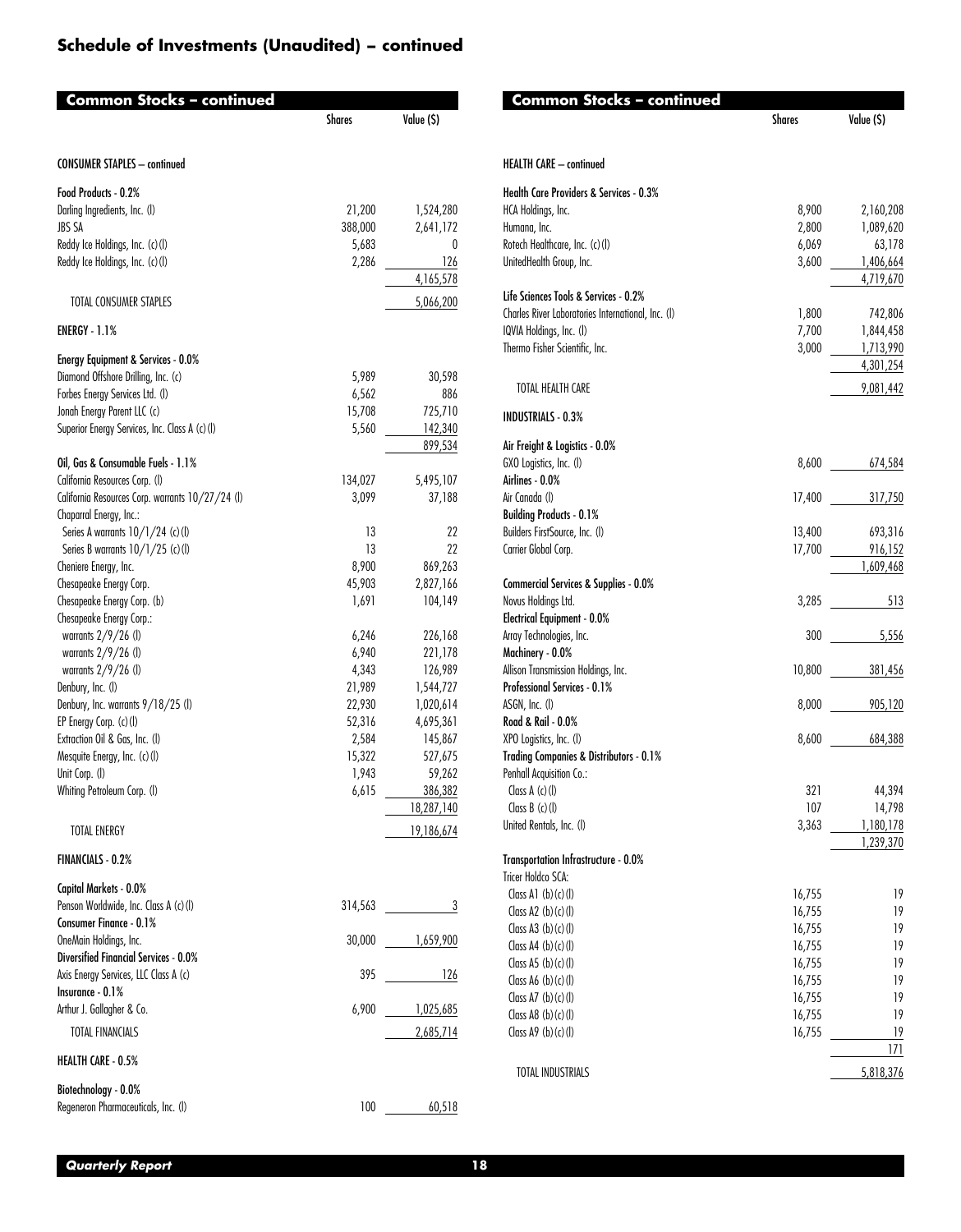| Common Stocks - continued                          |               |                        |
|----------------------------------------------------|---------------|------------------------|
|                                                    | <b>Shares</b> | Value (S)              |
| INFORMATION TECHNOLOGY - 1.1%                      |               |                        |
| Electronic Equipment & Components - 0.1%           |               |                        |
| CDW Corp.                                          | 5,000         | 910,100                |
| Zebra Technologies Corp. Class A (I)               | 2,800         | 1,443,176<br>2,353,276 |
| IT Services - 0.3%                                 |               |                        |
| Global Payments, Inc.                              | 9,700         | 1,528,526              |
| GoDaddy, Inc. (I)                                  | 8,800         | 613,360                |
| MasterCard, Inc. Class A                           | 1,900         | 660,592                |
| PayPal Holdings, Inc. (I)                          | 4,200         | 1,092,882              |
| Visa, Inc. Class A                                 | 3,000         | 668,250<br>4,563,610   |
| Semiconductors & Semiconductor Equipment -<br>0.2% |               |                        |
| Lam Research Corp.                                 | 3,200         | 1,821,280              |
| Microchip Technology, Inc.                         | 5,900         | 905,591                |
| ON Semiconductor Corp. (I)                         | 21,400        | 979,478                |
|                                                    |               | 3,706,349              |
| Software - 0.5%                                    |               |                        |
| Adobe, Inc. (I)                                    | 5,000         | 2,878,600              |
| Microsoft Corp.                                    | 7,400         | 2,086,208              |
| Palo Alto Networks, Inc. (I)                       | 3,300         | 1,580,700              |
| SS&C Technologies Holdings, Inc.                   | 15,008        | 1,041,555              |
|                                                    |               | 7,587,063              |
| TOTAL INFORMATION TECHNOLOGY                       |               | 18,210,298             |
| <b>MATERIALS - 0.4%</b>                            |               |                        |
| Chemicals - 0.1%                                   |               |                        |
| CF Industries Holdings, Inc.                       | 21,900        | 1,222,458              |
| The Chemours Co. LLC                               | 42,600        | 1,237,956              |
|                                                    |               | 2,460,414              |
| Containers & Packaging - 0.2%                      |               |                        |
| Berry Global Group, Inc. (I)                       | 21,000        | 1,278,480              |
| WestRock Co.                                       | 23,900        | 1,190,937              |
| Metals & Mining - 0.1%                             |               | 2,469,417              |
| Algoma Steel GP (c) (l)                            | 10,220        | 102                    |
| Algoma Steel SCA (c)(l)                            | 10,220        | 818                    |
| Elah Holdings, Inc. (I)                            | 14            | 1,456                  |
| First Quantum Minerals Ltd.                        | 54,800        | 1,014,574              |
|                                                    |               | 1,016,950              |
| TOTAL MATERIALS                                    |               | 5,946,781              |
| UTILITIES - 0.1%                                   |               |                        |
| Electric Utilities - 0.1%                          |               |                        |
| NRG Energy, Inc.                                   | 24,200        | 988,086                |
| PG&E Corp. (I)                                     | 76,666        | 735,994                |
| Portland General Electric Co.                      | 140           | 6,579                  |
|                                                    |               | 1,730,659              |
| <b>TOTAL COMMON STOCKS</b>                         |               |                        |
| (Cost \$53,683,488)                                |               | 92,417,131             |

| Nonconvertible Preferred Stocks - 0.0%                                                                                                                                   |                         |                      |
|--------------------------------------------------------------------------------------------------------------------------------------------------------------------------|-------------------------|----------------------|
|                                                                                                                                                                          | Shares                  | Value (\$)           |
| <b>CONSUMER DISCRETIONARY - 0.0%</b>                                                                                                                                     |                         |                      |
| Auto Components - 0.0%<br>Exide Technologies (c)(l)                                                                                                                      |                         | 187 — 187<br>174,050 |
| <b>INDUSTRIALS - 0.0%</b>                                                                                                                                                |                         |                      |
| Transportation Infrastructure - 0.0%<br>Tricer Holdco SCA (b)(c)(l)                                                                                                      | 8,042,141               | 2,716                |
| TOTAL NONCONVERTIBLE PREFERRED<br>STOCKS<br>(Cost \$460,804)                                                                                                             |                         | 176,766              |
| <b>Bank Loan Obligations - 1.3%</b>                                                                                                                                      | Principal<br>Amount (a) | Value (S)            |
| <b>COMMUNICATION SERVICES - 0.2%</b>                                                                                                                                     |                         |                      |
| Diversified Telecommunication Services - 0.1%<br>Connect Finco SARL Tranche B 1LN, term loan 3<br>month U.S. LIBOR + 3.500% 4.5% 12/12/26                                |                         |                      |
| (g)(h)(n)<br>Frontier Communications Corp. Tranche B 1LN, term                                                                                                           | 477,725                 | 477,897              |
| loan 3 month U.S. LIBOR + 3.750% 4.5%<br>$5/1/28$ (g) (h) (n)<br>Securus Technologies Holdings Tranche B, term loan                                                      | 264,203                 | 263,624              |
| 3 month U.S. LIBOR + 4.500% 6.1934%<br>$11/1/24$ (g) (h) (n)<br>Zayo Group Holdings, Inc. 1LN, term loan 3 month                                                         | 415,681                 | 395,026              |
| U.S. LIBOR + 3.000% 3.0841% 3/9/27<br>(g)(h)(n)                                                                                                                          | 409,763                 | 405,940<br>1,542,487 |
| Media - 0.0%                                                                                                                                                             |                         |                      |
| Nexstar Broadcasting, Inc. Tranche B, term loan 3<br>month U.S. LIBOR + 2.500% 2.586% 9/19/26<br>(g)(h)(n)                                                               | 207,059                 | 206,748              |
| Univision Communications, Inc. Tranche B 1LN, term<br>loan 1 month U.S. LIBOR + 3.250% 5/6/28<br>(g)(h)(n)(o)                                                            | 355,000                 | 354,176              |
|                                                                                                                                                                          |                         | 560,924              |
| Wireless Telecommunication Services - 0.1%<br>Intelsat Jackson Holdings SA Tranche DD 1LN, term<br>loan 3 month U.S. LIBOR + 4.750% 5.3917%<br>$7/13/22$ (g) (h) (n) (p) |                         | 588,013 591,442      |
| TOTAL COMMUNICATION SERVICES                                                                                                                                             |                         | 2,694,853            |
| <b>CONSUMER DISCRETIONARY - 0.2%</b>                                                                                                                                     |                         |                      |
| Auto Components - 0.0%<br>Midas Intermediate Holdco II LLC Tranche B 1LN,<br>term loan 3 month U.S. LIBOR + 7.750% 7.5%                                                  |                         |                      |
| $12/16/25$ (g) (h) (n)<br><b>Diversified Consumer Services - 0.0%</b>                                                                                                    |                         | 50,134 47,639        |
| KUEHG Corp. Tranche B 2LN, term loan 3 month U.S.<br>LIBOR + 8.250% 9.25% 8/22/25 (g) (h) (n)                                                                            | 305,000                 | 304,848              |
| Sotheby's Tranche B 1LN, term loan 1 month U.S.<br>LIBOR + 4.500% 5% $1/15/27$ (g)(h)(n)                                                                                 | 595,701                 | 597,191<br>902,039   |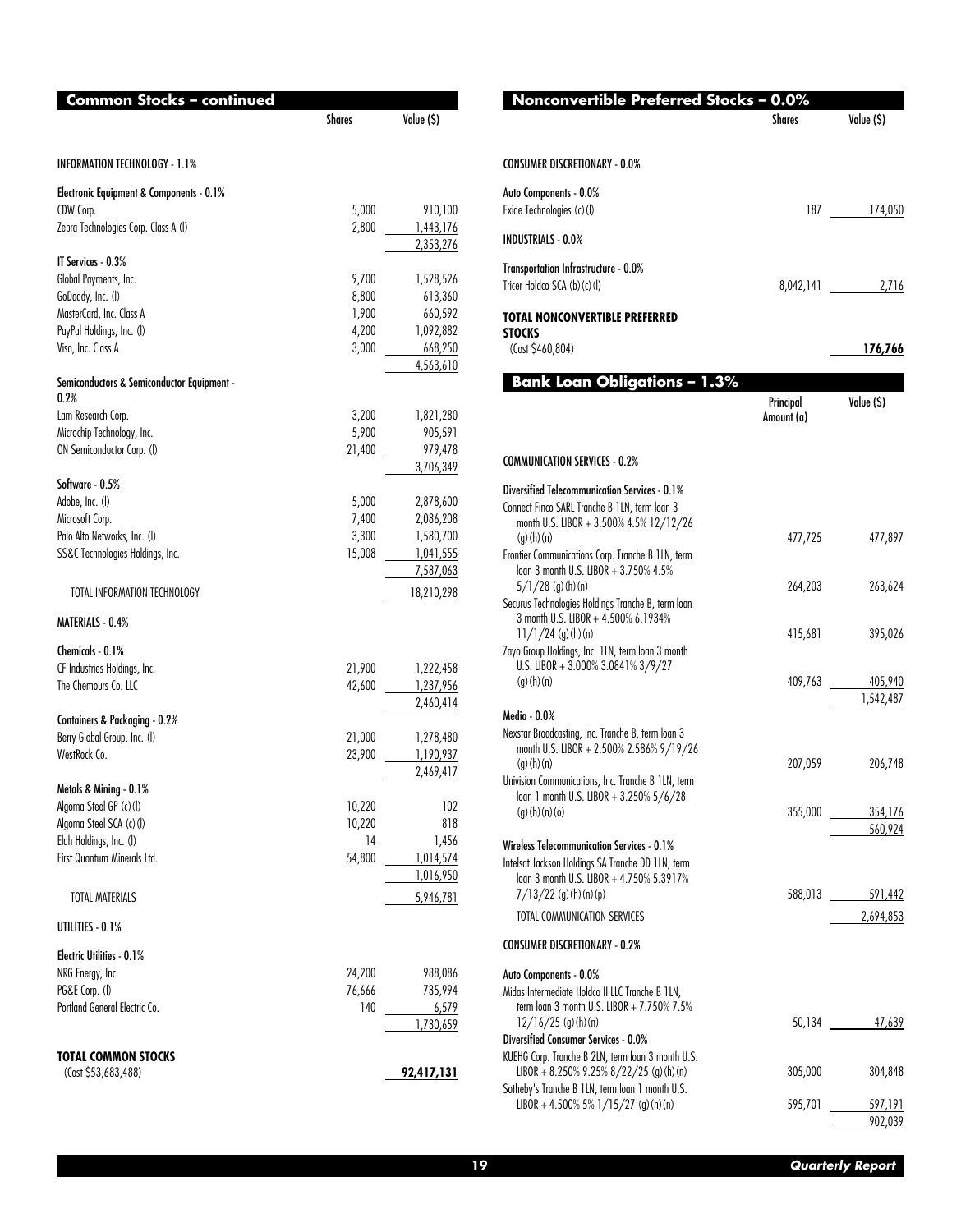| <b>Bank Loan Obligations - continued</b>                                                                     |                         |                      |
|--------------------------------------------------------------------------------------------------------------|-------------------------|----------------------|
|                                                                                                              | Principal<br>Amount (a) | Value (S)            |
| <b>CONSUMER DISCRETIONARY - continued</b>                                                                    |                         |                      |
| Hotels, Restaurants & Leisure - 0.1%                                                                         |                         |                      |
| Bally's Corp. Tranche B 1LN, term loan 1 month U.S.<br>LIBOR + 3.250% $8/6/28$ (g) (h) (n) (o)               | 700,000                 | 699,517              |
| Travelport Finance Luxembourg SARL 1LN, term loan:<br>3 month U.S. LIBOR + 2.500% 9.75% 2/28/25<br>(q)(h)(n) | 26,422                  | 27,385               |
| 3 month U.S. LIBOR + 6.250% 6.8815%                                                                          |                         |                      |
| $5/29/26$ (g) (h) (n)                                                                                        | 487,222                 | 417,589<br>1,144,491 |
| Specialty Retail - 0.1%                                                                                      |                         |                      |
| Michaels Companies, Inc. 1LN, term loan 3 month<br>U.S. LIBOR + 4.250% 5% $4/15/28$ (g)(h)(n)                | 269,325                 | 269,446              |
| Wand NewCo 3, Inc. Tranche B 1LN, term loan 3<br>month U.S. LIBOR + 3.000% 3.0841% 2/5/26                    |                         |                      |
| (g)(h)(n)                                                                                                    | 963,071                 | 953,845              |
|                                                                                                              |                         | 1,223,291            |
| TOTAL CONSUMER DISCRETIONARY                                                                                 |                         | 3,317,460            |
| ENERGY - 0.0%                                                                                                |                         |                      |
| Energy Equipment & Services - 0.0%                                                                           |                         |                      |
| Forbes Energy Services LLC Tranche B, term loan 0%                                                           |                         |                      |
| (c)(f)(g)(n)<br>Oil, Gas & Consumable Fuels - 0.0%                                                           |                         | 74,380<br>0          |
| Citgo Holding, Inc. Tranche B 1LN, term loan 3                                                               |                         |                      |
| month U.S. LIBOR + 7.000% 8% 8/1/23<br>(g)(h)(n)                                                             | 73,500                  | 72,471               |
| Mesquite Energy, Inc.:                                                                                       |                         |                      |
| 1LN, term loan 3 month U.S. LIBOR + 8.000% 0%                                                                |                         |                      |
| $(c)$ (f) (g) (h) (n)<br>term loan 3 month U.S. LIBOR + 0.000% 0%                                            | 283,417                 | 0                    |
| (c) (f) (g) (h) (n)                                                                                          | 122,000                 | 0                    |
|                                                                                                              |                         | 72,471               |
| TOTAL ENERGY                                                                                                 |                         | 72,471               |
| FINANCIALS - 0.1%                                                                                            |                         |                      |
| Capital Markets - 0.0%<br>Citadel Securities LP Tranche B 1LN, term loan 3                                   |                         |                      |
| month U.S. LIBOR + 2.500% 2.5841%                                                                            |                         |                      |
| $2/27/28$ (g) (h) (n)<br><b>Diversified Financial Services - 0.0%</b>                                        |                         | 537,300 532,120      |
| New Cotai LLC 1LN, term loan 3 month U.S. LIBOR +                                                            |                         |                      |
| 12.000% 14% $9/9/25$ (c)(g)(h)(n)                                                                            |                         | 74,485 74,485        |
| Insurance - 0.1%                                                                                             |                         |                      |
| Alliant Holdings Intermediate LLC Tranche B3 1LN,<br>term loan 3 month U.S. LIBOR + 3.750% 4.25%             |                         |                      |
| $11/5/27$ (g) (h) (n)                                                                                        |                         | 643,646 643,826      |
| <b>TOTAL FINANCIALS</b>                                                                                      |                         | 1,250,431            |
| <b>HEALTH CARE - 0.2%</b>                                                                                    |                         |                      |
| Health Care Equipment & Supplies - 0.0%                                                                      |                         |                      |
| CPI Holdco LLC Tranche B 1LN, term loan 3 month                                                              |                         |                      |
| U.S. LIBOR + 3.750% 3.8341% 11/4/26<br>(g)(h)(n)                                                             | 29,550                  | 29,532               |
|                                                                                                              |                         |                      |

| <b>HEALTH CARE - continued</b><br>Health Care Equipment & Supplies - continued<br>Mozart Borrower LP Tranche B 1LN, term loan 1<br>month U.S. LIBOR + 3.250% 9/30/28<br>595,000<br>(g)(h)(n)(o)<br>592,025<br>621,557<br><b>Health Care Providers &amp; Services - 0.2%</b><br>Gainwell Acquisition Corp. Tranche B 1LN, term loan<br>3 month U.S. LIBOR + 4.000% 4.75%<br>$10/1/27$ (g) (h) (n)<br>979,142<br>980,572<br>Phoenix Newco, Inc. Tranche B 1LN, term loan 1<br>month U.S. LIBOR + 3.500% 8/10/28<br>(g)(h)(n)(o)<br>330,000<br>330,053<br>U.S. Renal Care, Inc. Tranche B 1LN, term loan 3<br>month U.S. LIBOR + 5.000% 5.0841%<br>$6/13/26$ (g) (h) (n)<br>2,312,800<br>2,307,735<br>3,618,360<br><b>Pharmaceuticals - 0.0%</b><br>Valeant Pharmaceuticals International, Inc. Tranche<br>B, term loan 3 month U.S. LIBOR + 3.000%<br>$3.0841\%$ 6/1/25 (g)(h)(n)<br>74,064<br>TOTAL HEALTH CARE<br>4,313,981<br><b>INDUSTRIALS - 0.2%</b><br>Air Freight & Logistics - 0.0%<br>Dynasty Acquisition Co., Inc.:<br>Tranche B 1LN, term loan 3 month U.S. LIBOR +<br>$3.500\%$ 3.6315% $4/8/26$ (g) (h) (n)<br>137,212<br>134,083<br>Tranche B2 1LN, term loan 3 month U.S. LIBOR +<br>3.500% 3.6315% 4/4/26 (g) (h) (n)<br>73,770<br>72,087<br>206,170<br>Airlines - 0.1%<br>Air Canada Tranche B 1LN, term loan 1 month U.S.<br>LIBOR + 3.500% 4.25% $8/11/28$ (g) (h) (n)<br>425,000<br>426,415<br>SkyMiles IP Ltd. Tranche B 1LN, term loan 3 month<br>U.S. LIBOR + 3.750% 4.75% $10/20/27$<br>(g)(h)(n)<br>205,000<br>217,903<br>644,318<br><b>Building Products - 0.1%</b><br>Acproducts Holdings, Inc. Tranche B 1LN, term loan 1<br>month U.S. LIBOR + 4.250% 4.75% 5/17/28<br>1,137,150 1,134,512<br>(g)(h)(n)<br>Commercial Services & Supplies - 0.0%<br>Madison IAQ LLC Tranche B 1LN, term loan 1 month<br>U.S. LIBOR + 3.250% 3.75% $6/21/28$<br>140,000 139,766<br>(g)(h)(n)<br>Sabert Corp. Tranche B 1LN, term loan 3 month U.S.<br>LIBOR + 4.500% 5.5% 12/10/26 (g) (h) (n)<br>$422,235$ $422,763$<br>562,529<br>Construction & Engineering - 0.0%<br>SRS Distribution, Inc. Tranche B 1LN, term loan 1<br>month U.S. LIBOR + 3.750% 4.25% 6/4/28<br>305,000 304,872<br>(g)(h)(n)<br>2,852,401<br>TOTAL INDUSTRIALS | Bank Loan Obligations – continued | Principal<br>Amount (a) | Value (S) |
|---------------------------------------------------------------------------------------------------------------------------------------------------------------------------------------------------------------------------------------------------------------------------------------------------------------------------------------------------------------------------------------------------------------------------------------------------------------------------------------------------------------------------------------------------------------------------------------------------------------------------------------------------------------------------------------------------------------------------------------------------------------------------------------------------------------------------------------------------------------------------------------------------------------------------------------------------------------------------------------------------------------------------------------------------------------------------------------------------------------------------------------------------------------------------------------------------------------------------------------------------------------------------------------------------------------------------------------------------------------------------------------------------------------------------------------------------------------------------------------------------------------------------------------------------------------------------------------------------------------------------------------------------------------------------------------------------------------------------------------------------------------------------------------------------------------------------------------------------------------------------------------------------------------------------------------------------------------------------------------------------------------------------------------------------------------------------------------------------------------------------------------------------------------------------------------------------------------------------------------------------|-----------------------------------|-------------------------|-----------|
|                                                                                                                                                                                                                                                                                                                                                                                                                                                                                                                                                                                                                                                                                                                                                                                                                                                                                                                                                                                                                                                                                                                                                                                                                                                                                                                                                                                                                                                                                                                                                                                                                                                                                                                                                                                                                                                                                                                                                                                                                                                                                                                                                                                                                                                   |                                   |                         |           |
|                                                                                                                                                                                                                                                                                                                                                                                                                                                                                                                                                                                                                                                                                                                                                                                                                                                                                                                                                                                                                                                                                                                                                                                                                                                                                                                                                                                                                                                                                                                                                                                                                                                                                                                                                                                                                                                                                                                                                                                                                                                                                                                                                                                                                                                   |                                   |                         |           |
|                                                                                                                                                                                                                                                                                                                                                                                                                                                                                                                                                                                                                                                                                                                                                                                                                                                                                                                                                                                                                                                                                                                                                                                                                                                                                                                                                                                                                                                                                                                                                                                                                                                                                                                                                                                                                                                                                                                                                                                                                                                                                                                                                                                                                                                   |                                   |                         |           |
|                                                                                                                                                                                                                                                                                                                                                                                                                                                                                                                                                                                                                                                                                                                                                                                                                                                                                                                                                                                                                                                                                                                                                                                                                                                                                                                                                                                                                                                                                                                                                                                                                                                                                                                                                                                                                                                                                                                                                                                                                                                                                                                                                                                                                                                   |                                   |                         |           |
|                                                                                                                                                                                                                                                                                                                                                                                                                                                                                                                                                                                                                                                                                                                                                                                                                                                                                                                                                                                                                                                                                                                                                                                                                                                                                                                                                                                                                                                                                                                                                                                                                                                                                                                                                                                                                                                                                                                                                                                                                                                                                                                                                                                                                                                   |                                   |                         |           |
|                                                                                                                                                                                                                                                                                                                                                                                                                                                                                                                                                                                                                                                                                                                                                                                                                                                                                                                                                                                                                                                                                                                                                                                                                                                                                                                                                                                                                                                                                                                                                                                                                                                                                                                                                                                                                                                                                                                                                                                                                                                                                                                                                                                                                                                   |                                   |                         |           |
|                                                                                                                                                                                                                                                                                                                                                                                                                                                                                                                                                                                                                                                                                                                                                                                                                                                                                                                                                                                                                                                                                                                                                                                                                                                                                                                                                                                                                                                                                                                                                                                                                                                                                                                                                                                                                                                                                                                                                                                                                                                                                                                                                                                                                                                   |                                   |                         |           |
|                                                                                                                                                                                                                                                                                                                                                                                                                                                                                                                                                                                                                                                                                                                                                                                                                                                                                                                                                                                                                                                                                                                                                                                                                                                                                                                                                                                                                                                                                                                                                                                                                                                                                                                                                                                                                                                                                                                                                                                                                                                                                                                                                                                                                                                   |                                   |                         |           |
|                                                                                                                                                                                                                                                                                                                                                                                                                                                                                                                                                                                                                                                                                                                                                                                                                                                                                                                                                                                                                                                                                                                                                                                                                                                                                                                                                                                                                                                                                                                                                                                                                                                                                                                                                                                                                                                                                                                                                                                                                                                                                                                                                                                                                                                   |                                   |                         |           |
|                                                                                                                                                                                                                                                                                                                                                                                                                                                                                                                                                                                                                                                                                                                                                                                                                                                                                                                                                                                                                                                                                                                                                                                                                                                                                                                                                                                                                                                                                                                                                                                                                                                                                                                                                                                                                                                                                                                                                                                                                                                                                                                                                                                                                                                   |                                   |                         |           |
|                                                                                                                                                                                                                                                                                                                                                                                                                                                                                                                                                                                                                                                                                                                                                                                                                                                                                                                                                                                                                                                                                                                                                                                                                                                                                                                                                                                                                                                                                                                                                                                                                                                                                                                                                                                                                                                                                                                                                                                                                                                                                                                                                                                                                                                   |                                   |                         |           |
|                                                                                                                                                                                                                                                                                                                                                                                                                                                                                                                                                                                                                                                                                                                                                                                                                                                                                                                                                                                                                                                                                                                                                                                                                                                                                                                                                                                                                                                                                                                                                                                                                                                                                                                                                                                                                                                                                                                                                                                                                                                                                                                                                                                                                                                   |                                   |                         |           |
|                                                                                                                                                                                                                                                                                                                                                                                                                                                                                                                                                                                                                                                                                                                                                                                                                                                                                                                                                                                                                                                                                                                                                                                                                                                                                                                                                                                                                                                                                                                                                                                                                                                                                                                                                                                                                                                                                                                                                                                                                                                                                                                                                                                                                                                   |                                   |                         |           |
|                                                                                                                                                                                                                                                                                                                                                                                                                                                                                                                                                                                                                                                                                                                                                                                                                                                                                                                                                                                                                                                                                                                                                                                                                                                                                                                                                                                                                                                                                                                                                                                                                                                                                                                                                                                                                                                                                                                                                                                                                                                                                                                                                                                                                                                   |                                   |                         |           |
|                                                                                                                                                                                                                                                                                                                                                                                                                                                                                                                                                                                                                                                                                                                                                                                                                                                                                                                                                                                                                                                                                                                                                                                                                                                                                                                                                                                                                                                                                                                                                                                                                                                                                                                                                                                                                                                                                                                                                                                                                                                                                                                                                                                                                                                   |                                   |                         |           |
|                                                                                                                                                                                                                                                                                                                                                                                                                                                                                                                                                                                                                                                                                                                                                                                                                                                                                                                                                                                                                                                                                                                                                                                                                                                                                                                                                                                                                                                                                                                                                                                                                                                                                                                                                                                                                                                                                                                                                                                                                                                                                                                                                                                                                                                   |                                   |                         |           |
|                                                                                                                                                                                                                                                                                                                                                                                                                                                                                                                                                                                                                                                                                                                                                                                                                                                                                                                                                                                                                                                                                                                                                                                                                                                                                                                                                                                                                                                                                                                                                                                                                                                                                                                                                                                                                                                                                                                                                                                                                                                                                                                                                                                                                                                   |                                   |                         |           |
|                                                                                                                                                                                                                                                                                                                                                                                                                                                                                                                                                                                                                                                                                                                                                                                                                                                                                                                                                                                                                                                                                                                                                                                                                                                                                                                                                                                                                                                                                                                                                                                                                                                                                                                                                                                                                                                                                                                                                                                                                                                                                                                                                                                                                                                   |                                   |                         |           |
|                                                                                                                                                                                                                                                                                                                                                                                                                                                                                                                                                                                                                                                                                                                                                                                                                                                                                                                                                                                                                                                                                                                                                                                                                                                                                                                                                                                                                                                                                                                                                                                                                                                                                                                                                                                                                                                                                                                                                                                                                                                                                                                                                                                                                                                   |                                   |                         |           |
|                                                                                                                                                                                                                                                                                                                                                                                                                                                                                                                                                                                                                                                                                                                                                                                                                                                                                                                                                                                                                                                                                                                                                                                                                                                                                                                                                                                                                                                                                                                                                                                                                                                                                                                                                                                                                                                                                                                                                                                                                                                                                                                                                                                                                                                   |                                   |                         |           |
|                                                                                                                                                                                                                                                                                                                                                                                                                                                                                                                                                                                                                                                                                                                                                                                                                                                                                                                                                                                                                                                                                                                                                                                                                                                                                                                                                                                                                                                                                                                                                                                                                                                                                                                                                                                                                                                                                                                                                                                                                                                                                                                                                                                                                                                   |                                   |                         |           |
|                                                                                                                                                                                                                                                                                                                                                                                                                                                                                                                                                                                                                                                                                                                                                                                                                                                                                                                                                                                                                                                                                                                                                                                                                                                                                                                                                                                                                                                                                                                                                                                                                                                                                                                                                                                                                                                                                                                                                                                                                                                                                                                                                                                                                                                   |                                   |                         |           |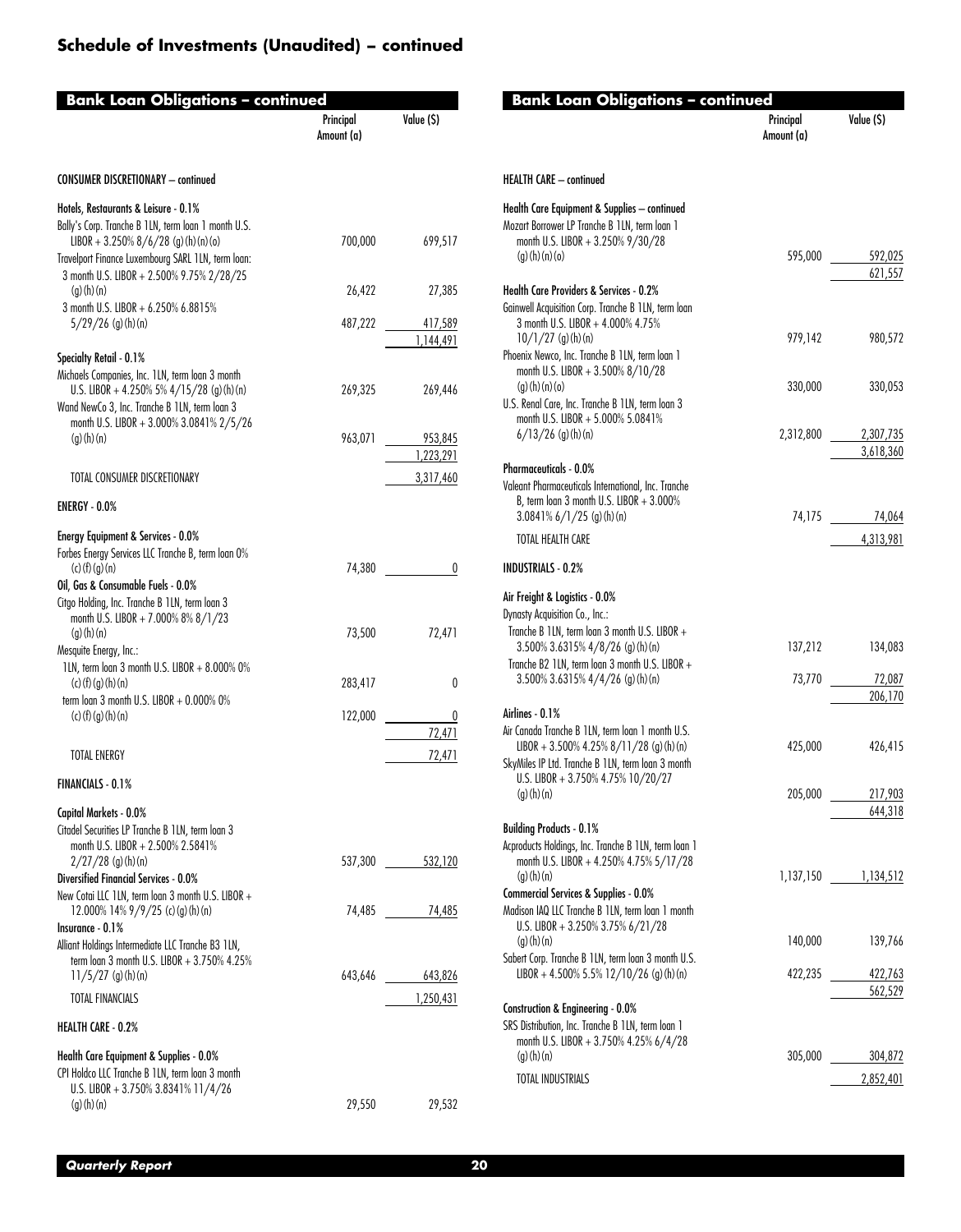| <b>Bank Loan Obligations - continued</b>                                                                                                          |                         |                      |
|---------------------------------------------------------------------------------------------------------------------------------------------------|-------------------------|----------------------|
|                                                                                                                                                   | Principal<br>Amount (a) | Value (\$)           |
| <b>INFORMATION TECHNOLOGY - 0.3%</b>                                                                                                              |                         |                      |
| Electronic Equipment & Components - 0.0%<br>DG Investment Intermediate Holdings, Inc.:                                                            |                         |                      |
| Tranche B 1LN, term loan 3 month U.S. LIBOR +<br>$3.750\%$ 4.5% $3/31/28$ (g) (h) (n)                                                             | 82,477                  | 82,757               |
| Tranche DD 1LN, term loan 3 month U.S. LIBOR +<br>$3.750\%$ 4.4425% $3/31/28$ (g)(h)(n)(p)                                                        | 17,276                  | 17,335<br>100,092    |
| IT Services - 0.1%<br>Acuris Finance U.S., Inc. 1LN, term loan 3 month                                                                            |                         |                      |
| U.S. LIBOR + 4.000% 4.5% $2/16/28$<br>(g)(h)(n)                                                                                                   | 60,938                  | 61,101               |
| Camelot Finance SA Tranche B, term loan 3 month<br>U.S. LIBOR + 3.000% 3.0841% $10/31/26$<br>(g)(h)(n)                                            | 58,950                  | 58,778               |
| GTT Communications, Inc. Tranche B, term loan 3<br>month U.S. LIBOR + 0.000% 2.88% 5/31/25                                                        |                         |                      |
| (f)(g)(h)(n)<br>Hunter U.S. Bidco, Inc. Tranche B 1LN, term loan 1<br>month U.S. LIBOR + 4.250% 4.75% 8/19/28                                     | 776,035                 | 654,943              |
| (g)(h)(n)                                                                                                                                         | 840,000                 | 843,150<br>1,617,972 |
| Software - 0.2%<br>Boxer Parent Co., Inc. Tranche B 1LN, term loan 3                                                                              |                         |                      |
| month U.S. LIBOR + 3.750% 3.8815%<br>$10/2/25$ (g) (h) (n)                                                                                        | 1,628,906               | 1,619,067            |
| ConnectWise LLC Tranche B 1LN, term loan 3 month<br>U.S. LIBOR + 3.500% $9/24/28$ (g) (h) (n) (o)<br>McAfee LLC Tranche B, term loan 3 month U.S. | 165,000                 | 164,588              |
| LIBOR + 3.750% 3.8368% 9/29/24 (g) (h) (n)<br>Polaris Newco LLC Tranche B 1LN, term loan 1 month                                                  | 196,336                 | 196,362              |
| U.S. LIBOR + 4.000% 4.5% $6/2/28$ (g)(h)(n)<br>Proofpoint, Inc. Tranche B 1LN, term loan 1 month                                                  | 320,000                 | 320,602              |
| U.S. LIBOR + 3.250% 3.75% $6/9/28$<br>(g)(h)(n)<br>RealPage, Inc. Tranche B 1LN, term loan 3 month                                                | 310,000                 | 308,295              |
| U.S. LIBOR + 3.250% 3.75% $4/22/28$<br>(g)(h)(n)                                                                                                  | 310,000                 | 308,934              |
| UKG, Inc.:<br>2LN, term loan 3 month U.S. LIBOR + 6.750%                                                                                          |                         |                      |
| $7.5\% 5/3/27$ (g)(h)(n)<br>Tranche B 1LN, term loan 3 month U.S. LIBOR +<br>$3.250\%$ 4% $5/4/26$ (g) (h) (n)                                    | 140,000<br>663,313      | 142,216<br>664,195   |
| VS Buyer LLC Tranche B 1LN, term loan 3 month<br>U.S. LIBOR + 3.000% 3.0841% 2/28/27                                                              |                         |                      |
| (g)(h)(n)                                                                                                                                         | 123,438                 | 123,283<br>3,847,542 |
| TOTAL INFORMATION TECHNOLOGY                                                                                                                      |                         | 5,565,606            |
| MATERIALS - 0.0%                                                                                                                                  |                         |                      |
| Chemicals - 0.0%<br>Olympus Water U.S. Holding Corp. Tranche B 1LN,<br>term loan 1 month U.S. LIBOR + 3.750%                                      |                         |                      |
| $9/21/28$ (g) (h) (n) (o)<br>W.R. Grace Holding LLC Tranche B 1LN, term loan 1                                                                    | 170,000                 | 169,752              |
| month U.S. LIBOR + 3.750% 8/12/28<br>(g)(h)(n)(o)                                                                                                 | 130,000                 | 130,407<br>300,159   |

| <b>Bank Loan Obligations - continued</b>                                                                                             |     |                         |                      |
|--------------------------------------------------------------------------------------------------------------------------------------|-----|-------------------------|----------------------|
|                                                                                                                                      |     | Principal<br>Amount (a) | Value (S)            |
| MATERIALS - continued                                                                                                                |     |                         |                      |
| Containers & Packaging - 0.0%<br>Kloeckner Pentaplast of America, Inc. Tranche B 1LN,<br>term loan 3 month U.S. LIBOR + 4.750% 5.25% |     |                         |                      |
| $2/12/26$ (g) (h) (n)                                                                                                                |     | 79,600                  | 79,750               |
| <b>TOTAL MATERIALS</b>                                                                                                               |     |                         | 379,909              |
| UTILITIES - 0.1%                                                                                                                     |     |                         |                      |
| Electric Utilities - 0.1%<br>PG&E Corp. Tranche B 1LN, term loan 3 month U.S.<br>LIBOR + 3.000% 3.5% $6/23/25$ (g) (h) (n)           |     |                         | 1,659,000 1,629,453  |
| TOTAL BANK LOAN OBLIGATIONS<br>(Cost \$22,401,145)                                                                                   |     |                         | 22,076,565           |
| Fixed-Income Funds - 8.9%                                                                                                            |     |                         |                      |
|                                                                                                                                      |     | <b>Shares</b>           | Value (S)            |
| Fidelity Floating Rate Central Fund (g)<br>Fidelity Mortgage Backed Securities Central Fund (q)                                      |     | 1,471,977<br>18         | 148,522,451<br>1,972 |
| TOTAL FIXED-INCOME FUNDS<br>(Cost \$150,629,564)                                                                                     |     |                         | 148,524,423          |
| <b>Preferred Securities - 4.4%</b>                                                                                                   |     |                         |                      |
|                                                                                                                                      |     | Principal<br>Amount (a) | Value (S)            |
| CONSUMER STAPLES - 0.1%                                                                                                              |     |                         |                      |
| Food Products - 0.1%<br>Cosan Overseas Ltd. 8.25% (r)                                                                                |     |                         | 1,885,000 1,920,697  |
| ENERGY - 0.5%                                                                                                                        |     |                         |                      |
| Energy Equipment & Services - 0.0%                                                                                                   |     |                         |                      |
| Odebrecht Holdco Finance Ltd. 0% 9/10/58 (d)                                                                                         |     | 2,507,360               | 38,864               |
| Oil, Gas & Consumable Fuels - 0.5%<br>DCP Midstream Partners LP 7.375% (g) (r)<br>Energy Transfer LP:                                |     | 775,000                 | 753,688              |
| $6.25\%$ (g)(r)                                                                                                                      |     | 3,540,000               | 3,167,238            |
| $6.625\%$ (g)(r)<br>Gazprom PJSC Via Gaz Finance PLC 4.5985%                                                                         |     | 1,370,000               | 1,332,325            |
| (d)(g)(r)                                                                                                                            |     | 550,000                 | 572,103              |
| MPLX LP 6.875% (g) (r)                                                                                                               |     | 1,550,000               | 1,573,250            |
| Repsol International Finance BV 4.247% (g) (r)                                                                                       | EUR | 100,000                 | 126,851              |
| Summit Midstream Partners LP 9.5% (g) (r)<br>Total SA 2.125% (Reg. S) (g)(r)                                                         | EUR | 148,000<br>272,000      | 122,840<br>307,978   |
|                                                                                                                                      |     |                         | 7,956,273            |
| <b>TOTAL ENERGY</b>                                                                                                                  |     |                         | 7,995,137            |
| FINANCIALS - 3.7%                                                                                                                    |     |                         |                      |
| <b>Banks - 3.3%</b>                                                                                                                  |     |                         |                      |
| Alfa Bond Issuance PLC:                                                                                                              |     |                         |                      |
| $6.95\%$ (Reg. S) (g)(r)                                                                                                             |     | 200,000                 | 205,663              |
|                                                                                                                                      |     |                         |                      |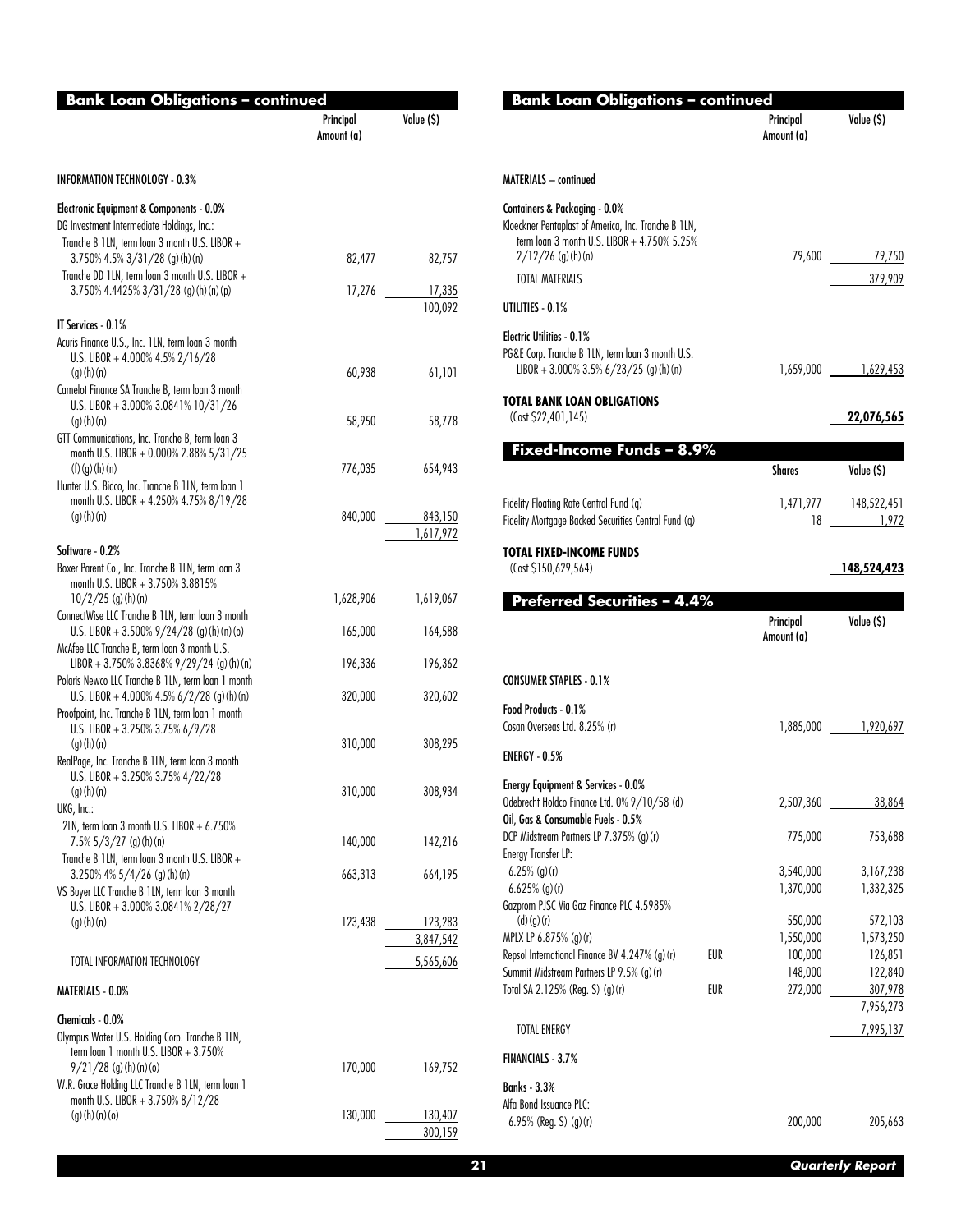| Preferred Securities – continued                                    |                         |                        |
|---------------------------------------------------------------------|-------------------------|------------------------|
|                                                                     | Principal<br>Amount (a) | Value (S)              |
| <b>FINANCIALS</b> - continued                                       |                         |                        |
| <b>Banks - continued</b>                                            |                         |                        |
| Alfa Bond Issuance PLC: - continued                                 |                         |                        |
| 8% (Reg. S) (g) (r)                                                 | 475,000                 | 478,355                |
| Banco Do Brasil SA 6.25% (d) (g) (r)                                | 560,000                 | 557,200                |
| Banco Mercantil del Norte SA:                                       |                         |                        |
| 6.75% (d)(g)(r)                                                     | 350,000                 | 369,644                |
| $6.875\%$ (d) (g) (r)                                               | 960,000                 | 982,980                |
| $7.625\%$ (d) (g) (r)                                               | 210,000                 | 234,321                |
| <b>Bank of America Corp.:</b>                                       |                         |                        |
| 5.2% (g) (r)                                                        | 3,717,000               | 3,823,864              |
| 5.875% (g) (r)                                                      | 5,125,000               | 5,849,419              |
| $6.25\%$ (g)(r)                                                     | 1,410,000               | 1,551,000              |
| <b>BBVA Bancomer SA Texas Branch:</b><br>$5.125\%$ $1/18/33$ (d)(g) | 340,000                 | 353,175                |
| 5.35% $11/12/29$ (d)(g)                                             | 180,000                 | 189,450                |
| Citigroup, Inc.:                                                    |                         |                        |
| $4.7\%$ (g) (r)                                                     | 3,805,000               | 3,890,613              |
| 5% (g) (r)                                                          | 3,245,000               | 3,389,321              |
| $5.9\%$ (g)(r)                                                      | 1,455,000               | 1,516,838              |
| 5.95% (g)(r)                                                        | 2,675,000               | 2,788,688              |
| $6.3\%$ (g)(r)                                                      | 270,000                 | 291,465                |
| Emirates NBD Bank PJSC 6.125% (Reg. S) (g) (r)                      | 625,000                 | 659,188                |
| Georgia Bank Joint Stock Co. 11.125% (Reg. S)                       |                         |                        |
| (g)(r)                                                              | 200,000                 | 215,500                |
| Huntington Bancshares, Inc. 5.7% (g) (r)                            | 650,000                 | 665,604                |
| Itau Unibanco Holding SA 6.125% (d) (g) (r)                         | 785,000                 | 793,488                |
| JPMorgan Chase & Co.:                                               |                         |                        |
| 3 month U.S. LIBOR + 3.320% 3.4649%                                 |                         |                        |
| (g)(h)(r)                                                           | 2,145,000               | 2,153,044              |
| 3 month U.S. LIBOR + 3.800% 3.9258%                                 |                         |                        |
| (g)(h)(r)                                                           | 865,000                 | 865,986                |
| $4\%$ (g) (r)                                                       | 4,805,000<br>1,225,000  | 4,825,421              |
| $4.6\%$ (g)(r)                                                      | 1,660,000               | 1,252,563<br>1,732,625 |
| 5% (g) (r)<br>$6\%$ (g) (r)                                         | 6,524,000               | 6,882,820              |
| $6.125\%$ (g) (r)                                                   | 850,000                 | 914,813                |
| $6.75\%$ (g)(r)                                                     | 400,000                 | 439,000                |
| NBK Tier 1 Financing 2 Ltd. 4.5% (d) (g) (r)                        | 455,000                 | 468,878                |
| NBK Tier 1 Financing Ltd. 3.625% (d)(g)(r)                          | 230,000                 | 230,144                |
| <b>Tinkoff Credit Systems:</b>                                      |                         |                        |
| $6\%$ (d) (g) (r)                                                   | 275,000                 | 274,835                |
| $9.25\%$ (Reg. S) (g)(r)                                            | 1,005,000               | 1,045,388              |
| Wells Fargo & Co.:                                                  |                         |                        |
| 5.875% (g) (r)                                                      | 2,600,000               | 2,897,726              |
| $5.9\%$ (g)(r)                                                      | 3,065,000               | 3,298,706              |
|                                                                     |                         | 56,087,725             |
| Capital Markets - 0.3%                                              |                         |                        |
| Goldman Sachs Group, Inc.:                                          |                         |                        |
| 4.4% (g) (r)                                                        | 420,000                 | 434,175                |
| $4.95\%$ (g) (r)                                                    | 710,000                 | 752,600                |
| 5% (g) (r)                                                          | 4,331,000               | 4,374,310              |
|                                                                     |                         | 5,561,085              |
| Diversified Financial Services - 0.1%                               |                         |                        |
| CAS Capital No 1 Ltd. 4% (Reg. S) (g) (r)                           | 800,000                 | 811,200                |
| OEC Finance Ltd. 7.5% pay-in-kind (d) (r)                           | 1,142,931               | 92,006                 |

| Preferred Securities - continued                                                     | Principal<br>Amount (a)      | Value (S)                       |
|--------------------------------------------------------------------------------------|------------------------------|---------------------------------|
| <b>FINANCIALS</b> - continued                                                        |                              |                                 |
|                                                                                      |                              | 903,206                         |
| TOTAL FINANCIALS                                                                     |                              | 62,552,016                      |
| <b>INDUSTRIALS - 0.0%</b>                                                            |                              |                                 |
| <b>Marine - 0.0%</b><br>DP World Salaam 6% (Reg. S) (g) (r)                          |                              | 400,000 438,500                 |
| <b>INFORMATION TECHNOLOGY - 0.0%</b>                                                 |                              |                                 |
| IT Services - 0.0%<br>Network i2i Ltd.:<br>$3.975%$ (d) (g) (r)<br>5.65% (d) (g) (r) | 315,000<br>255,000           | 317,520<br>271,304<br>588,824   |
| MATERIALS - 0.1%                                                                     |                              |                                 |
| <b>Construction Materials - 0.1%</b><br>CEMEX S.A.B. de CV 5.125% (d) (g) (r)        |                              | 595,000 602,438                 |
| <b>TOTAL PREFERRED SECURITIES</b><br>(Cost \$72,768,137)                             |                              | 74,097,612                      |
| Money Market Funds - 8.5%                                                            |                              |                                 |
|                                                                                      | <b>Shares</b>                | Value (S)                       |
| Fidelity Cash Central Fund 0.06% (s)                                                 |                              | 142,033,061 142,061,468         |
| Fidelity Securities Lending Cash Central Fund 0.06%<br>(s)(t)                        |                              | 107,089 107,100                 |
| <b>TOTAL MONEY MARKET FUNDS</b><br>(Cost \$142, 160, 015)                            |                              | 142,168,568                     |
| TOTAL INVESTMENT IN SECURITIES - 102.7%<br>(Cost \$1,657,018,337)                    |                              | 1,724,667,036                   |
| NET OTHER ASSETS (LIABILITIES) - (2.7)%<br><b>NET ASSETS - 100.0%</b>                |                              | (45, 262, 230)<br>1,679,404,806 |
| <b>TBA Sale Commitments</b>                                                          |                              |                                 |
|                                                                                      | Principal<br>Amount (a)      | Value (\$)                      |
| <b>Ginnie Mae</b>                                                                    |                              |                                 |
| 3.5% 10/1/51<br>3.5% 10/1/51                                                         | (1,100,000)                  | (1, 156, 819)                   |
| $3.5\%$ 10/1/51                                                                      | (1, 100, 000)<br>(1,100,000) | (1, 156, 819)<br>(1, 156, 819)  |
|                                                                                      |                              |                                 |
| <b>TOTAL GINNIE MAE</b>                                                              |                              | (3,470,457)                     |
| <b>Uniform Mortgage Backed Securities</b>                                            |                              |                                 |
| 2.5% 10/1/51                                                                         | (150,000)                    | (154, 670)                      |
| 2.5% 10/1/51                                                                         | (200,000)                    | (206, 227)                      |
| 2.5% 10/1/51<br>2.5% 10/1/51                                                         | (350,000)<br>(400,000)       | (360, 897)<br>(412, 453)        |
|                                                                                      |                              |                                 |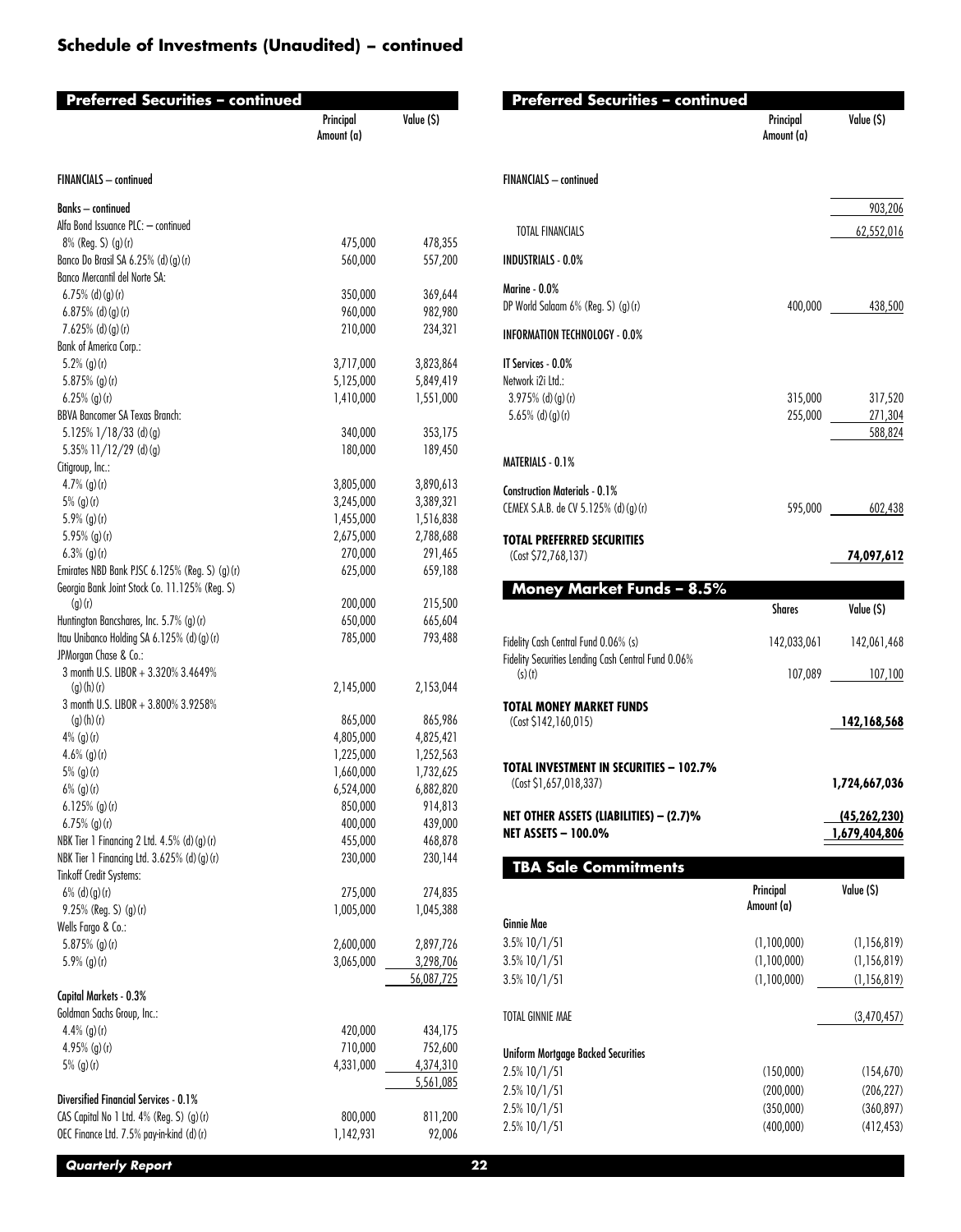| <b>TBA Sale Commitments - continued</b> |             |  |  |  |  |
|-----------------------------------------|-------------|--|--|--|--|
| Principal<br>Amount (a)                 | Value (S)   |  |  |  |  |
|                                         |             |  |  |  |  |
| (200,000)                               | (206, 227)  |  |  |  |  |
| (200,000)                               | (211,648)   |  |  |  |  |
| (200,000)                               | (211,648)   |  |  |  |  |
|                                         | (1,763,770) |  |  |  |  |
|                                         | (5,234,227) |  |  |  |  |
|                                         |             |  |  |  |  |

## **Futures Contracts**

|                                                           | Number<br>of contracts | <b>Expiration</b><br>Date | <b>Notional</b><br>Amount (S) | Value (S) | <b>Unrealized</b><br>Appreciation/<br>(Depreciation) (\$) |
|-----------------------------------------------------------|------------------------|---------------------------|-------------------------------|-----------|-----------------------------------------------------------|
| Purchased                                                 |                        |                           |                               |           |                                                           |
| <b>Treasury Contracts</b>                                 |                        |                           |                               |           |                                                           |
| CBOT 10-Year U.S. Treasury Note Contracts (United States) | 186                    | Dec 2021                  | 24,479,344                    | (375,695) | (375,695)                                                 |
| CBOT 2-Year U.S. Treasury Note Contracts (United States)  | 181                    | Dec 2021                  | 39,829,898                    | (25,806)  | (25,806)                                                  |
| CBOT 5-Year U.S. Treasury Note Contracts (United States)  |                        | Dec 2021                  | 859,195                       | (6, 347)  | (6, 347)                                                  |

## **TOTAL FUTURES CONTRACTS (407,848)**

The notional amount of futures purchased as a percentage of Net Assets is 4.0%

|            | Currency<br>Purchased |            | Currency<br>Sold | Counterparty              | Settlement<br>Date | <b>Unrealized</b><br>Appreciation/<br>(Depreciation) (\$) |
|------------|-----------------------|------------|------------------|---------------------------|--------------------|-----------------------------------------------------------|
|            |                       |            |                  |                           |                    |                                                           |
| EUR        | 1,154,813             | USD        | 1,336,033        | <b>CIBC World Markets</b> | 10/01/21           | 1,644                                                     |
| EUR        | 2,986,940             | USD        | 3,468,345        | <b>State Street Bank</b>  | 10/01/21           | (8, 423)                                                  |
| <b>CAD</b> | 3,528,899             | USD        | 2,767,411        | Hsbc Bank Plc             | 10/04/21           | 18,709                                                    |
| EUR        | 2,293,000             | <b>USD</b> | 2,691,452        | <b>Barclays Bank PLC</b>  | 11/18/21           | (33,001)                                                  |
| EUR        | 614,000               | USD        | 723,209          | Hsbc Bank Plc             | 11/18/21           | (11, 351)                                                 |
| EUR        | 2,410,000             | USD        | 2,823,598        | Hsbc Bank Plc             | 11/18/21           | (29, 500)                                                 |
| EUR        | 1,728,000             | USD        | 2,044,986        | Morgan Stanley            | 11/18/21           | (41, 583)                                                 |
| EUR        | 332,000               | USD        | 394,114          | National Australia Bank   | 11/18/21           | (9,201)                                                   |
| EUR        | 362,000               | USD        | 422,615          | National Australia Bank   | 11/18/21           | (2,920)                                                   |
| EUR        | 1,502,000             | <b>USD</b> | 1,764,997        | <b>State Street Bank</b>  | 11/18/21           | (23, 613)                                                 |
| EUR        | 329,000               | <b>USD</b> | 386,536          | <b>State Street Bank</b>  | 11/18/21           | (5,101)                                                   |
| GBP        | 292,000               | USD        | 394,645          | Morgan Stanley            | 11/18/21           | (1, 191)                                                  |
| <b>USD</b> | 1,009,479             | AUD        | 1,383,000        | National Australia Bank   | 11/18/21           | 9,449                                                     |
| <b>USD</b> | 668,680               | AUD        | 921,000          | <b>State Street Bank</b>  | 11/18/21           | 2,717                                                     |
| <b>USD</b> | 16,246,364            | CAD        | 20,370,000       | <b>BNP Paribas</b>        | 11/18/21           | 164,986                                                   |
| USD        | 2,980,618             | <b>CAD</b> | 3,801,000        | <b>Hsbc Bank Plc</b>      | 11/18/21           | (20, 134)                                                 |
| <b>USD</b> | 1,443,993             | EUR        | 1,247,000        | <b>CIBC World Markets</b> | 11/18/21           | (1,750)                                                   |
| USD        | 378,419               | EUR        | 319,000          | <b>CIBC World Markets</b> | 11/18/21           | 8,577                                                     |
| USD        | 90,782,099            | EUR        | 77,346,000       | <b>Hsbc Bank Plc</b>      | 11/18/21           | 1,108,944                                                 |
| <b>USD</b> | 1,714,458             | EUR        | 1,445,000        | Hsbc Bank Plc             | 11/18/21           | 39,158                                                    |
| <b>USD</b> | 2,307,326             | EUR        | 1,971,000        | Hsbc Bank Plc             | 11/18/21           | 22,195                                                    |
| <b>USD</b> |                       | EUR        |                  | JPMorgan Chase Bank, N.A. |                    | 26,756                                                    |
|            | 1,603,508             |            | 1,360,000        |                           | 11/18/21           |                                                           |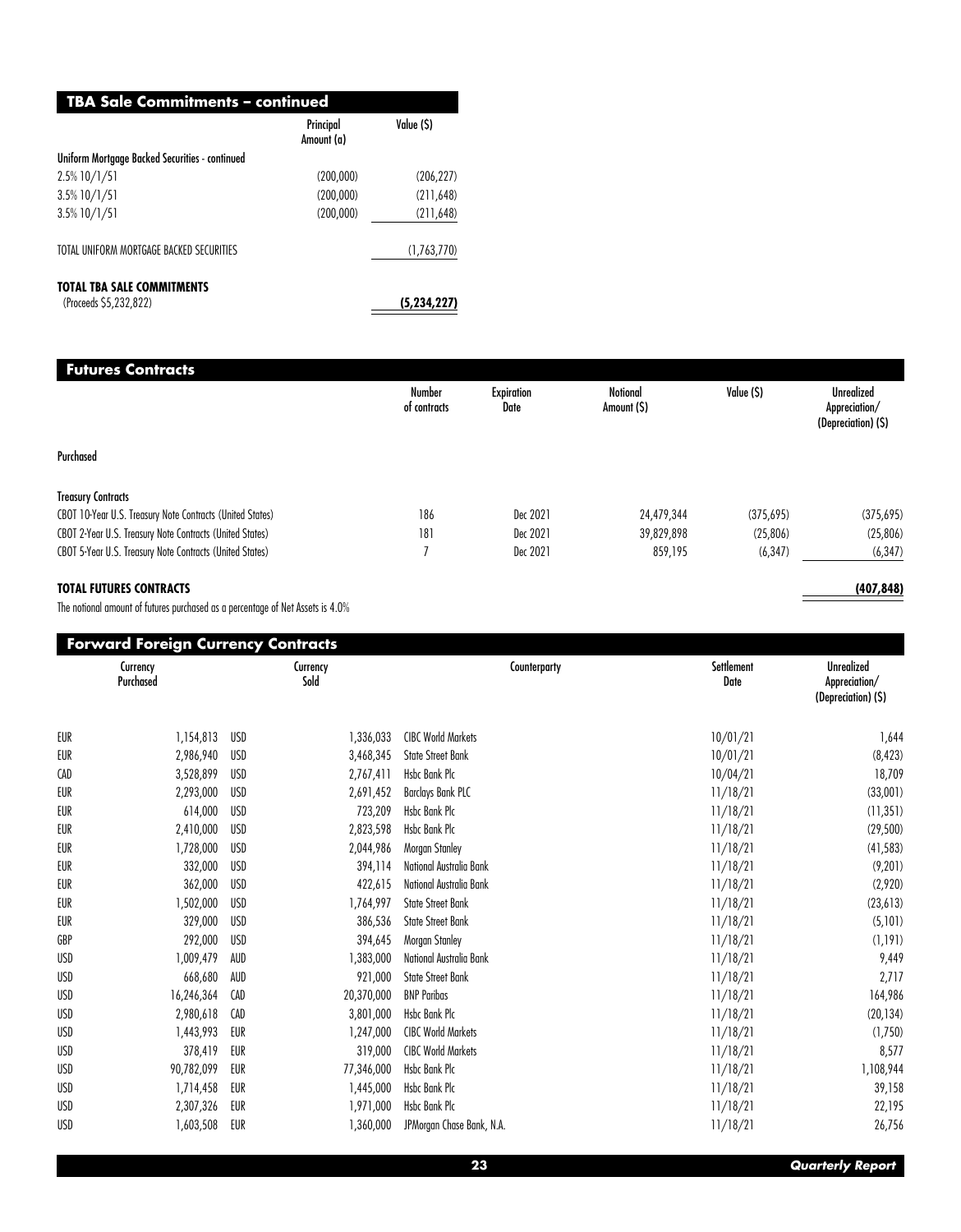|            | Currency<br>Purchased                           |     | Currency<br>Sold | Counterparty              | Settlement<br>Date | <b>Unrealized</b><br>Appreciation/<br>(Depreciation) (\$) |
|------------|-------------------------------------------------|-----|------------------|---------------------------|--------------------|-----------------------------------------------------------|
| USD        | 3.364.811                                       | EUR | 2,870,000        | Morgan Stanley            | 11/18/21           | 37,400                                                    |
| USD        | 3,106,921                                       | EUR | 2,654,000        | Royal Bank Of Canada      | 11/18/21           | 29,935                                                    |
| USD        | 1,998,843                                       | EUR | 1,688,000        | <b>State Street Bank</b>  | 11/18/21           | 41,815                                                    |
| <b>USD</b> | 3,476,251                                       | EUR | 2,991,000        | <b>State Street Bank</b>  | 11/18/21           | 8,555                                                     |
| <b>USD</b> | 11,000,296                                      | GBP | 7.964.000        | <b>Barclays Bank PLC</b>  | 11/18/21           | 269,254                                                   |
| USD        | 2.593.317                                       | GBP | 1.898.000        | <b>CIBC World Markets</b> | 11/18/21           | 35,869                                                    |
| <b>USD</b> | 17,145,064                                      | JPY | 1,897,616,000    | National Australia Bank   | 11/18/21           | 89,365                                                    |
|            | <b>TOTAL FORWARD FOREIGN CURRENCY CONTRACTS</b> |     |                  |                           |                    | 1,727,560                                                 |

Unrealized Appreciation 1,915,328

| Unrealized Depreciation          |                      |                              |                      |                                                |                  |                                          |            |                                                              | (187,768)                                            |
|----------------------------------|----------------------|------------------------------|----------------------|------------------------------------------------|------------------|------------------------------------------|------------|--------------------------------------------------------------|------------------------------------------------------|
| <b>Interest Rate Swaps</b>       |                      |                              |                      |                                                |                  |                                          |            |                                                              |                                                      |
| <b>Payment Received</b>          | Payment<br>Frequency | <b>Payment Paid</b>          | Payment<br>Frequency | Clearinghouse /<br>Counterparty <sup>(1)</sup> | Maturity<br>Date | <b>Notional</b><br>Amount <sup>(2)</sup> | Value (\$) | <b>Upfront</b><br>Premium<br>Received/<br>(Paid) $(5)^{(3)}$ | Unrealized<br>Appreciation/<br>(Depreciation)<br>(S) |
| 1.25%                            | Semi - annual        | 3-month LIBOR <sup>(4)</sup> | Quarterly            | LCH                                            | Dec 2026         | 750.000                                  | (7,108)    | 0                                                            | (7,108)                                              |
| 1.75%                            | Semi - annual        | 3-month LIBOR <sup>(4)</sup> | Quarterly            | LCH                                            | Dec 2031         | 314,000                                  | (6,368)    | 0                                                            | (6,368)                                              |
| 2%                               | Semi - annual        | 3-month LIBOR <sup>(4)</sup> | Quarterly            | LCH                                            | Dec 2051         | 30,000                                   | (1, 352)   | 0                                                            | (1, 352)                                             |
| <b>TOTAL INTEREST RATE SWAPS</b> |                      |                              |                      |                                                |                  |                                          | (14, 828)  |                                                              | (14,828)                                             |

(1) Swaps with LCH Clearnet Group (LCH) are centrally cleared over-the-counter (OTC) swaps.

(2) Notional amount is stated in U.S. Dollars unless otherwise noted

(3) Any premiums for centrally cleared over-the-counter (OTC) swaps are recorded periodically throughout the term of the swap to variation margin and included in unrealized appreciation (depreciation).

(4) Represents floating rate.

#### **Currency Abbreviations**

- AUD Australian dollar
- CAD Canadian dollar
- EGP Egyptian pound
- EUR European Monetary Unit
- GBP British pound
- JPY Japanese yen
- KZT Kazakhstan tenge
- MXN Mexican peso
- UAH Ukrainian hryvnia
- USD U.S. dollar

#### **Legend**

- (a) Amount is stated in United States dollars unless otherwise noted.
- (b) Restricted securities (including private placements) Investment in securities not registered under the Securities Act of 1933 (excluding 144A issues). At the end of the period, the value of restricted securities (excluding 144A issues) amounted to \$2,546,502 or 0.2% of net assets.
- (c) Level 3 security
- (d) Security exempt from registration under Rule 144A of the Securities Act of 1933. These securities may be resold in transactions exempt from registration, normally to qualified institutional buyers. At the end of the period, the value of these securities amounted to \$497,298,225 or 29.6% of net assets.
- (e) Security or a portion of the security purchased on a delayed delivery or when-issued basis.
- (f) Non-income producing Security is in default.
- (g) Coupon rates for floating and adjustable rate securities reflect the rates in effect at period end.
- (h) Coupon is indexed to a floating interest rate which may be multiplied by a specified factor and/or subject to caps or floors.
- (i) Security or a portion of the security was pledged to cover margin requirements for futures contracts. At period end, the value of securities pledged amounted to \$362,408.
- (j) Security or a portion of the security was pledged to cover margin requirements for centrally cleared OTC swaps. At period end, the value of securities pledged amounted to \$57,236.
- (k) Security initially issued at one coupon which converts to a higher coupon at a specified date. The rate shown is the rate at period end.
- (l) Non-income producing
- (m) Security or a portion of the security is on loan at period end.
- (n) Remaining maturities of bank loan obligations may be less than the stated maturities shown as a result of contractual or optional prepayments by the borrower. Such prepayments cannot be predicted with certainty.
- (o) The coupon rate will be determined upon settlement of the loan after period end.
- (p) Position or a portion of the position represents an unfunded loan commitment. At period end, the total principal amount and market value of unfunded commitments totaled \$99,327 and \$99,903, respectively.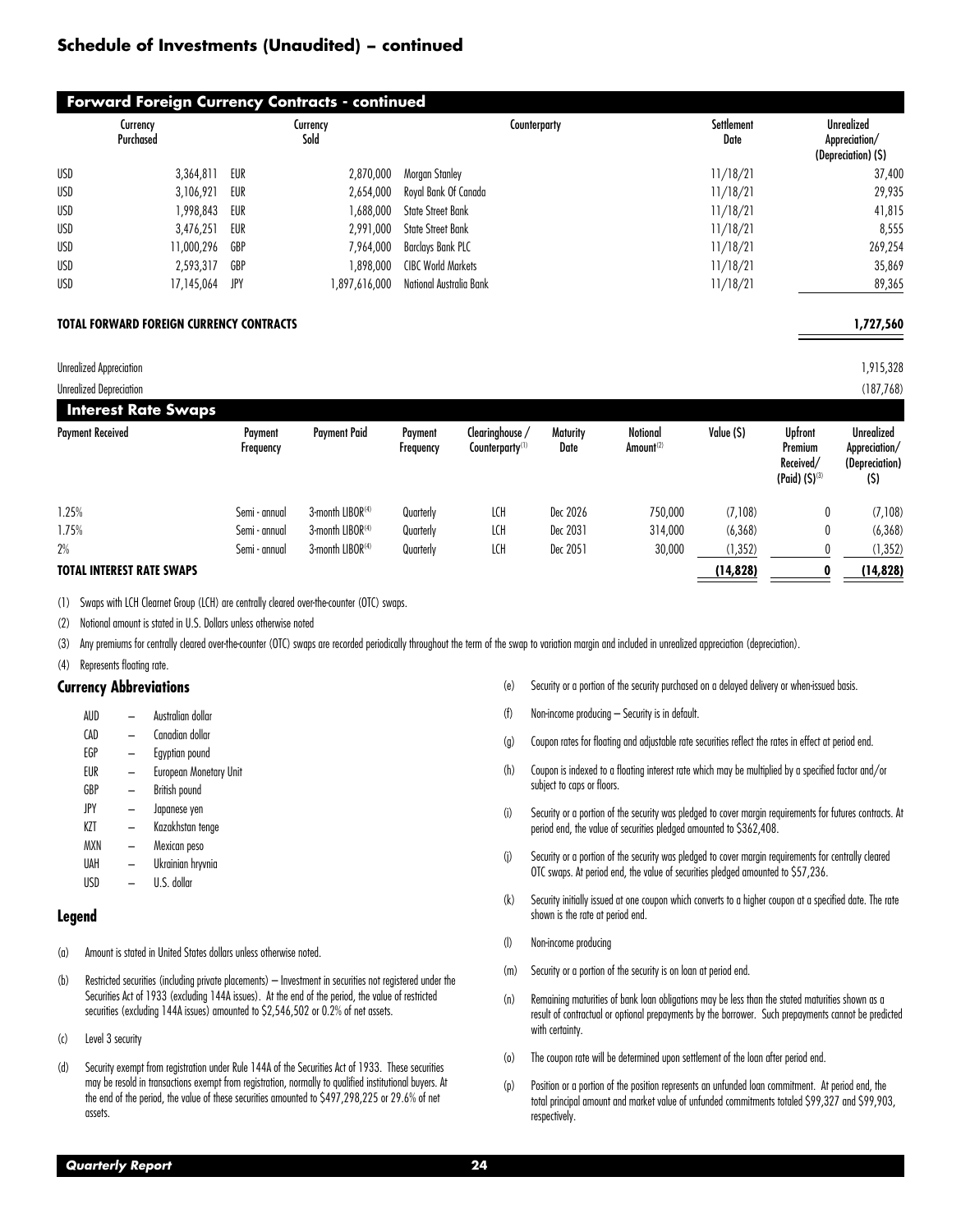| (q) | Affiliated fund that is generally available only to investment companies and other accounts managed                                                                                                            | Security                              | <b>Acquisition Date</b> | <b>Acquisition Cost (S)</b> |  |
|-----|----------------------------------------------------------------------------------------------------------------------------------------------------------------------------------------------------------------|---------------------------------------|-------------------------|-----------------------------|--|
|     | by Fidelity Investments. A complete unaudited schedule of portfolio holdings for each Fidelity Central                                                                                                         |                                       |                         |                             |  |
|     | Fund is filed with the SEC for the first and third guarters of each fiscal year on Form N-PORT and is                                                                                                          | Mesquite Energy, Inc. 15% 7/15/23     | $11/05/20 - 7/15/21$    | 193,687                     |  |
|     | available upon request or at the SEC's website at www.sec.gov. An unaudited holdings listing for the<br>Fund, which presents direct holdings as well as the pro-rata share of securities and other investments | Mesquite Energy, Inc. 15% 7/15/23     | $7/10/20 - 7/15/21$     | 111,311                     |  |
|     | held indirectly through its investment in underlying non-money market Fidelity Central Funds, is                                                                                                               | New Cotai LLC/New Cotai Capital Corp. | 9/11/20                 | 1,223,948                   |  |
|     | available at fidelity.com and/or institutional.fidelity.com, as applicable. In addition, each Fidelity                                                                                                         | Southeastern Grocers, Inc.            | 6/01/18                 | 287,174                     |  |
|     | Central Fund's financial statements are available on the SEC's website or upon request.                                                                                                                        | Tricer Holdco SCA                     | $10/16/09 - 12/30/17$   | 286,754                     |  |
| (r) |                                                                                                                                                                                                                | Tricer Holdco SCA Class AT            | $10/16/09 - 10/29/09$   | 45,666                      |  |
|     | Security is perpetual in nature with no stated maturity date.                                                                                                                                                  | Tricer Holdco SCA Class A2            | $10/16/09 - 10/29/09$   | 45,666                      |  |
| (s) | Affiliated fund that is generally available only to investment companies and other accounts managed                                                                                                            | Tricer Holdco SCA Class A3            | $10/16/09 - 10/29/09$   | 45,666                      |  |
|     | by Fidelity Investments. The rate quoted is the annualized seven-day yield of the fund at period end. A                                                                                                        | Tricer Holdco SCA Class A4            | $10/16/09 - 10/29/09$   | 45,666                      |  |
|     | complete unaudited listing of the fund's holdings as of its most recent quarter end is available upon                                                                                                          | Tricer Holdco SCA Class A5            | $10/16/09 - 10/29/09$   | 45,666                      |  |
|     | request. In addition, each Fidelity Central Fund's financial statements are available on the SEC's<br>website or upon request.                                                                                 | Tricer Holdco SCA Class A6            | $10/16/09 - 10/29/09$   | 45,666                      |  |
|     |                                                                                                                                                                                                                | Tricer Holdco SCA Class A7            | $10/16/09 - 10/29/09$   | 45,666                      |  |
| (t) | Investment made with cash collateral received from securities on loan.                                                                                                                                         | Tricer Holdco SCA Class A8            | $10/16/09 - 10/29/09$   | 45,666                      |  |
|     |                                                                                                                                                                                                                | Tricer Holdco SCA Class A9            | $10/16/09 - 10/29/09$   | 45,706                      |  |

| Additional information on each restricted holding is as follows: |                         |                             |  |  |  |  |
|------------------------------------------------------------------|-------------------------|-----------------------------|--|--|--|--|
| Security                                                         | <b>Acauisition Date</b> | <b>Acquisition Cost (S)</b> |  |  |  |  |
| Chesapeake Energy Corp.                                          | 2/10/21                 | 16.014                      |  |  |  |  |

#### **Affiliated Central Funds**

Fiscal year to date information regarding the Fund's investments in Fidelity Central Funds, including the ownership percentage, is presented below.

|                                                     |                                       |               |                       |                                |                              | Change in<br>Unrealized               |                                |                                 |
|-----------------------------------------------------|---------------------------------------|---------------|-----------------------|--------------------------------|------------------------------|---------------------------------------|--------------------------------|---------------------------------|
| Affiliate                                           | Value.<br>beginning<br>of period (\$) | Purchases (S) | Sales<br>Proceeds (S) | <b>Dividend</b><br>Income (\$) | Realized<br>Gain (loss) (\$) | appreciation<br>(depreciation)<br>(S) | Value,<br>end<br>of period (S) | %ownership,<br>end<br>of period |
| Fidelity Cash Central Fund 0.06%                    | 91,912,557                            | 402,369,986   | 352,220,917           | 56,191                         | (158)                        |                                       | 142,061,468                    | 0.2%                            |
| <b>Fidelity Floating Rate Central Fund</b>          | 132,269,326                           | 14,442,583    | 750,075               | 4,194,748                      | 825                          | 2,559,792                             | 148,522,451                    | 5.4%                            |
| Fidelity Mortgage Backed Securities Central Fund    | ',573                                 | 4,362,510     | 4,357,631             | 2,510                          | (10, 485)                    |                                       | 1,972                          | 0.0%                            |
| Fidelity Securities Lending Cash Central Fund 0.06% |                                       | 344,330       | 237,230               |                                |                              |                                       | 107,100                        | 0.0%                            |
| Total                                               | 224,189,456                           | 421,519,409   | 357,565,853           | 4,253,452                      | (9, 818)                     | 2,559,797                             | 290,692,991                    |                                 |

Amounts in the income column in the above table include any capital gain distributions from underlying funds.

Amount for Fidelity Securities Lending Cash Central Fund represents the income earned on investing cash collateral, less rebates paid to borrowers and any lending agent fees associated with the loan, plus any premium payme received for lending certain types of securities.

#### **Investment Valuation**

Investments are valued as of 4:00 p.m. Eastern time on the last calendar day of the period. Security transactions are accounted for as of trade date. The Board of Trustees (the Board) has delegated the day to day responsib the valuation of the Fund's investments to the Fair Value Committee (the Committee) established by the Fund's investment adviser. In accordance with valuation policies and procedures approved by the Board, the Fund attempt obtain prices from one or more third party pricing vendors or brokers to value its investments. When current market prices, quotations or currency exchange rates are not readily available or reliable, investments will be f good faith by the Committee, in accordance with procedures adopted by the Board. Factors used in determining fair value vary by investment type and may include market or investment specific events, changes in interest rate credit quality. The frequency with which these procedures are used cannot be predicted and they may be utilized to a significant extent. The Committee oversees the Fund's valuation policies and procedures and reports to th on the Committee's activities and fair value determinations. The Board monitors the appropriateness of the procedures used in valuing the Fund's investments and ratifies the fair value determinations of the Committee.

The inputs to valuation techniques used to value investments are categorized into a disclosure hierarchy consisting of three levels as shown below:

Level 1 – quoted prices in active markets for identical investments

- Level 2 other significant observable inputs (including quoted prices for similar investments, interest rates, prepayment speeds, etc.)
- Level 3 unobservable inputs (including the Fund's own assumptions based on the best information available)

Valuation techniques used to value investments by major category are as follows:

Equity securities, including restricted securities, for which market quotations are readily available, are valued at the last reported sale price or official closing price as reported by a third party pricing vendor on the exchange on which they are traded and are categorized as Level 1 in the hierarchy. In the event there were no sales during the day or closing prices are not available, securities are valued at the last quoted bid price or valued using the last available price and are generally categorized as Level 2 in the hierarchy. For any foreign equity securities, when market or security specific events arise, comparisons to the valuation of American De Receipts (ADRs), futures contracts, Exchange-Traded Funds (ETFs) and certain indexes as well as quoted prices for similar securities may be used and would be categorized as Level 2 in the hierarchy. For equity securities, restricted securities, where observable inputs are limited, assumptions about market activity and risk are used and these securities may be categorized as Level 3 in the hierarchy.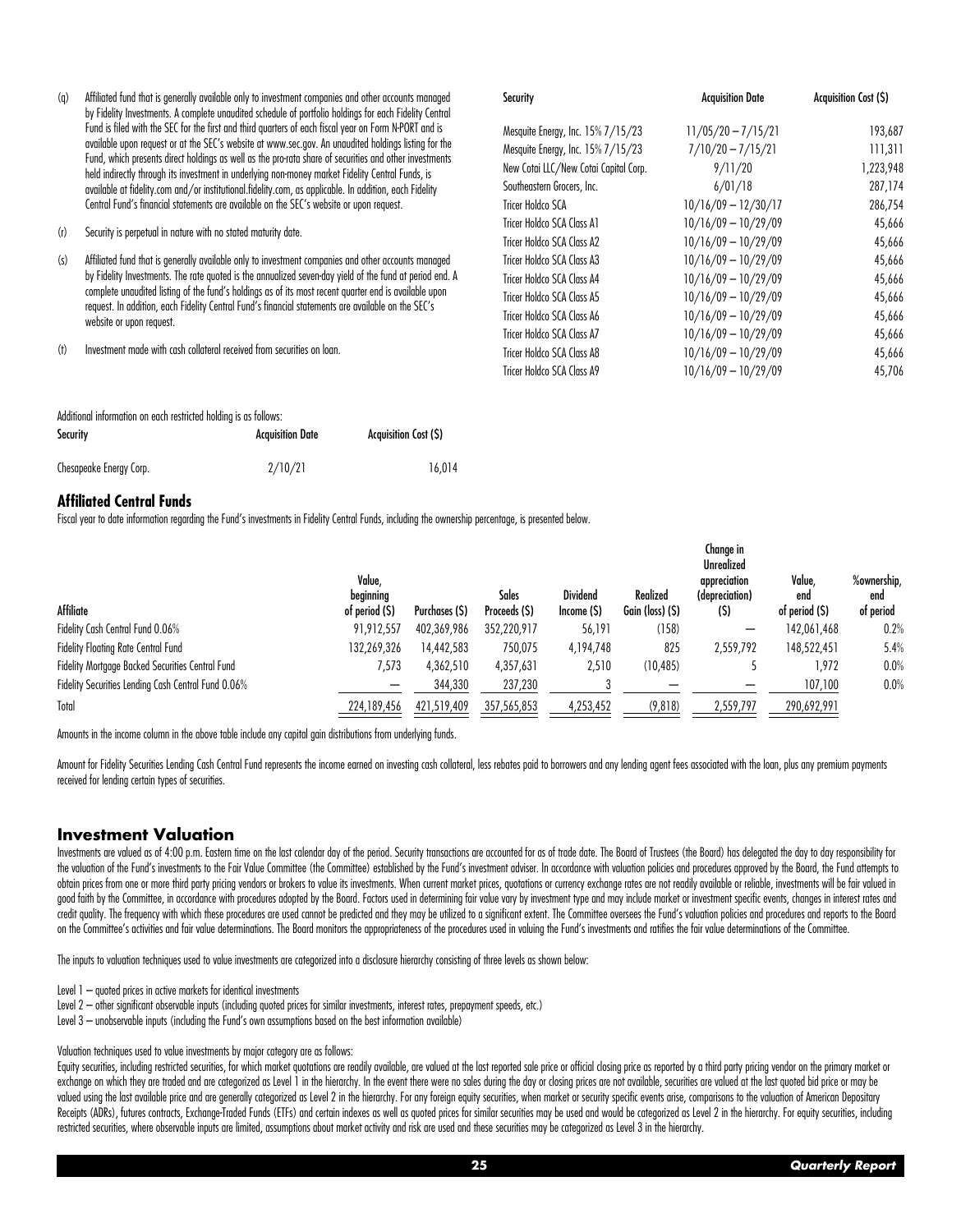Debt securities, including restricted securities, are valued based on evaluated prices received from third party pricing vendors or from brokers who make markets in such securities. Corporate Bonds, U.S. Government and Gov Agency Obligations, Foreign Government and Government Agency Obligations, Bank Loan Obligations and Preferred Securities are valued by pricing vendors who utilize matrix pricing which considers yield or price of bonds of comparable quality, coupon, maturity and type or by broker-supplied prices.U.S. Government Agency - Mortgage Securities and Commercial Mortgage Securities are valued by pricing vendors who utilize matrix pricing which cons prepayment speed assumptions, attributes of the collateral, yield or price of bonds of comparable quality, coupon, maturity and type or by broker-supplied prices. When independent prices are unavailable or unreliable, debt may be valued utilizing pricing methodologies which consider similar factors that would be used by third party pricing vendors. For foreign debt securities, when significant market or security specific events arise, valuat determined in good faith in accordance with procedures adopted by the Board. Debt securities are generally categorized as Level 2 in the hierarchy but may be Level 3 depending on the circumstances.

Swaps are marked-to-market daily based on valuations from third party pricing vendors, registered derivatives clearing organizations (clearinghouses) or broker-supplied valuations. These pricing sources may utilize inputs interest rate curves, credit spread curves, default possibilities and recovery rates. When independent prices are unavailable or unreliable, swaps may be valued utilizing pricing methodologies which consider similar factor be used by third party pricing vendors. Swaps are generally categorized as Level 2 in the hierarchy but may be Level 3 depending on the circumstances.

The Fund invests a significant portion of its assets in below investment arade securities. The value of these securities can be more volatile due to changes in the credit auglity of the issuer and is sensitive to changes i market and regulatory conditions.

The U.S. dollar value of foreign currency contracts is determined using currency exchange rates supplied by a pricing vendor and are categorized as Level 2 in the hierarchy.

Futures contracts are valued at the settlement price established each day by the board of trade or exchange on which they are traded and are categorized as Level 1 in the hierarchy.

Investments in any open-end mutual funds are valued at their closing net asset value (NAV) each business day and are categorized as Level 1 in the hierarchy.

Changes in valuation techniques may result in transfers in or out of an assigned level within the disclosure hierarchy.

#### **Derivative Instruments**

Risk Exposures and the Use of Derivative Instruments: The Fund's investment objectives allow the Fund to enter into various types of derivative contracts. Derivatives are investments whose value is primarily derived from u assets, indices or reference rates and may be transacted on an exchange or over-the-counter (OTC). Derivatives may involve a future commitment to buy or sell a specified asset based on specified terms, to exchange future c flows at periodic intervals based on a notional principal amount, or for one party to make one or more payments upon the occurrence of specified events in exchange for periodic payments from the other party.

The Fund used derivatives to increase returns, to gain exposure to certain types of assets and/or to manage exposure to certain risks as defined below. The success of any strategy involving derivatives depends on analysis numerous economic factors, and if the strategies for investment do not work as intended, the Fund may not achieve its objectives.

The Fund's use of derivatives increased or decreased its exposure to the following risk(s):

Foreign Exchange Risk - Foreign exchange rate risk relates to fluctuations in the value of an asset or liability due to changes in currency exchange rates.

Interest Rate Risk – Interest rate risk relates to the fluctuations in the value of interest-bearing securities due to changes in the prevailing levels of market interest rates.

The Fund is also exposed to additional risks from investing in derivatives, such as liquidity risk and counterparty credit risk. Liquidity risk is the risk that the Fund will be unable to close out the derivative in the op manner. Counterparty credit risk is the risk that the counterparty will not be able to fulfill its obligation to the Fund.

Derivative counterparty credit risk is managed through formal evaluation of the creditworthiness of all potential counterparties. On certain OTC derivatives, the Fund attempts to reduce its exposure to counterparty credit entering into an International Swaps and Derivatives Association, Inc. (ISDA) Master Agreement with each of its counterparties. The ISDA Master Agreement gives the Fund the right to terminate all transactions traded under agreement upon the deterioration in the credit quality of the counterparty beyond specified levels. The ISDA Master Agreement gives each party the right, upon an event of default by the other party or a termination of the agreement, to close out all transactions traded under such agreement and to net the amounts owed under each transaction to one net payable by one party to the other. To mitigate counterparty credit risk on bi-lateral OTC derivatives, the Fund receives collateral in the form of cash or securities once the Fund's net unrealized appreciation on outstanding derivative contracts under an ISDA Master Agreement exceeds certain applicable threshol to certain minimum transfer provisions. The collateral received is held in searegated accounts with the Fund's custodian bank in accordance with the collateral agreements entered into between the Fund. the counterparty and Fund's custodian bank. The Fund could experience delays and costs in gaining access to the collateral even though it is held by the Fund's custodian bank. The Fund's maximum risk of loss from counterparty credit risk relat bi-lateral OTC derivatives is generally the aggregate unrealized appreciation and unpaid counterparty payments in excess of any collateral pledged by the counterparty to the Fund. The Fund may be required to pledge collate benefit of the counterparties on bi-lateral OTC derivatives in an amount not less than each counterparty's unrealized appreciation on outstanding derivative contracts, subject to certain minimum transfer provisions, and an pledged collateral is identified in the Schedule of Investments. Exchange-traded contracts are not covered by the ISDA Master Agreement; however counterparty credit risk related to these contracts may be mitigated by the p provided by the exchange on which they trade. Counterparty credit risk related to centrally cleared OTC swaps may be mitigated by the protection provided by the clearinghouse.

Investing in derivatives may involve greater risks than investing in the underlying assets directly and, to varying degrees, may involve risk of loss in excess of any initial investment and collateral received. In addition the risk that the change in value of the derivative contract does not correspond to the change in value of the underlying instrument.

Forward Foreign Currency Contracts: Forward foreign currency contracts represent obligations to purchase or sell foreign currency on a specified future date at a price fixed at the time the contracts are entered into.

The Fund used forward foreign currency contracts to facilitate transactions in foreign-denominated securities and to manage exposure to certain foreign currencies.

Open forward foreign currency contracts at period end are presented in the Schedule of Investments under the caption "Forward Foreign Currency Contracts." The contract amount and unrealized appreciation (depreciation) refl each contract's exposure to the underlying currency at period end

Futures Contracts: A futures contract is an agreement between two parties to buy or sell a specified underlying instrument for a specified price at a specified future date.

The Fund used futures contracts to manage its exposure to the bond market and fluctuations in interest rates.

Open futures contracts at period end are presented in the Schedule of Investments under the caption "Futures Contracts". The underlying face amount at value reflects each contract's exposure to the underlying instrument or period end. Any securities and/or cash deposited to meet initial margin requirements are identified in the Schedule of Investments.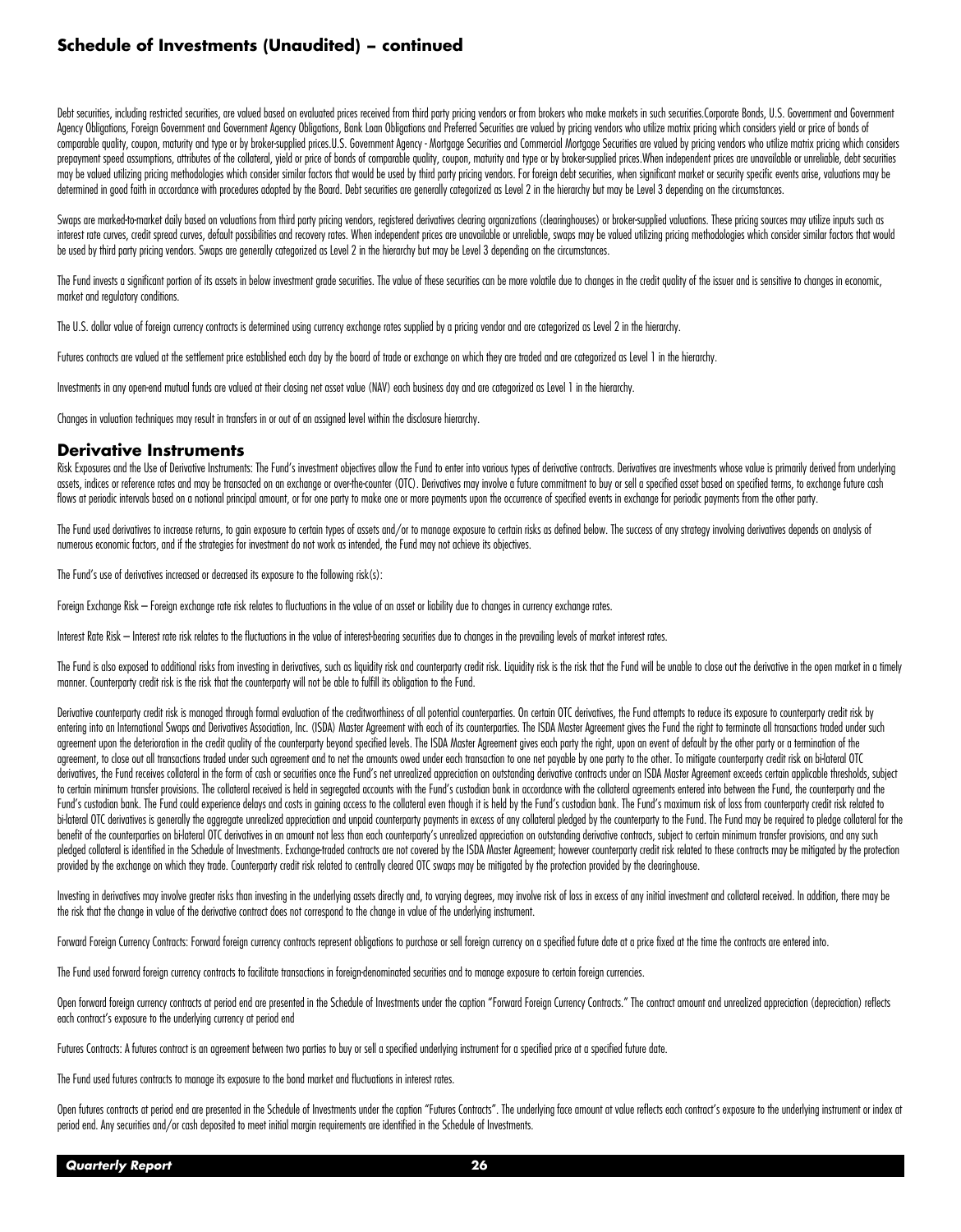Swaps: A swap is a contract between two parties to exchange future cash flows at periodic intervals based on a notional principal amount.

A centrally cleared OTC swap is a transaction executed between a fund and a dealer counterparty, then cleared by a futures commission merchant (FCM) through a clearinghouse. Once cleared, the clearinghouse serves as a cent counterparty, with whom a fund exchanges cash flows for the life of the transaction, similar to transactions in futures contracts.

Interest Rate Swaps: Interest rate swaps are agreements between counterparties to exchange cash flows, one based on a fixed rate, and the other on a floating rate. The Fund entered into interest rate swaps to manage its ex to interest rate changes. Changes in interest rates can have an effect on both the value of bond holdings as well as the amount of interest income earned. In general, the value of bonds can fall when interest rates rise an when interest rates fall.

#### **Credit Risk**

The Fund's relatively large investment in countries with limited or developing capital markets may involve greater risks than investments in more developed markets and the prices of such investments may be volatile. The yi emerging market debt obligations reflect, among other things, perceived credit risk. The consequences of political, social or economic changes in these markets may have disruptive effects on the market prices of the Fund's investments and the income they generate, as well as the Fund's ability to repatriate such amounts.

For additional information on the Fund's significant accounting policies, please refer to the Fund's most recent semiannual or annual shareholder report.